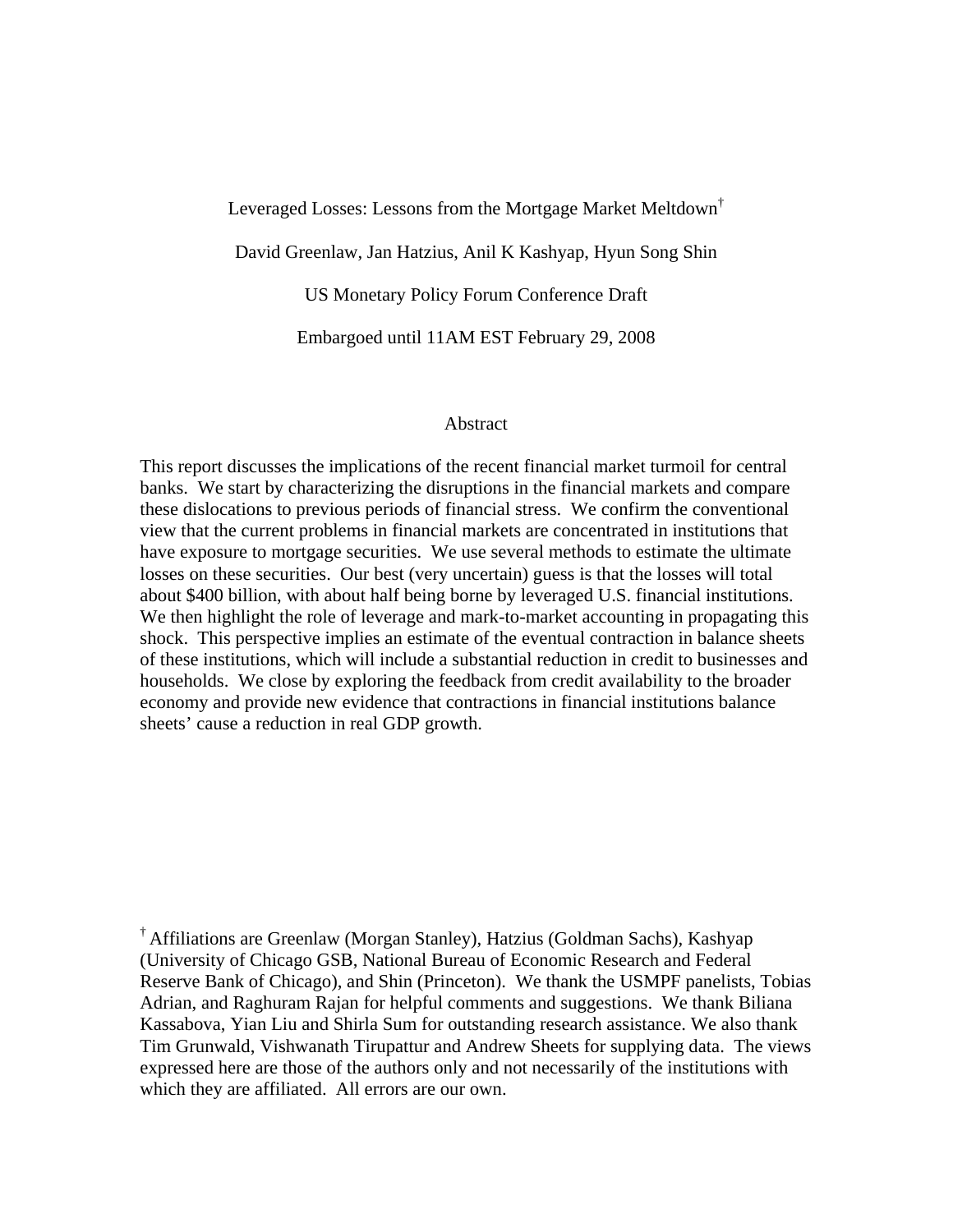### 1. Introduction

This report seeks to characterize and explain the credit market turmoil that began to grab headlines in August 2007. The associated fall-out has been an important driver of central bank policies since that time. Indeed, a number of Fed officials have linked these developments to monetary policy actions taken over the course of the past several months (see Bernanke (2007a,b and 2008), Evans (2007), Kroszner (2007), Mishkin (2007a,b), Poole (2007), Rosengren (2007a,b). This report offers a theory as to why credit market disruptions matter for the macro economy and some estimates of what the turmoil might imply about future growth.

Our analysis is broken down into four parts. We begin, in section 2, with a description of the key credit market events since August. In doing so, we demonstrate that the credit crisis was not an across-the-board deterioration of all credit markets, but – at least in its early stages – was an acute crisis that impacted certain markets while leaving others virtually unaffected. At the epicenter of the turmoil are mortgage-related securities.

Having established the central role of mortgage-related debt in the crisis, in section 3, we try to assess the size of these credit losses and where those losses are concentrated. We find that the brunt of the losses are borne by the financial intermediary sector – both the traditional banks and broker dealers, as well as other entities involved in the securitization process.

In section 4, we give an argument as to why the *incidence* of the losses (i.e. who bears the losses) is as important as how large those losses are. The characteristic feature of the financial intermediary sector is that it is composed of leveraged institutions whose capital is a small proportion of the total assets they hold. Credit losses deplete their capital cushion. We show that in past episodes, when faced with capital losses, intermediaries scale back their leverage and try to rebuild their capital. Consequently, the overall decline in lending following the losses depends not only on the size of the initial shock, but also on the ability to raise new capital and on the extent to which the intermediaries reduce their target level of leverage. We provide a range of possible adjustments, but as a rule the overall lending reduction is many times larger than the capital losses. Our baseline estimates imply just under a \$2 trillion contraction in intermediary balance sheets, of which roughly \$900 billion would represent a decline in lending to households, businesses and other non-levered entities.

This impending reduction in lending provides a possible link between the initial problems in the mortgage market and the rest of the economy. In section 5, we explore this channel. We first confirm past findings that have showed growth in total business credit to be strongly correlated with subsequent GDP growth. We then attempt to isolate the portion of this correlation that is due to fluctuations in the supply of credit. We find that, if anything, supply-induced credit contractions have stronger effects on GDP than nonsupply related changes. Our baseline estimates imply that the *independent effect* of the decline in credit due to the mortgage market losses will be to reduce GDP growth over four quarters by roughly 1 to 1.5 percentage points. While these estimates have many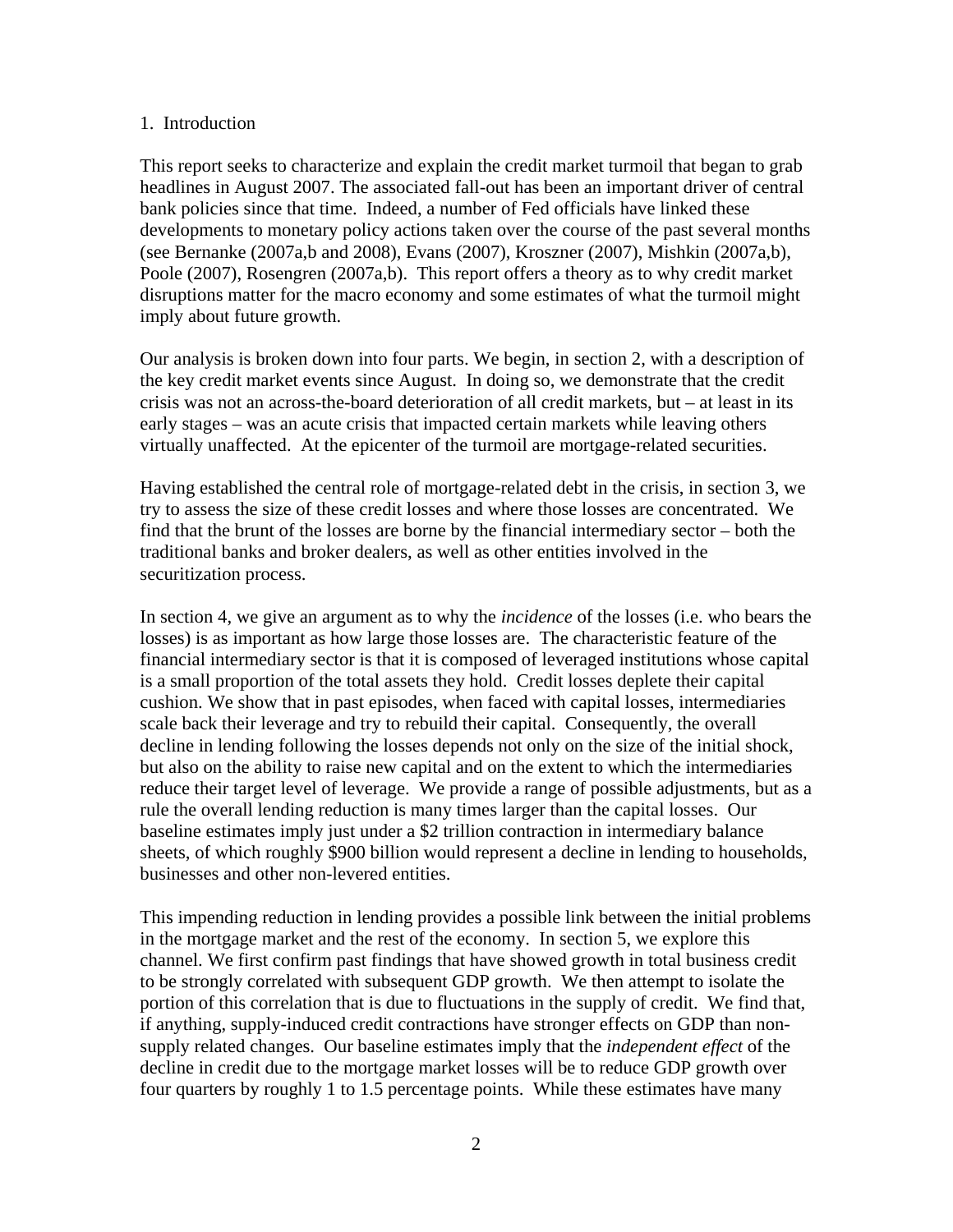caveats, they still suggest that the feedback from the financial market turmoil to the real economy could be substantial.

We conclude with some provisional lessons for central banks from the events thus far.

#### 2. Credit Market Developments since August 2007

We begin by describing the main events in the credit market since August 2007. In doing so, we note that some markets did not initially show signs of stress, which we will argue in the rest of the paper helps pinpoint the transmission channels operating during this crisis.

2.1 The markets that were disrupted

Signs of severe pressures in some credit markets became evident across the globe on August 9. In an interesting geographic twist, the proximate trigger seemed to be the announcement by a large European bank that it would close three investment funds because problems in the U.S. mortgage market had made it impossible to value the underlying assets.



Exhibit 2.1 LIBOR Rate

In response to emerging signs of stress, overnight London Interbank Offer Rate (LIBOR) set more than 50 basis points (bp) higher than the previous day (see Exhibit 2.1). Term interbank funding rates – a measure that we will return to throughout this study – showed a similar move. LIBOR is a key benchmark rate for many types of consumer and business loans. Indeed, data compiled by the Federal Reserve Bank of New York (2007) indicate that 6-month LIBOR serves as the index rate for virtually all subprime mortgage loans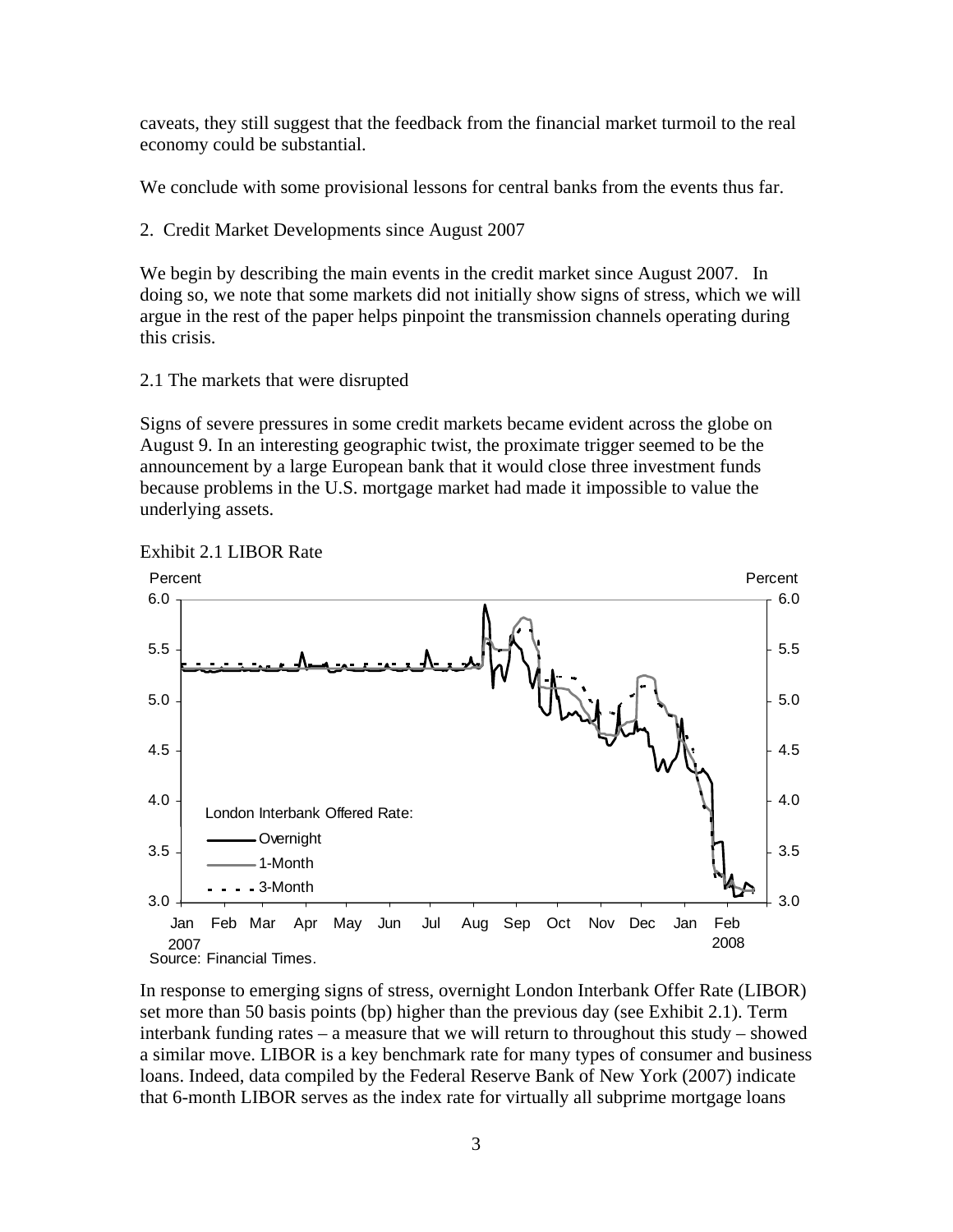outstanding in the U.S. As we will demonstrate, the move in LIBOR on August 9 and the days immediately following was particularly extraordinary given evolving market expectations of future Fed rate cuts.

Meanwhile, the ECB – citing "tensions in the euro money market" – injected more than \$130 billion on August 9 in the type of emergency operation that had not been conducted since the aftermath of the September 2001 terrorist attacks. The Federal Reserve followed with unusually aggressive open market operations of its own a few hours later. Just days earlier, the Federal Open Market Committee (FOMC) had decided to leave monetary policy unchanged and had issued a statement that indicated the predominant policy concern was tilted toward inflation risk. But, on August 17, as signs of tightening credit conditions became increasingly apparent, the FOMC formally altered its assessment of the risks confronting the economy and the Board of Governors slashed the discount rate by 50 bp.

The events that began to play out on August 9 triggered an intense examination of investor exposure to risk in the U.S. mortgage market. In the next section of this paper, we assess the magnitude of losses tied to subprime mortgages, but it's clear that one of the reasons that problems in this sector began to have far reaching effects is that the loans under scrutiny were embedded in a wide variety of securities. Moreover, financial intermediaries had exposure to both the securities and the underlying loans. Thus, not only did the elevated risk now apparent in the subprime mortgage market lead to a sharp slowdown in origination of such loans, but there was significant spillover to other sectors such as jumbo mortgages, asset-backed commercial paper and collateralized debt obligations (CDO's).



Exhibit 2.2 Jumbo Mortgage Spread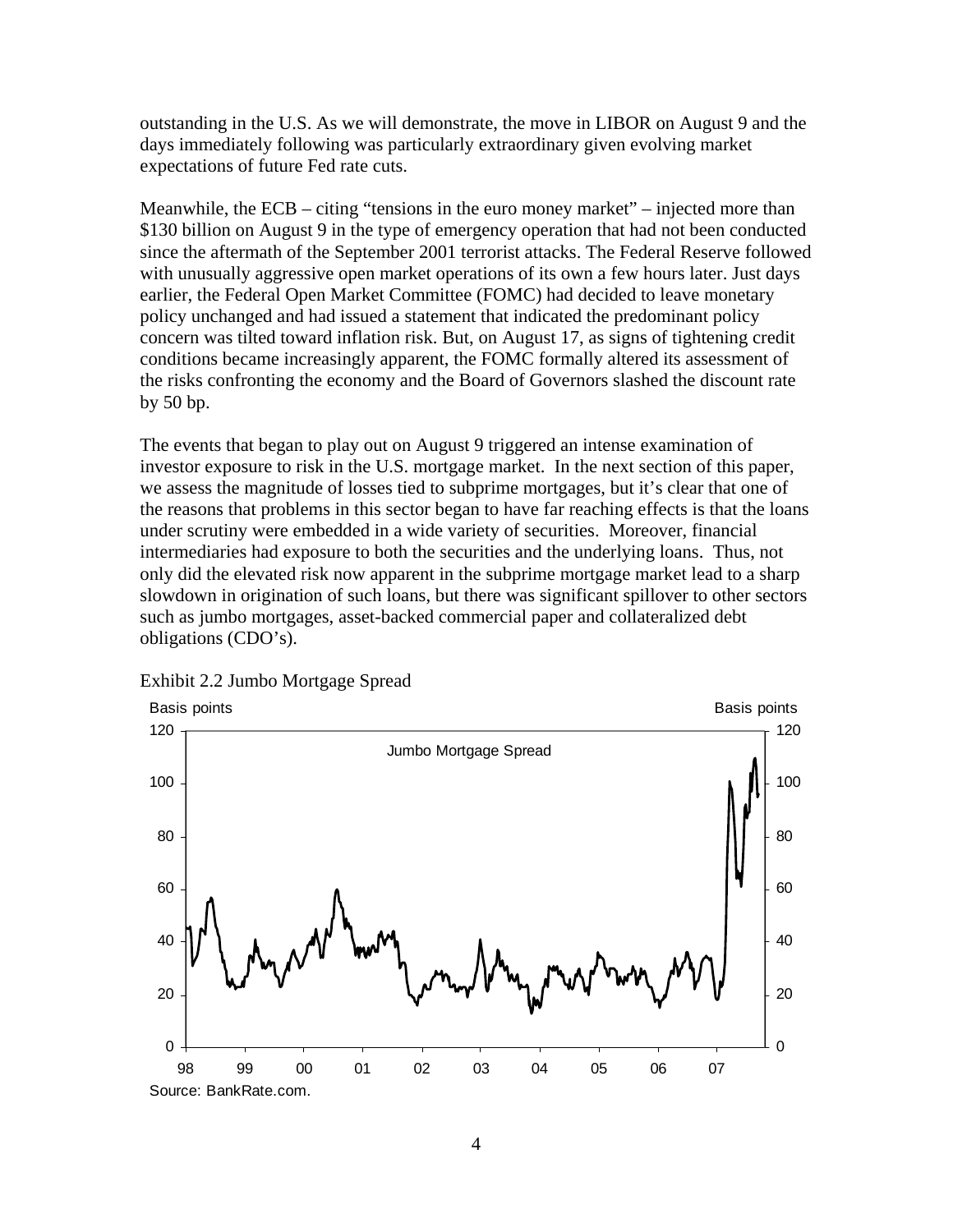Jumbo mortgages account for 17% of the dollar value of all first-lien mortgage debt outstanding in the U.S., with nearly half of the loans being securitized. Roughly 50% of all jumbo mortgages are tied to homes located in the state of California (Office of Federal Housing Enterprise Oversight (2008)). Exhibit 2.2 shows a spike in the spread between jumbo and conforming mortgage rates that appeared first in August 2007. The typical spread is in the range of 20bp to 40bp, but since mid-August it has been much higher.



Exhibit 2.3 Asset-Backed Commercial Paper (ABCP) Yields



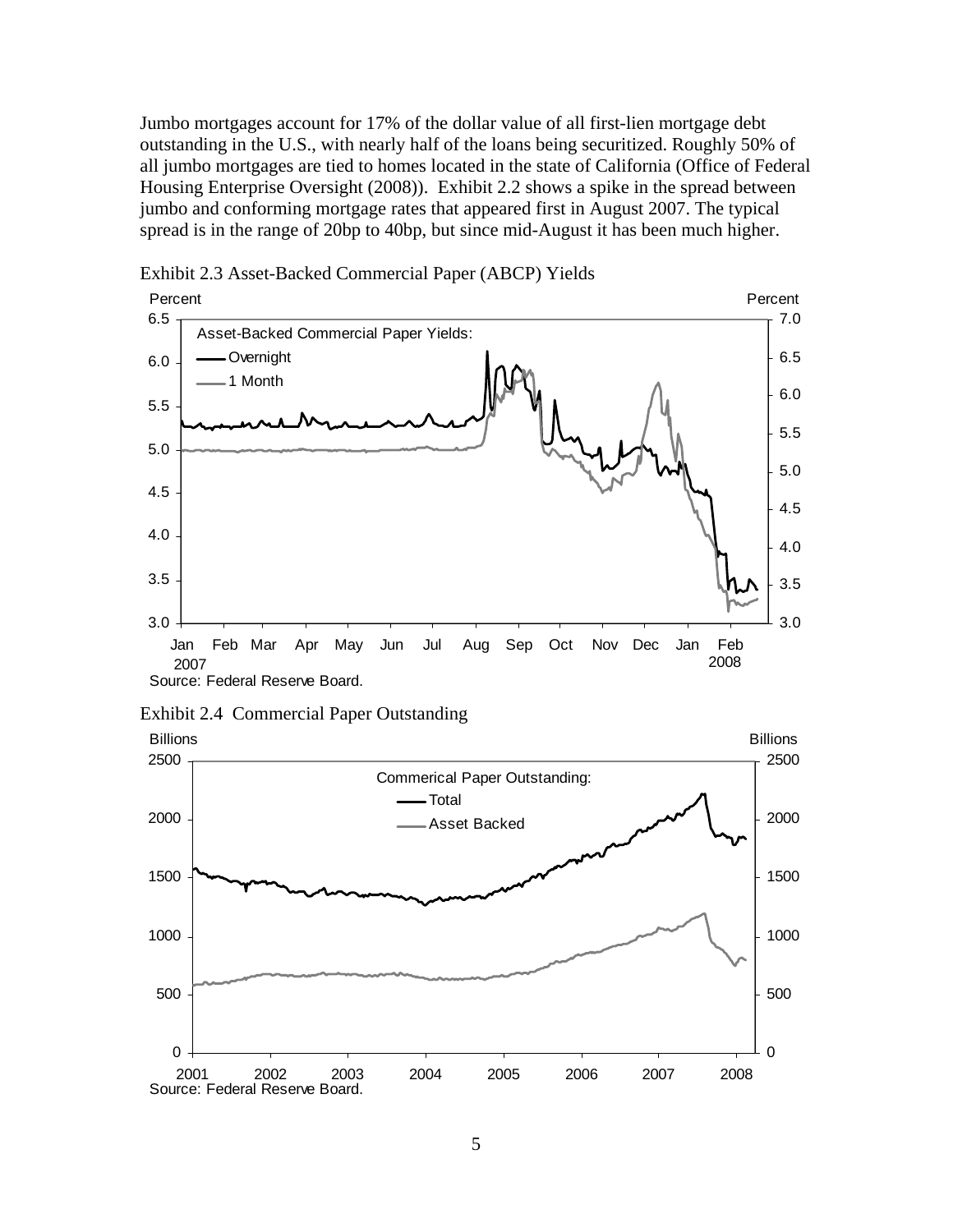Similarly, rates on asset-backed commercial paper spiked in mid-August (see Exhibit 2.3). Asset-backed Commercial Paper (ABCP) is a security issued by a bank or other financial entity with a maturity that is typically between 1 and 180 days. The notes are backed by the physical assets that are used as collateral for loans to households or businesses. The asset-backed component of the commercial paper (CP) market had grown at a phenomenal clip in recent years and at the start of August accounted for more than onehalf of the \$2.2 trillion of all CP outstanding (see Exhibit 2.4). According to a speech by William Dudley of the Federal Reserve Bank of New York, data from Moody's show that only about 25% of the collateral underlying ABCP as of mid-2007 consisted of residential mortgages (Dudley (2007)). However, while the direct exposure to subprime mortgage debt was relatively limited and the majority of ABCP programs were highly rated, investors appeared to have a great deal of difficulty evaluating the credit quality of the underlying assets. Issuers were confronted with an inability to roll maturing paper. Such a development would likely lead to either a forced liquidation of the underlying assets or the triggering of backstop credit agreements which would bring the assets onto bank balance sheets and intensify the strains that were already evident in term funding markets.





As funding rates rose and as problems in some securitized markets emerged, banks moved to tighten credit standards on a wide variety of loans – not just subprime mortgages. As seen in Exhibit 2.5, the Fed's Senior Loan Officer Surveys for October 2007 and January 2008 showed a progressive tightening of standards for prime mortgages, and commercial and industrial loans. Thus, both of the main avenues of credit intermediation in the U.S. economy – the banking sector and the securities markets – were under some degree of stress. Exhibit 2.6 shows the share of credit intermediation by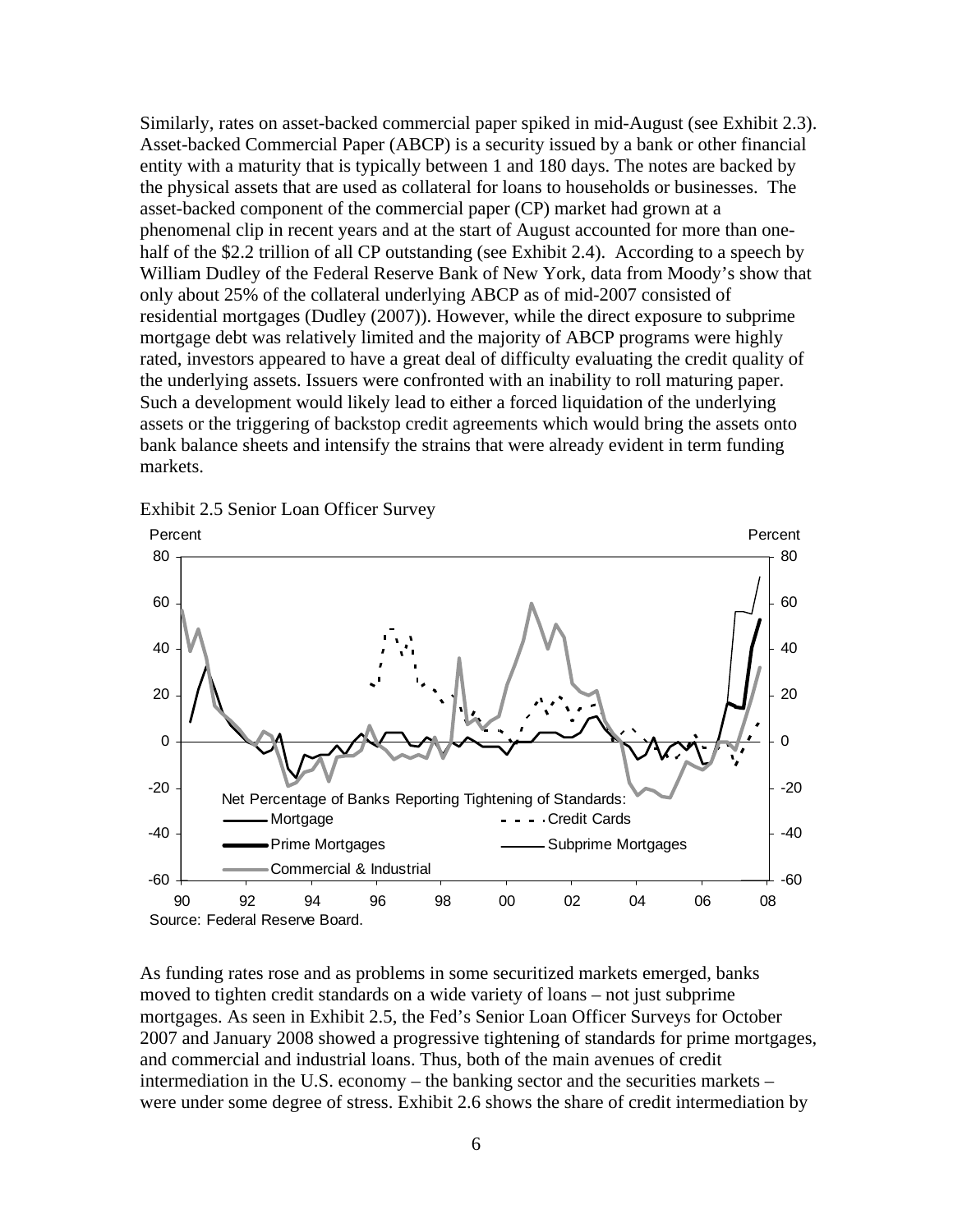depository institutions and by the securities markets. Examples of the former include mortgages, C&I loans, and credit card debt that remains on balance sheet. Examples of the latter include corporate bonds, commercial paper, and asset-backed securities. Note that the shares do not add to 100% because a small amount of intermediation occurs in a direct fashion – such as when a pension fund provides financing for a commercial mortgage. The securities market is certainly the dominant source of intermediation in the U.S. today. This is one of the ways in which the latest episode of credit tightening differs from those experienced in the 1980's and earlier. However, while the banking sector currently plays a much smaller role in the intermediation process than it did a couple of decades ago, it can still serve as an important allocator of credit and provider of liquidity in times of stress. $<sup>1</sup>$ </sup>





<sup>2.2</sup> Other non-affected markets

1

We now turn to another important characteristic of recent financial market developments – the delayed spillover effects. In the midst of the considerable pressures that we have described during the early stages of the credit tightening, some important asset classes seemed little affected. Indeed, even relatively high risk assets appeared to be immune to the initial signs of stress in the banking sector, mortgage market and commercial paper market. The table below shows monthly total returns for a variety of asset classes starting in August 2007. From August through October, all of the indexes show positive cumulative returns. Only in November did clear signs of stress begin to appear.

<sup>&</sup>lt;sup>1</sup> See also Tucker (2007) for a helpful discussion of the linkages between the two channels that can become important during times of turbulence.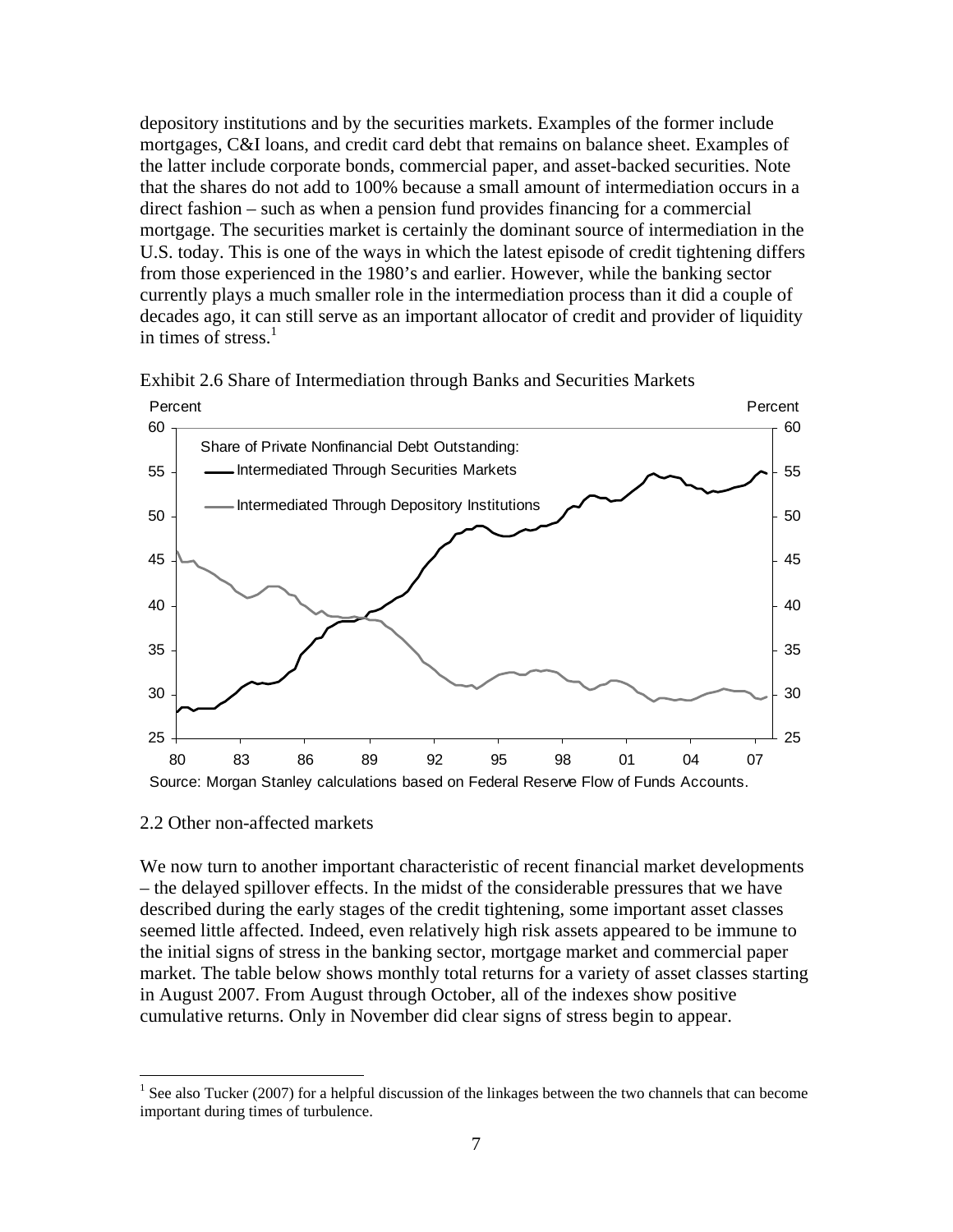|                                          | Aug-07   | Sep-07   | <b>Oct-07</b> | <b>Nov-07</b> | <b>Dec-07</b> | Jan-08    |
|------------------------------------------|----------|----------|---------------|---------------|---------------|-----------|
| <b>S&amp;P 500</b>                       | 1.5%     | 3.7%     | 1.6%          | $-4.2%$       | $-0.7%$       | $-6.0%$   |
| <b>IS&amp;P Financials</b>               | 1.5%     | 2.3%     | $-1.8%$       | $-7.7\%$      | $-5.4\%$      | $-0.3%$   |
| <b>Nasdag</b>                            | 2.0%     | 4.0%     | 5.8%          | $-6.9%$       | $-0.3%$       | $-9.9%$   |
| <b>Ryan Labs US Treasuries</b>           | 2.3%     | $-0.2\%$ | 2.8%          | 2.9%          | $-0.6%$       | 3.7%      |
| Merrill Lynch High Grade Corporate Bonds | 1.0%     | 0.5%     | 0.7%          | 1.4%          | 0.3%          | 2.2%      |
| Merrill Lynch High Yield Bonds           | 1.1%     | 2.4%     | 0.6%          | $-2.0%$       | 0.3%          | $-1.4%$   |
| <b>EMBI+</b>                             | 1.6%     | 2.4%     | 2.6%          | $-0.5%$       | 0.6%          | 0.7%      |
| MSCI Europe (Local)                      | $-0.5%$  | 1.7%     | 2.9%          | $-3.8\%$      | $-0.5\%$      | $-11.4%$  |
| <b>MSCI EAFE (Local)</b>                 | $-1.4\%$ | 2.3%     | 2.4%          | $-4.1\%$      | $-1.2%$       | $-10.9\%$ |
| MSCI EM (Local)                          | $-0.9%$  | 8.4%     | $9.0\%$       | $-6.2%$       | $0.6\%$       | $-12.4%$  |

Exhibit 2.7 Monthly Total Returns on Various Asset Classes, August 2007 to January 2008

Sources: Factset. Haver. Bloomberg.

While U.S. equities, high yield bonds and emerging market debt were performing well through October, other measures of financial distress were flashing a clear warning signal. The TED spread – the difference between the 3-month Eurodollar deposit rate and the yield on 3-month Treasury bills – is a conventional gauge of credit risk since it measures the difference between an unsecured deposit rate and the rate on a government-backed obligation.<sup>2</sup> Exhibit 2.8 shows the TED spread plotted on a weekly basis. The widening in this measure that occurred during the final five months of 2007 far outstripped the moves associated with the LTCM crisis, Y2K and 9/11.

Exhibit 2.8 Treasury-Eurodollar (TED) Spread



<u>.</u>

 $2^2$  Note that the Eurodollar deposit rate is essentially the same as LIBOR.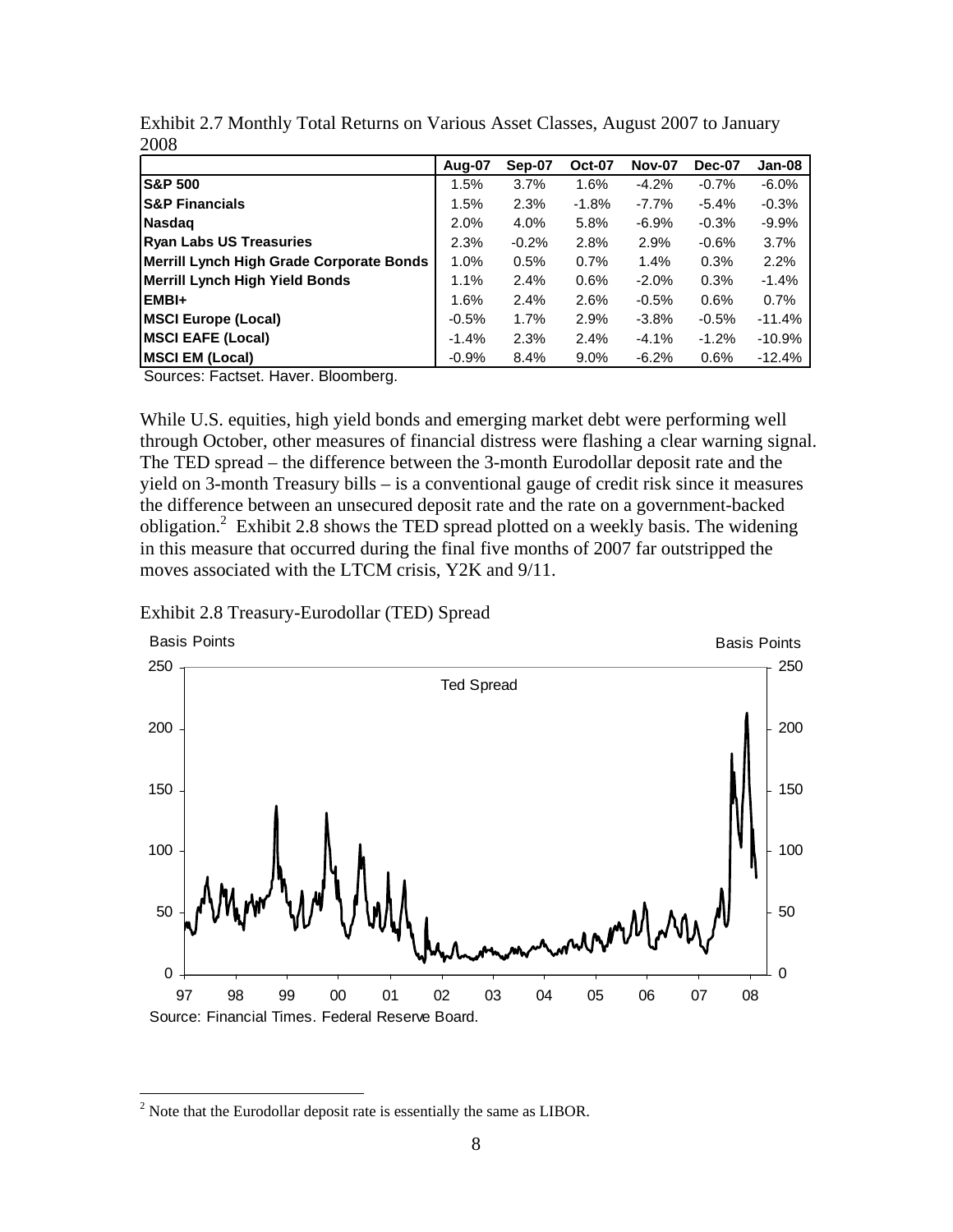The accompanying correlation matrices (Exhibit 2.9) show an alternative examination of the recent divergence between measures of credit risk and the performance of some important asset classes.<sup>3</sup> The normal relationship – as measured by correlations during the 20-year period ending in May 2007 – is that a high TED spread is associated with a widening of corporate bond spreads, somewhat higher rates on jumbo mortgages (in relation to conventional mortgages), and little correlation with returns on equities or emerging market debt. In contrast, correlations over the more recent time period show an even more powerful link between the TED spread and jumbo mortgages, together with a positive relationship between the TED spread and returns on emerging market debt. The strong positive correlation with jumbo mortgage rates highlights the concentrated nature of the problem, while the direction of the link between the TED spread and emerging market debt is counterintuitive. Meanwhile, the relatively stable correlations involving corporate spreads and the equity market demonstrate the surprising containment of a problem that would appear to have far reaching implications.

Correlations: August 1987 through May 2007 **TED Baa-Aaa S&P500 EMBI Jumbo TED** 1

Exhibit 2.9 Correlations between measures of credit risk and asset returns

|                   | TED   | Baa-Aaa | <b>S&amp;P500</b> | <b>EMBI</b> | Jumbo |
|-------------------|-------|---------|-------------------|-------------|-------|
| <b>ITED</b>       |       |         |                   |             |       |
| lBaa - Aaa        | 0.22  |         |                   |             |       |
| <b>S&amp;P500</b> | -0.07 | $-0.07$ |                   |             |       |
| <b>EMBI</b>       | 0.04  | 0.07    | 0.38              |             |       |
| lJumbo            | 0.41  | $-0.19$ | 0.05              | 0.03        |       |

Correlations: June 2007 through January 2008

|                   | TED  | Baa-Aaa | <b>S&amp;P500</b> | <b>EMBI</b> | Jumbo |
|-------------------|------|---------|-------------------|-------------|-------|
| lTED              |      |         |                   |             |       |
| <b>Baa - Aaa</b>  | 0.33 |         |                   |             |       |
| <b>S&amp;P500</b> | 0.00 | $-0.37$ |                   |             |       |
| <b>EMBI</b>       | 0.38 | $-0.03$ | 0.34              |             |       |
| lJumbo            | 0.76 | 0.47    | $-0.25$           | 0.58        |       |

Series descriptions:

1

TED = Treasury/Eurodollar spread

Baa-Aaa = Spread between Baa and AAA seasoned bonds

S&P500 = 1 month return on S&P500

EMBI = 1 month return on the Emerging Market Bond Index

Jumbo = Spread between rates on Jumbo 30 year mortgages and conventional 30 year mortgages

Note: All data are weekly and start in August 1987, except EMBI which starts in January 1994 and Jumbo which starts in June 1998.

The TED spread can be influenced by "fight to quality" flows that move Treasury bills yields, as well as the funding pressures that drive LIBOR rates. For our purposes, a "purer" gauge of interbank funding pressures is the spread between LIBOR and the overnight indexed swap rate (or OIS). The OIS rate is a measure of the expected

 $3$  See also Brunnermeier (2008) that sheds additional light on the hedge fund sector and the dynamics in several of these markets.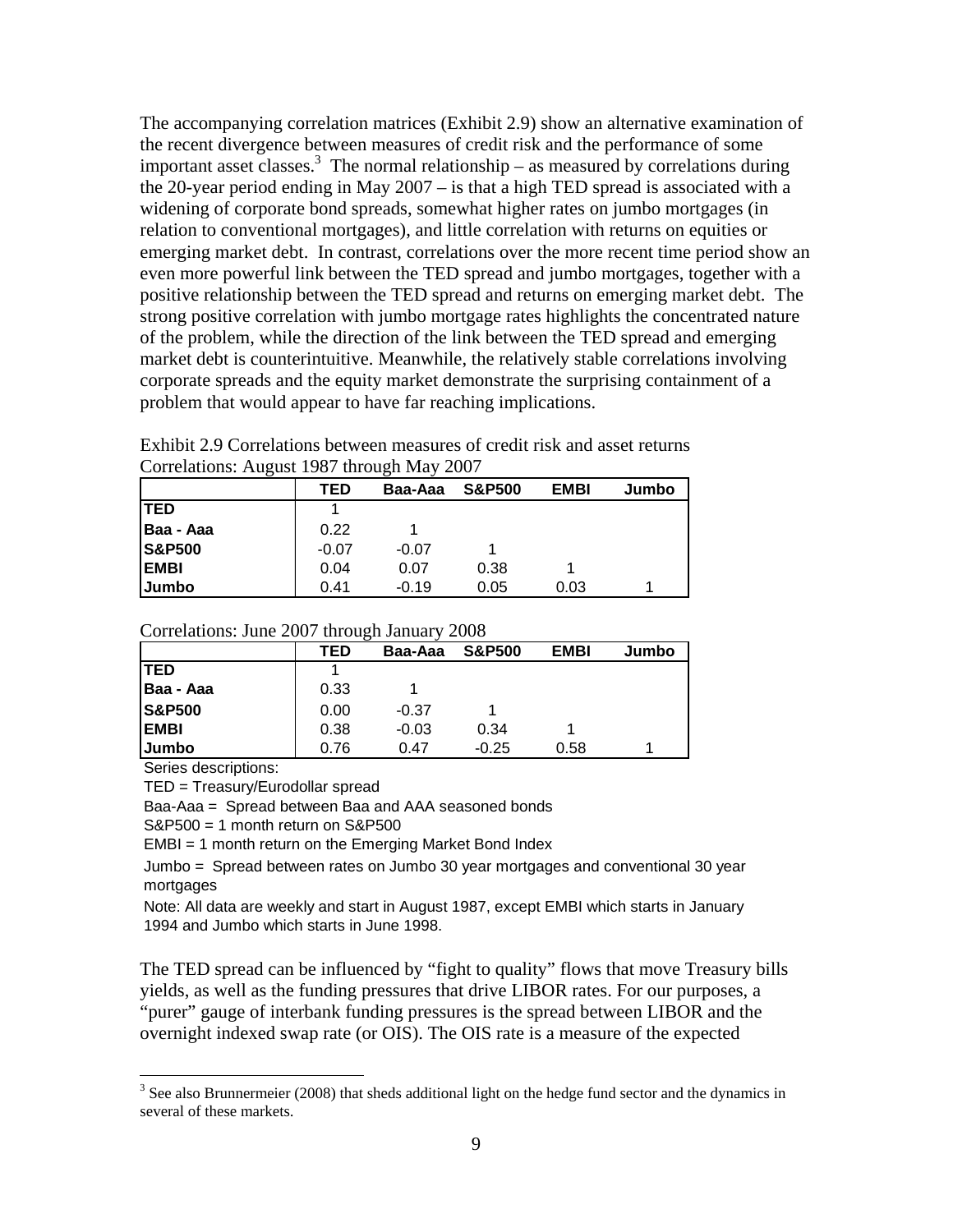overnight federal funds target rate over a certain period. Meanwhile, LIBOR presumably incorporates the same policy expectation along with an assessment of credit and liquidity risks. Exhibits 2.10 and 2.11 show the 3 month LIBOR-OIS spread on a daily basis for 2007 and early 2008 and on a monthly basis beginning in  $1989<sup>4</sup>$ .

The high frequency LIBOR-OIS spread series (Exhibit 2.10) shows the relative calm that prevailed until August 9. This was followed by a fairly steady intensification of pressures through mid-September and then some relief in the wake of the 50 bp cut in the fed funds target at the September 18 FOMC meeting. There is renewed deterioration during early December as write-downs tied to mortgage-related losses at banks and other financial services firms mounted. However, the December 12th announcement of coordinated Central Bank action, including the Fed's introduction of the Term Auction Facility (or "TAF"), appeared to trigger some significant moderation in term funding pressures. This trend continued through year-end and into early 2008. Finally, in February, there has been a modest renewed widening in the spread that seemed to be at least partly related to the ECB's February 1st announcement that it would discontinue the dollar liquidity operations that had commenced in December.

Compared to historical norms, the recent episode is also unusual. Exhibit 2.11 shows that, as with the TED spread, the current degree of stress is significantly greater than anything experienced in the past 18 years – surpassing the Y2K episode, the LTCM debacle in 1998 and the 1990-91 S&L crisis.



Exhibit 2.10 Libor-Overnight Indexed Swap (OIS) Rate (Daily)

1

<sup>&</sup>lt;sup>4</sup> The monthly series is constructed by comparing the end of month LIBOR rate to the expected fed funds rate constructed using the next 3 months fed funds futures contracts.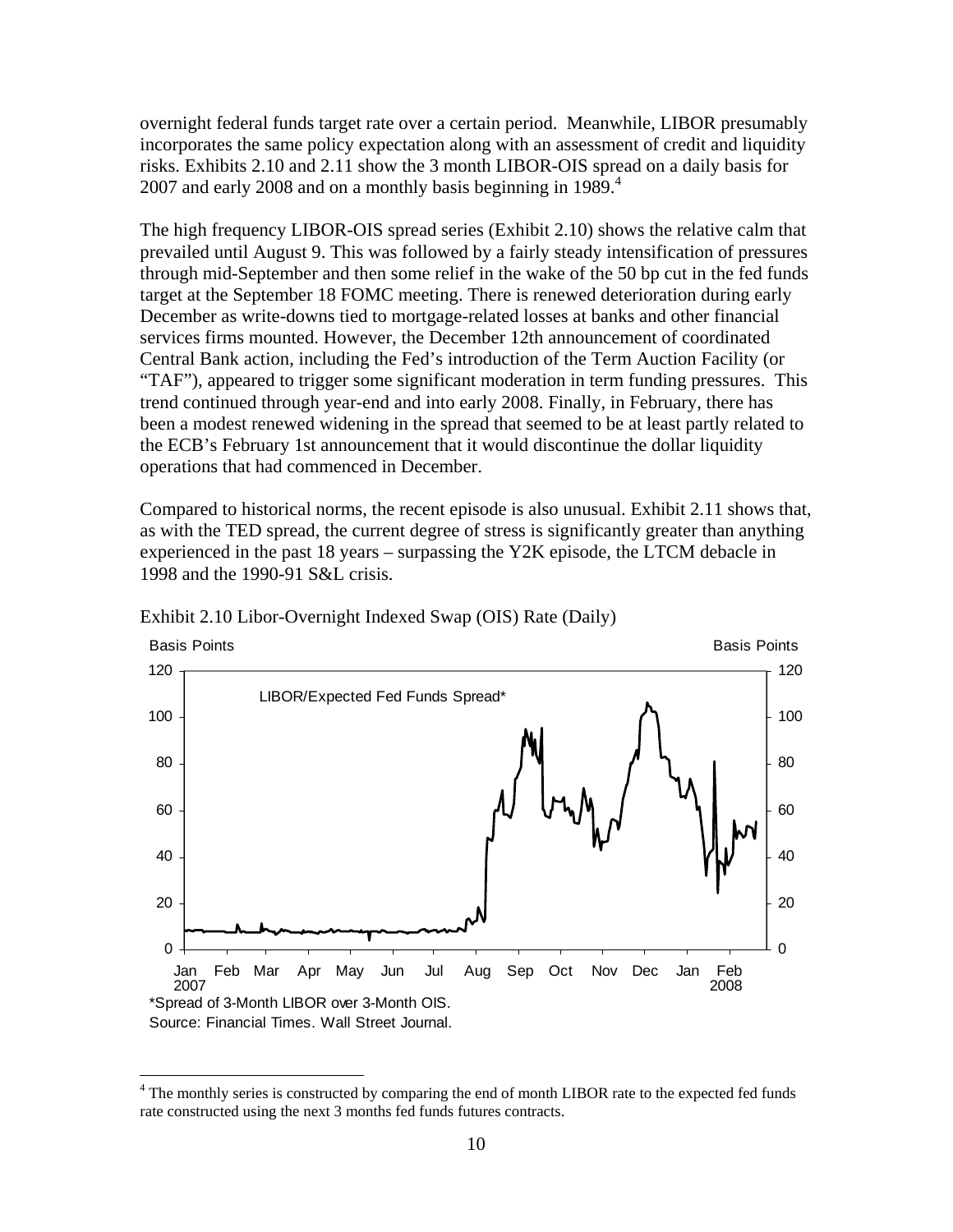

Exhibit 2.11 Libor-Overnight Indexed Swap (OIS) Rate (Monthly)

Not surprisingly, market estimates of subprime mortgage losses – as measured by the ABX index – have escalated since mid-2007. The ABX index represents a basket of credit default swaps linked to subprime mortgages. The indices are constructed by pooling mortgages with similar (initial) credit ratings. Exhibit 2.12 shows the indices for four vintages of AAA mortgages – the highest quality tranche of the underlying mortgages – which often include credit guarantees aimed at insulating these securities from credit risk. One of the hallmarks of the crisis has been the steep increase in the insurance costs associated with these so-called "super senior" tranches.

Many of the largest price swings in the ABX indices are associated with specific events that appeared to play a role in perceptions of the ultimate losses that will be realized. For example, a conference call with mortgage analysts at Standard and Poor's (a major rating agency) on July 10 seemed to drive the indexes lower. Following the liquidity injections of August 9 prices stabilized. Announcements in November 2007 of write-downs by major financial institutions, such as Citigroup and Merrill Lynch, appeared to help drive the index lower. Lastly, around Thanksgiving 2007, the unveiling of the so-called "Paulson Plan" by the Bush administration, seemed to temporarily stem the steady erosion in ABX pricing that had been evident in the weeks leading up to that point – even though the effort was viewed with skepticism by many analysts and investors.<sup>5</sup> But

 $\overline{a}$ 

 $<sup>5</sup>$  The Paulson Plan represents a broad based attempt to modify the terms on certain subprime adjustable</sup> rate mortgages in a manner that might help avoid default. A few days after the plan was announced, a CNBC viewer poll found that more than 75% of respondents were opposed to its adoption.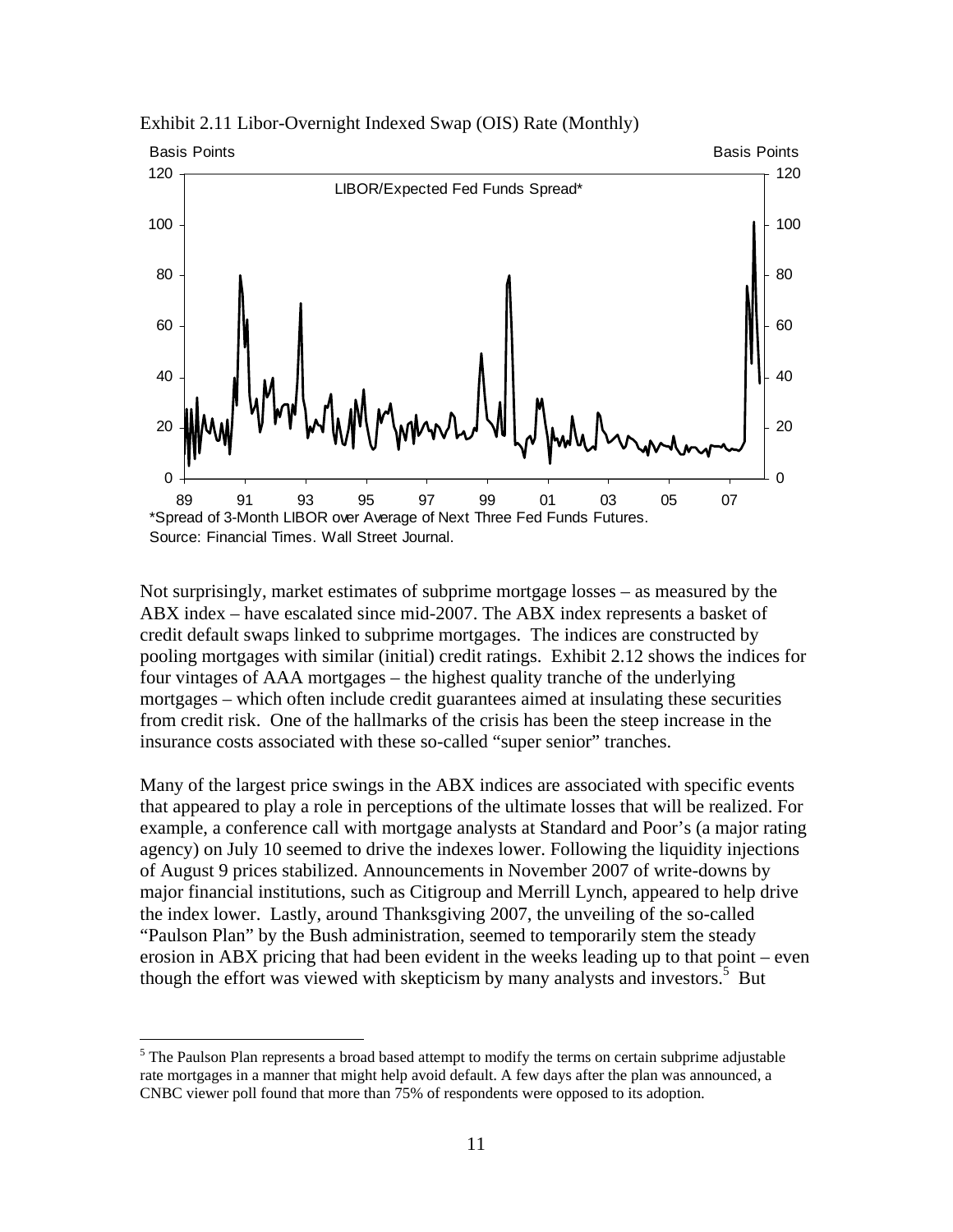prices soon began falling again and by late February 2008 were back to the Thanksgiving lows.



Exhibit 2.12 ABX Indices (AAA rated vintages)

Finally, as Boston Fed President Eric Rosengren has argued (Rosengren (2007a)), the recent problems evident in credit markets did not initially trigger a wholesale repricing of risk. Instead, the pressures evident in some key sectors (i.e., interbank funding, jumbo mortgages, and commercial paper) resulted from "liquidity problems" tied to the deterioration in the subprime mortgage market. As we will examine in greater detail in sections 4 and 5, the resulting disruptions have gradually spilled over to other markets and this has contributed to a significant tightening of credit conditions across important sectors of the economy.

#### 3. Estimating Mortgage Credit Losses

In estimating the credit losses for financial intermediaries, it is important to distinguish between the initial impact of losses tied to residential mortgages and the wider potential losses that would arise from knock-on effects. For example, a subdued pace of real activity that might arise due to problems in the residential mortgage market is likely to have an impact on the credit quality of commercial property and non-mortgage household debt (such as credit cards).

Our primary aim is to quantify the losses arising from mortgage assets alone  $-\text{in}$ particular those in the subprime sector – and to assess the impact of such losses on broader credit conditions in the U.S. economy. Clearly, if the real economy were to deteriorate markedly going forward, our estimates would have to be revisited in order to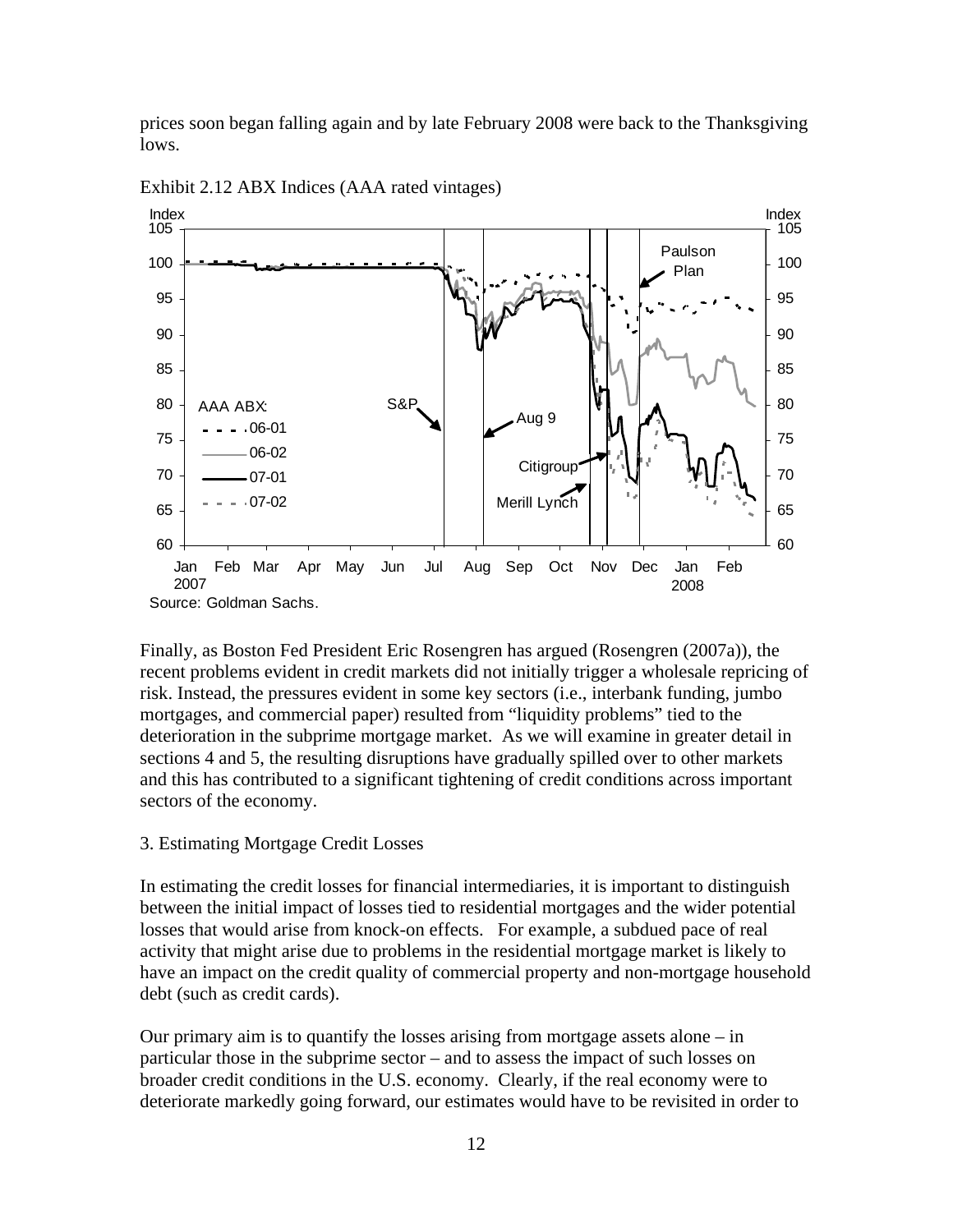take account of the second-round effects. Nevertheless, we believe that our restriction to mortgage assets imposes some discipline on the exercise. Moreover, as will be clear, avoiding double counting in just the mortgage-related losses is challenging.

Conventional estimates of the likely mortgage credit losses over the next few years rose sharply during 2007. As recently as July 2007, Federal Reserve Chairman Bernanke noted that losses on subprime mortgages could total \$50-\$100 billion. Given typical estimates of the distribution of total losses between subprime and other mortgages, this number corresponds to overall losses of less than \$150 billion. By the end of 2007, most mortgage credit modelers believed that total losses will be substantially higher. For example, by December 2007, Lehman Brothers (2007) was estimating that credit losses on the currently outstanding stock of mortgages will total \$250 billion in their baseline scenario of a 15% peak-to-trough home price drop and \$320 billion in a stress scenario with a 30% drop. Similarly, as of late November Goldman Sachs (2007) was estimating mortgage losses of \$243 billion in their baseline scenario and \$495 billion in a stress scenario.<sup>6</sup> In fact, during Congressional testimony on January 17, Chairman Bernanke admitted that losses could amount to "several multiples of [\$100 billion] as we go forward and the delinquency and foreclosure rates rise." In the remainder of this section we explain the procedure used by most private sector analysts to arrive at their estimates. We then explore the robustness of these estimates to alternative assumptions about house price dynamics and arrive at our own baseline forecast. We close by discussing the likely distribution of the losses across different entities.

### 3.1 Deconstructing conventional loss estimates

 $\overline{a}$ 

The mechanics of these estimates is best explained by focusing on the \$243 billion baseline estimate produced by the global bank analysts at Goldman Sachs. Their model simply extrapolates the performance – defaults, loss severities, and total loss rates – of each "vintage" (origination year) of subprime and other mortgage loans, based on its own history as well as the typical progression pattern through time. For example, suppose that the cumulative default rate on the 2006 subprime vintage is 3% at the end of 2007. Suppose further that the 2004 vintage showed a cumulative default rate of 1% after 1 year and 4% after 3 years, i.e. a fourfold increase over 2 additional years. Their procedure is to use the data on the 2004 vintage to extrapolate the cumulative default rate on the 2006 vintage. In this scenario, the default rate on the 2006 vintage would be 12% by the year 2009.

In arriving at aggregate estimates, three basic observations prove to be important. First, default rates on virtually all types of mortgages originated prior to 2004 are relatively low, partly because most of these mortgages have already been refinanced. Second, default rates historically climb relatively quickly after the first two years, so that by years three or four one already has a good estimate of how a group of mortgages are likely to perform. One can think of a cohort of mortgages having an important common factor

<sup>&</sup>lt;sup>6</sup> The Goldman Sachs analysis is not directly linked to an assumed path for home prices, but the "stress" scenario stipulates a recession and peak historical default rates not only on subprime but also other mortgages.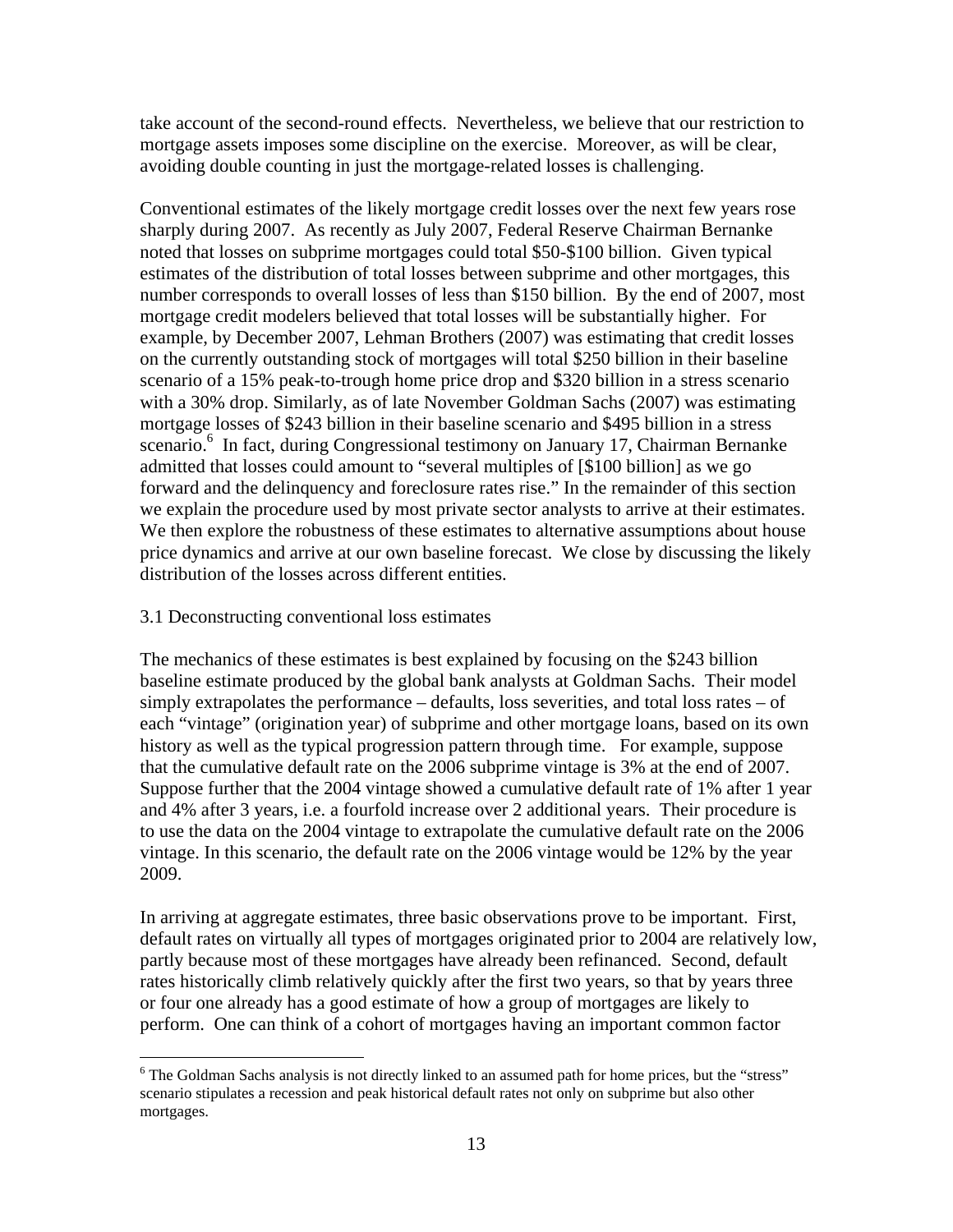that drives defaults and the magnitude of the factor is revealed relatively quickly. Third, the mix of mortgage originations shifted abruptly starting in 2004. Prior to that time there were relatively few subprime mortgages outstanding, whereas during 2004, 2005 and 2006 subprime and "Alt-A" originations surged.7 Putting these facts together implies that most of the guess work involved in arriving at aggregate loss estimates turns on how one assesses the performance of the lower quality mortgages made during these three years (although by the end of 2007 most of the 2004 loans have been prepaid and either converted into prime mortgages or reissued as new subprime loans). Below we show some suggestive calculations that help to put bounds on the expected losses using this methodology.

### 3.2 Adjusting the conventional estimates for falling house prices

Although the modeling strategy described above seems quite logical, it does not account for the possibility of a structural break that might result from falling home prices. In particular, because the detailed mortgage performance data required to build these types of models are available only back to the mid-1990s, there are no observations on how defaults and losses on a particular vintage change through time when home prices start to fall. It is likely that simply extrapolating from the historical progression of defaults and losses will produce an overly optimistic picture. At the same time, it is difficult to know just how much to adjust the estimates given the lack of historical precedents. In the example given above, we suspect strongly that defaults on the 2006 vintage will not just grow in line with the progression observed in the past, but that the rise in defaults will exceed the historical norm, perhaps by a considerable margin.

The basic problem is that house price declines create large amounts of negative equity. Homeowners with negative equity cannot draw upon their capital gains buffer to cushion against adverse financial events such as job loss or mortgage reset by refinancing, and they therefore become much more likely to default. The importance of this problem is illustrated in Exhibit 3.1, which shows data compiled by First American CoreLogic on the distribution of home equity among U.S. mortgage holders at the end of 2006. About 7% of U.S. mortgage holders had negative equity at that point. Another 4% had equity of 0%-5%, and 5% each had equity of 5%-10% and 10%-15%. Thus, the proportion of mortgage holders with negative equity would rise to 11% given a (uniform) home price decline of 5%, 16% given a drop of 10%, and 21% given a drop of 15%.<sup>8</sup> These are very large numbers. There are approximately 50 million households with mortgages in the United States, so 21% of all mortgage holders corresponds to about 10.5 million households. If negative-equity homeowners on average have mortgage debt of \$250,000, this would imply that a 15% home price decline would put about \$2.6 trillion of mortgage debt "under water."

 $\overline{a}$ 

 $<sup>7</sup>$  Alt-A loans are those whose credit quality is deemed to fall between that of prime and subprime – usually</sup> reflecting differences in items such as FICO score, loan-to-value ratio and loan documentation. 8

 $8$  Fitch Ratings (2007) reports that 70% of the residential mortgage backed securities issued in 2006 were in areas that had negative housing price appreciation as of 2007Q2.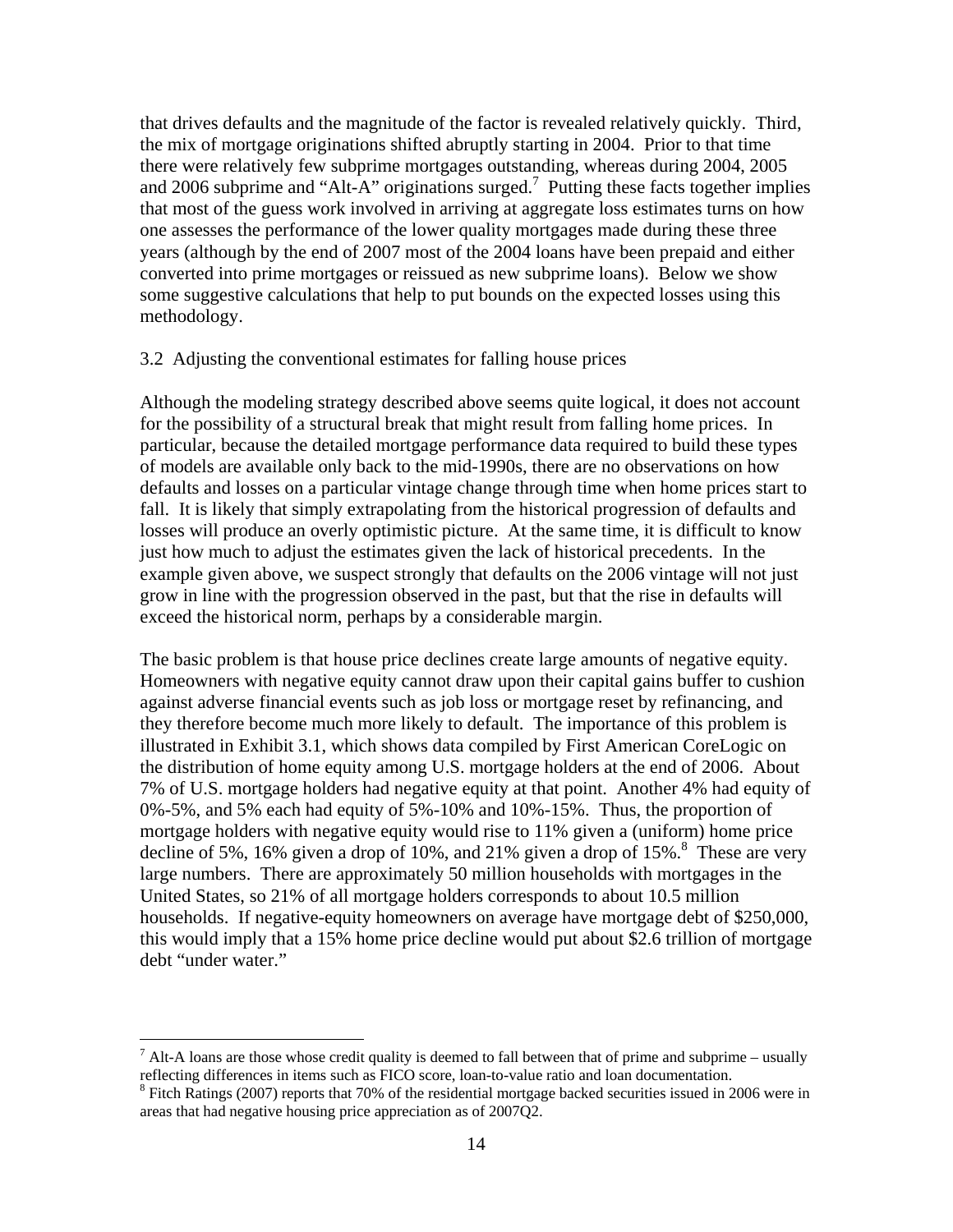

Exhibit 3.1 Falling Prices Leave Homeowners with Negative Housing Equity

# 3.3 Alternative Estimates for Mortgage Credit Losses

What do these considerations imply for the likely amount of mortgage credit losses? We see three possible approaches that might be used to generate an estimate. First, we can start from the mortgage vintage models and judgmentally steepen the path for losses and severities relative to historical experience to reflect the expected home price declines. This suggests that total losses would be higher than the \$243 billion baseline estimate in the Goldman Sachs analysis, which is simply based on "walking forward" recent credit quality trends without explicit consideration of the negative-equity dynamics. For example, if we raise the cumulative default assumptions for the 2004-2007 subprime vintages by one-third to take account of the negative-equity dynamics and assume that non-subprime mortgage losses rise to half their historical peak rate, the Goldman Sachs analysis would imply total mortgage credit losses of around \$400 billion. Of course, these are some extremely arbitrary assumptions, but they do illustrate that loss estimates are highly sensitive to a relaxation of the "business as usual" assumptions that are inherent in a simple vintage analysis.

Second, we can look at the pricing of traded pools of different quality mortgage tranches to arrive at a market-based estimate of the losses. Exhibit 3.2 shows data from the trade publication *Inside Mortgage Finance* on the distribution of mortgages that were originated during this decade. As mentioned above, the share of subprime plus Alt-A mortgages jumped from around 10 percent of total originations during the period from 2001 to 2003, to nearly 25 percent in 2004, and then to better than 30 percent in the two succeeding years.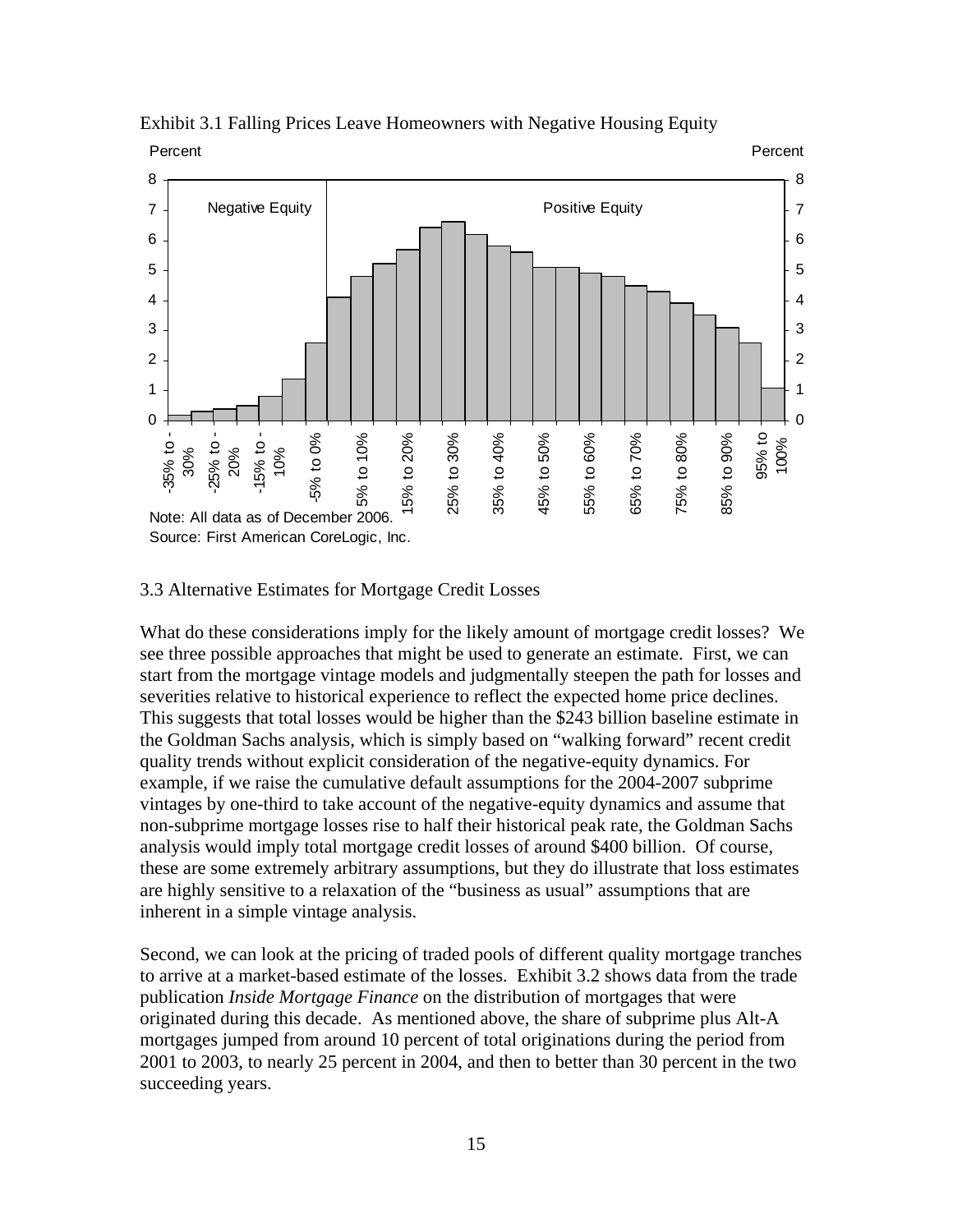|      |               | <b>Mortgage Originations by Product (\$Bn)</b> |       |       |       |            |       |             |            |
|------|---------------|------------------------------------------------|-------|-------|-------|------------|-------|-------------|------------|
| Year | <b>FHA/VA</b> | Conform-                                       | Jumbo | Sub-  | Alt-A | <b>HEL</b> | Total | <b>ARMs</b> | Refinan-   |
|      |               | ing                                            |       | prime |       |            |       |             | <b>ces</b> |
| 2001 | 175           | 1,265                                          | 445   | 160   | 55    | 115        | 2,215 | 355         | 1,298      |
|      |               |                                                |       |       |       |            |       |             |            |
| 2002 | 176           | 1,706                                          | 571   | 200   | 67    | 165        | 2,885 | 679         | 1,821      |
| 2003 | 220           | 2,460                                          | 650   | 310   | 85    | 220        | 3,945 | 1,034       | 2,839      |
| 2004 | 130           | 1,210                                          | 510   | 530   | 185   | 355        | 2,920 | 1,464       | 1,510      |
| 2005 | 90            | 1,090                                          | 570   | 625   | 380   | 365        | 3,120 | 1,490       | 1,572      |
| 2006 | 80            | 990                                            | 480   | 600   | 400   | 430        | 2,980 | 1,340       | 1,460      |
|      |               |                                                |       |       |       |            |       |             |            |
| 1Q06 | 19            | 236                                            | 103   | 140   | 105   | 102        | 705   | 297         | 348        |
| 2Q06 | 20            | 275                                            | 126   | 165   | 104   | 110        | 800   | 392         | 382        |
| 3Q06 | 22            | 241                                            | 128   | 160   | 91    | 113        | 755   | 332         | 368        |
| 4Q06 | 19            | 238                                            | 123   | 135   | 100   | 105        | 720   | 319         | 362        |
|      |               |                                                |       |       |       |            |       |             |            |
| 1Q07 | 19            | 273                                            | 100   | 93    | 98    | 97         | 680   | 240         | 388        |
| 2Q07 | 25            | 328                                            | 120   | 56    | 96    | 105        | 730   | 220         | 377        |
| 3Q07 | 26            | 286                                            | 83    | 28    | 54    | 93         | 570   | 166         | 263        |

| Exhibit 3.2 Mortgage types by year of origination |  |  |  |  |
|---------------------------------------------------|--|--|--|--|
|---------------------------------------------------|--|--|--|--|

|      |               | % of Originations by Product (except for Total Loans) |       |               |       |            |             |                 |                          |
|------|---------------|-------------------------------------------------------|-------|---------------|-------|------------|-------------|-----------------|--------------------------|
| Year | <b>FHA/VA</b> | Conform-<br>ing                                       | Jumbo | Sub-<br>prime | Alt-A | <b>HEL</b> | <b>ARMs</b> | Refinan-<br>ces | Total<br>Loans<br>(\$Bn) |
| 2001 | 7.9%          | 57.1%                                                 | 20.1% | 7.2%          | 2.5%  | 5.2%       | 16.0%       | 58.6%           | 2215                     |
| 2002 | 6.1%          | 59.1%                                                 | 19.8% | 6.9%          | 2.3%  | 5.7%       | 23.5%       | 63.1%           | 2885                     |
| 2003 | 5.6%          | 62.4%                                                 | 16.5% | 7.9%          | 2.2%  | 5.6%       | 26.2%       | 72.0%           | 3945                     |
| 2004 | 4.5%          | 41.4%                                                 | 17.5% | 18.2%         | 6.3%  | 12.2%      | 50.1%       | 54.7%           | 2920                     |
| 2005 | 2.9%          | 34.9%                                                 | 18.3% | 20.0%         | 12.2% | 11.7%      | 47.8%       | 50.4%           | 3120                     |
| 2006 | 2.7%          | 33.2%                                                 | 16.1% | 20.1%         | 13.4% | 14.4%      | 45.0%       | 49.0%           | 2980                     |
| 1Q06 | 2.7%          | 33.5%                                                 | 14.6% | 19.9%         | 14.9% | 14.5%      | 42.1%       | 49.4%           | 705                      |
| 2Q06 | 2.5%          | 34.4%                                                 | 15.8% | 20.6%         | 13.0% | 13.8%      | 49.0%       | 47.8%           | 800                      |
| 3Q06 | 2.9%          | 31.9%                                                 | 17.0% | 21.2%         | 12.1% | 15.0%      | 44.0%       | 48.7%           | 755                      |
| 4Q06 | 2.6%          | 33.1%                                                 | 17.1% | 18.8%         | 13.9% | 14.6%      | 44.3%       | 50.3%           | 720                      |
| 1Q07 | 2.8%          | 40.1%                                                 | 14.7% | 13.7%         | 14.4% | 14.3%      | 35.3%       | 57.1%           | 680                      |
| 2Q07 | 3.4%          | 44.9%                                                 | 16.4% | 7.7%          | 13.2% | 14.4%      | 30.1%       | 51.6%           | 730                      |
| 3Q07 | 4.6%          | 50.2%                                                 | 14.6% | 4.9%          | 9.5%  | 16.3%      | 29.1%       | 46.1%           | 570                      |

Source: Inside Mortgage Finance, Morgan Stanley.

To arrive at a set of losses we multiply the estimated distribution of different pools of mortgage backed securities by the prices for the pools. While not all of these mortgages have been securitized, the implied losses can still be evaluated using the market prices for the securitized portion. We rely on analysis from Moody's that maps subprime originations into a distribution of mortgage-backed securities with various credit ratings (Moody's Investors Service (2007)). This distribution is shown in the Exhibit 3.3. The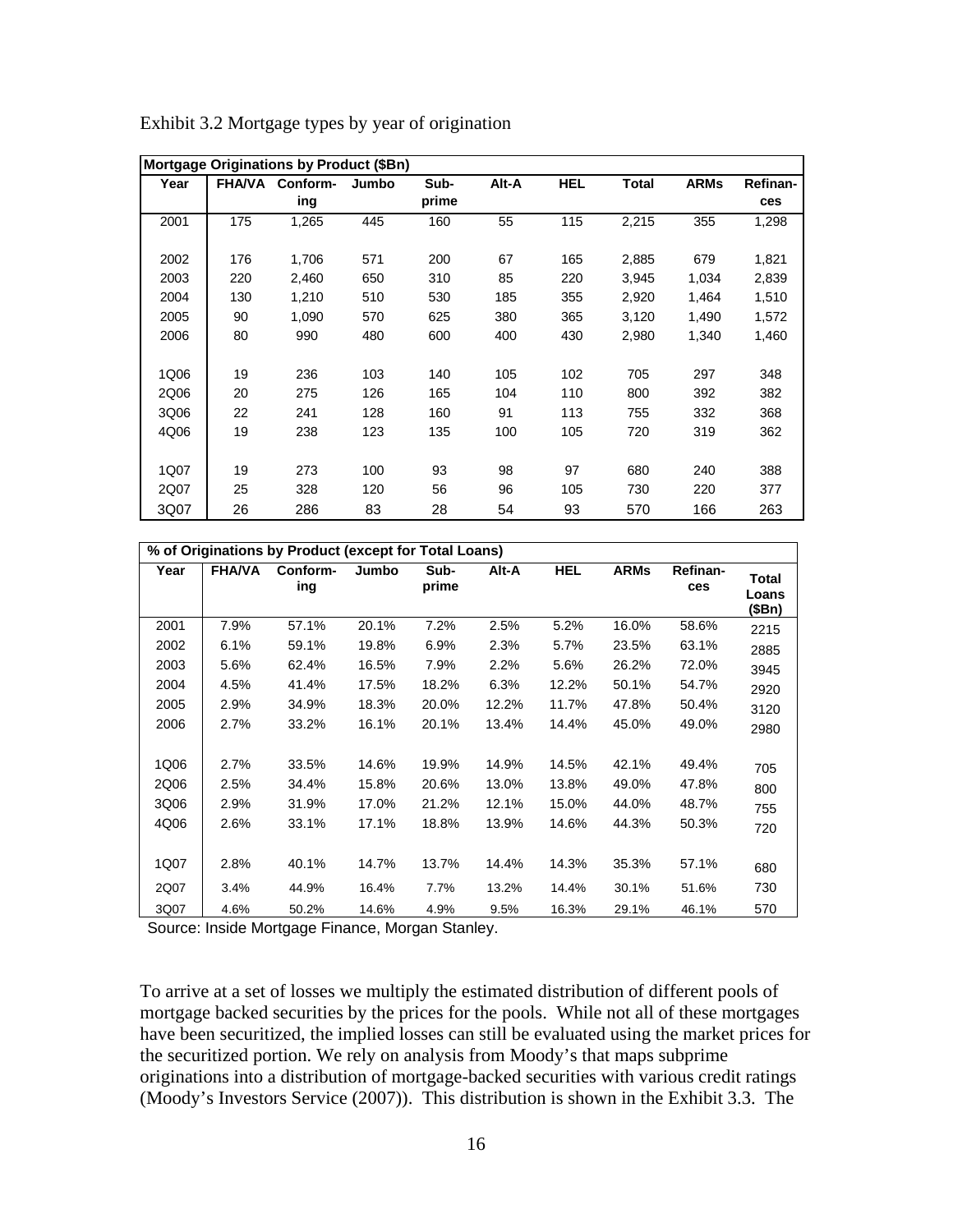critical implication from the Moody's data is that roughly 80 percent of all subprime mortgages were converted into AAA pools. This means that any loss estimates will be particularly sensitive to the prices of the AAA tranches.

|                     |                 |                |      |                | $\sim$     |                 |
|---------------------|-----------------|----------------|------|----------------|------------|-----------------|
|                     | All             | <b>AAA</b>     | AA   | A              | <b>BBB</b> | <b>BB/Other</b> |
|                     | <b>Subprime</b> |                |      |                |            |                 |
| Year                | 100%            | 80.8%          | 9.6% | 5.0%           | 3.5%       | 1.1%            |
| 2005                | 625             | 505            | 60   | 31             | 22         | 7               |
|                     |                 |                |      |                |            |                 |
| 1Q06                | 140             | 113            | 13   |                | 5          | $\overline{2}$  |
| 2Q06                | 165             | 133            | 16   | 8              | 6          | $\overline{2}$  |
| 3Q06                | 160             | 129            | 15   | 8              | 6          | $\overline{2}$  |
| 4Q06                | 135             | 109            | 13   | $\overline{7}$ | 5          |                 |
|                     |                 |                |      |                |            |                 |
| 1Q07                | 95              | $\overline{7}$ | 9    | 5              | 3          |                 |
| 2Q07                | 56              | 45             | 5    | 3              | 2          |                 |
| 3Q07                | 28              | 23             | 3    |                |            | 0               |
| <b>Total: 2005-</b> |                 |                |      |                |            |                 |
| 1Q07                | 1,402           | 1,133          | 135  | 70             | 49         | 15              |

Exhibit 3.3 Estimates of Subprime RMBS Issuance by Rated Tranche (\$Bn)

Source: Inside Mortgage Finance. Morgan Stanley.

 $\overline{a}$ 

The prices for the pools are taken from Markit.com's ABX indices.<sup>9</sup> The first set of ABX indices were launched in January 2006 and covered mortgages originated in 2005. Since the term to initial reset for adjustable rate mortgages in the subprime sector is generally two years, we assume that mortgages originated prior to 2005 were refinanced by 2007 and that those issued in 2005 and later were not able to be refinanced due to the tightening of credit standards. Not surprisingly, preliminary data point to a very sharp drop-off in subprime originations by the third quarter of 2007. Thus, the cumulative issuance from 2005 through 2007 Q3 should approximate the universe of subprime mortgage debt that is currently outstanding. Indeed, note that subprime issuance during the 2005-2007 Q3 timeframe totals \$1.4 trillion. Roughly 80% of this amount was adjustable rate. This means that the calculations are based on about \$1 trillion of outstanding adjustable rate subprime debt – the same figure that Chairman Bernanke has often cited.

To compare loss estimates, we report ABX prices as of three benchmark dates: August 9 (when the turmoil began), November 21 (just before the announcement of the so-called Paulson plan and the low point for 2007), and February 21, 2008. The model shown in Exhibit 3.4 links the volume of originations during a certain time period to the price of the ABX index that most closely corresponds to that same timeframe. We find that the losses implied for subprime in the earlier periods range from \$146 billion to \$369 billion, while the late-February estimate is \$371 billion. Including losses for other types of

 $9^9$  The ABX has five separate indices based on the rating of the underlying security, from AAA to BB. Until recently, a new series was issued every six months to reflect the 20 largest deals. Therefore, each of the indices is constructed by averaging the quoted prices from roughly 20 trusts. The specific trusts included in each index are shown on the Markit.com web site.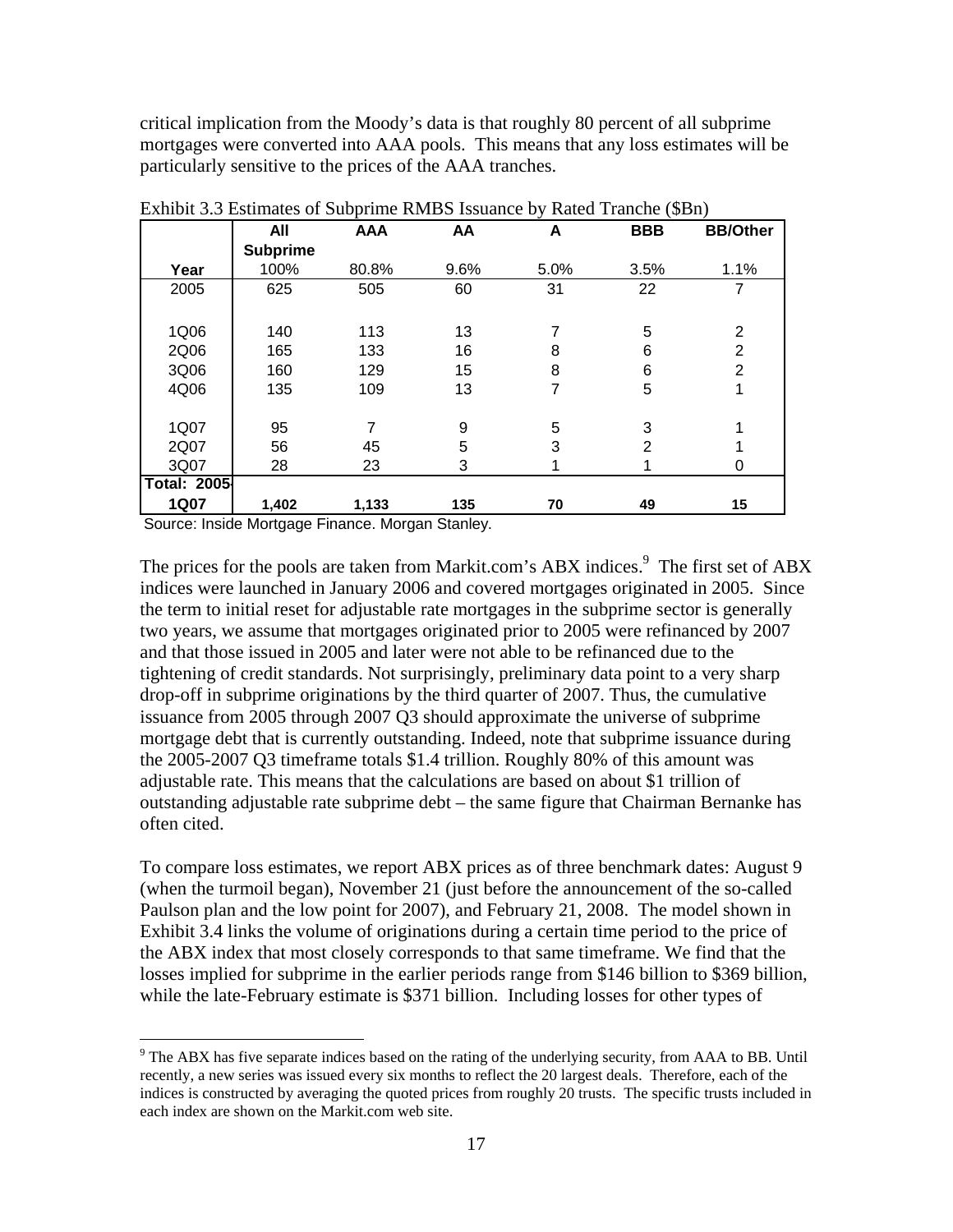mortgages, this would be consistent with over \$400 billion for total mortgage credit  $losses.<sup>10</sup>$ 

|  | Exhibit 3.4 Mortgage Credit Losses Implied by the ABX Contracts, various dates |  |  |  |  |
|--|--------------------------------------------------------------------------------|--|--|--|--|
|--|--------------------------------------------------------------------------------|--|--|--|--|

August 9, 2007

|      | <b>ABX Prices by Vintage</b> |            |       |       |            |              |               | MtM Loss (\$Bn) based on ABX Pricing |      |      |            |              |
|------|------------------------------|------------|-------|-------|------------|--------------|---------------|--------------------------------------|------|------|------------|--------------|
|      | <b>ABX Index</b>             | <b>AAA</b> | AA    | A     | <b>BBB</b> | BB/<br>Other | Sub-<br>prime | AAA                                  | AA   | A    | <b>BBB</b> | BB/<br>Other |
| Year | 100%                         | 80.8%      | 9.6%  | 5.0%  | 3.5%       | 1.1%         | 100%          | 80.8%                                | 9.6% | 5.0% | 3.5%       | 1.1%         |
| 2005 | ABX 06-1                     | 96.42      | 94.50 | 85.95 | 60.94      | 49.06        | 38            | 18                                   | 3    | 4    | 9          | 4            |
|      |                              |            |       |       |            |              |               |                                      |      |      |            |              |
| 1Q06 | ABX 06-2                     | 91.58      | 89.28 | 66.25 | 36.28      | 30.54        | 18            | 10                                   | 1    | 2    | 3          | 1            |
| 2Q06 |                              | 91.58      | 89.28 | 66.25 | 36.28      | 30.54        | 21            | 11                                   | 2    | 3    | 4          | 1            |
| 3Q06 | ABX 07-1                     | 89.47      | 80.69 | 48.61 | 31.22      | 29.00        | 26            | 14                                   | 3    | 4    | 4          | 1            |
| 4Q06 |                              | 89.47      | 80.69 | 48.61 | 31.22      | 29.00        | 22            | 11                                   | 3    | 3    | 3          | 1            |
|      |                              |            |       |       |            |              |               |                                      |      |      |            |              |
| 1Q07 | ABX 07-2                     | 91.38      | 87.17 | 61.64 | 38.86      | 37.08        | 12            | 6                                    | 1    | 2    | 2          |              |
| 2Q07 |                              | 91.38      | 87.17 | 61.64 | 38.86      | 37.08        | 7             | 4                                    | 1    | 1    | 1          | 0            |
| 3Q07 |                              | 91.38      | 87.17 | 61.64 | 38.86      | 37.08        | 4             | 2                                    | 0    | 1    | 1          | 0            |
|      |                              |            |       |       |            |              | 146           | 76                                   | 14   | 21   | 26         | 9            |

November 21, 2007

1

|      | <b>ABX Prices by Vintage</b> |                     |            |           |                    |                      |                       | MtM Loss (\$Bn) based on ABX Pricing |            |           |                    |                      |
|------|------------------------------|---------------------|------------|-----------|--------------------|----------------------|-----------------------|--------------------------------------|------------|-----------|--------------------|----------------------|
| Year | <b>ABX Index</b><br>100%     | <b>AAA</b><br>80.8% | AA<br>9.6% | A<br>5.0% | <b>BBB</b><br>3.5% | BB/<br>Other<br>1.1% | Sub-<br>prime<br>100% | AAA<br>80.8%                         | AA<br>9.6% | A<br>5.0% | <b>BBB</b><br>3.5% | BB/<br>Other<br>1.1% |
| 2005 | ABX 06-1                     | 90.09               | 78.24      | 50.41     | 25.46              | 22.75                | 100                   | 50                                   | 13         | 15        | 16                 | 5                    |
| 1Q06 | ABX 06-2                     | 80.10               | 52.23      | 33.66     | 18.61              | 16.90                | 39                    | 23                                   | 6          | 5         | 4                  |                      |
| 2Q06 |                              | 80.10               | 52.23      | 33.66     | 18.61              | 16.90                | 46                    | 27                                   | 8          | 5         | 5                  | $\overline{2}$       |
| 3Q06 | ABX 07-1                     | 69.73               | 39.93      | 24.54     | 17.67              | 16.89                | 60                    | 39                                   | 9          | 6         | 5                  | 1                    |
| 4Q06 |                              | 69.73               | 39.93      | 24.54     | 17.67              | 16.89                | 51                    | 33                                   | 8          | 5         | 4                  | 1                    |
|      |                              |                     |            |           |                    |                      |                       |                                      |            |           |                    |                      |
| 1Q07 | ABX 07-2                     | 66.45               | 35.09      | 23.97     | 19.88              | 19.01                | 38                    | 25                                   | 6          | 4         | 3                  |                      |
| 2Q07 |                              | 66.45               | 35.09      | 23.97     | 19.88              | 19.01                | 23                    | 15                                   | 3          | 2         | 2                  | 0                    |
| 3Q07 |                              | 66.45               | 35.09      | 23.97     | 19.88              | 19.01                | 11                    | 8                                    | 2          | 1         | 1                  | 0                    |
|      |                              |                     |            |           |                    |                      | 369                   | 219                                  | 55         | 43        | 38                 | 12                   |

 $10$  For instance, Citigroup (2008) provides a much more sophisticated analysis of loan level data and estimates that losses on "Alt-A" mortgages alone will be about 20% of losses on subprime mortgages. In an environment of broad home price declines, this estimate may prove to be conservative. Moreover, there will also be some losses on prime and jumbo mortgages. In sum, this probably implies that the ABX market is discounting total mortgage credit losses of well above \$400 billion.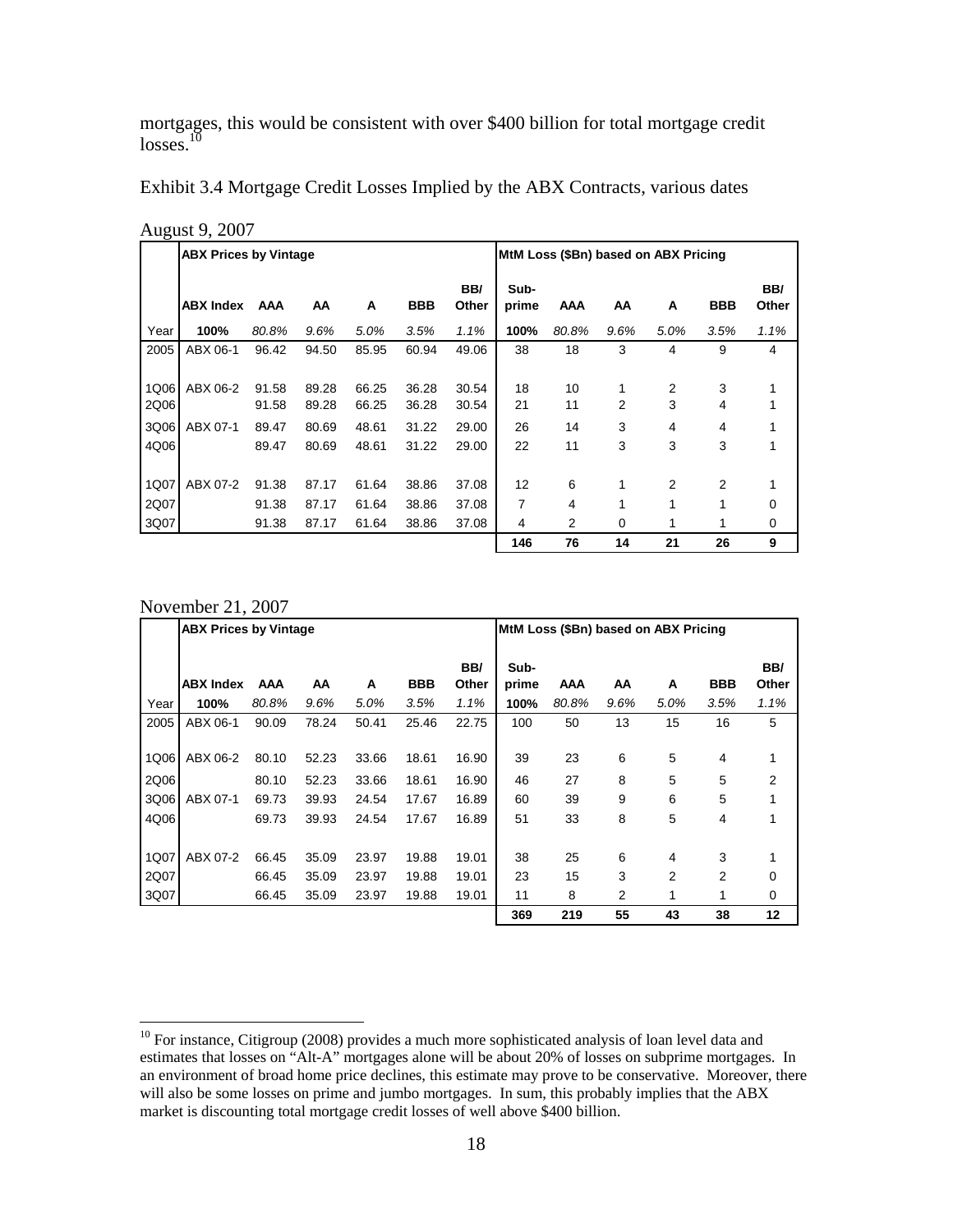### Exhibit 3.4 continued

| February 21, 2008 |  |
|-------------------|--|
|-------------------|--|

|                              | <b>ABX Prices by Vintage</b> |                                  |                                  |                                  |                                  |                                  | MtM Loss (\$Bn) based on ABX Pricing |                      |                   |                  |                    |                               |
|------------------------------|------------------------------|----------------------------------|----------------------------------|----------------------------------|----------------------------------|----------------------------------|--------------------------------------|----------------------|-------------------|------------------|--------------------|-------------------------------|
| Year                         | <b>ABX Index</b><br>100%     | <b>AAA</b><br>80.8%              | AA<br>9.6%                       | A<br>5.0%                        | <b>BBB</b><br>3.5%               | BB/<br>Other<br>1.1%             | Sub-<br>prime<br>100%                | AAA<br>80.8%         | AA<br>9.6%        | A<br>5.0%        | <b>BBB</b><br>3.5% | BB/<br>Other<br>1.1%          |
| 2005                         | ABX 06-1                     | 93.54                            | 78.08                            | 50.46                            | 26.45                            | 20.39                            | 83                                   | 33                   | 13                | 15               | 16                 | 5                             |
| 1Q06<br>2Q06<br>3Q06<br>4Q06 | ABX 06-2<br>ABX 07-1         | 79.81<br>79.81<br>66.46<br>66.46 | 51.22<br>51.22<br>32.89<br>32.89 | 24.44<br>24.44<br>15.24<br>15.24 | 15.24<br>15.24<br>12.58<br>12.58 | 13.53<br>13.53<br>12.10<br>12.10 | 40<br>47<br>67<br>56                 | 23<br>27<br>43<br>37 | 7<br>8<br>10<br>9 | 5<br>6<br>7<br>6 | 4<br>5<br>5<br>4   | 1<br>2<br>$\overline{2}$<br>1 |
| 1Q07<br>2Q07<br>3Q07         | ABX 07-2                     | 63.53<br>63.53<br>63.53          | 33.17<br>33.17<br>33.17          | 22.75<br>22.75<br>22.75          | 16.97<br>16.97<br>16.97          | 15.97<br>15.97<br>15.97          | 41<br>24<br>12                       | 27<br>17<br>8        | 6<br>4<br>2       | 4<br>2<br>1      | 3<br>2<br>1        | 1<br>0                        |
|                              |                              |                                  |                                  |                                  |                                  |                                  | 371                                  | 214                  | 58                | 46               | 39                 | 13                            |

Source: Inside Mortgage Finance, Markit, and Morgan Stanley.

There are many caveats that come with these estimates. We know that trading is thin in the underlying loan pools. More importantly, the ABX prices probably include a risk premium that is necessary to induce investors to bear mortgage credit risk in the current mortgage credit crisis. It may therefore overstate the market's true expectation of future losses, although the size of this overstatement is difficult to gauge. Nonetheless, it is interesting to us that the range of losses from this exercise is not too different from the one obtained using method one calculations.

Our third method for estimating the losses draws on the past foreclosure experience of individual regions that have seen significant nominal home price declines. While nominal home prices have not fallen in the United States as a whole—at least not in the four decades for which we have reasonably reliable data—the same is not true for states such as California, Massachusetts, and Texas in different periods during the 1980s and 1990s. The experiences of these three states are shown in Exhibit 3.5. In all cases, nominal house prices fell 10%-15%, and the foreclosure rate—the (not annualized) percentage of all outstanding mortgages entering foreclosure per quarter—continued to rise until home prices had bottomed. Subsequently, foreclosures did not normalize until after home prices had regained their previous peak, which took another 3-6 years.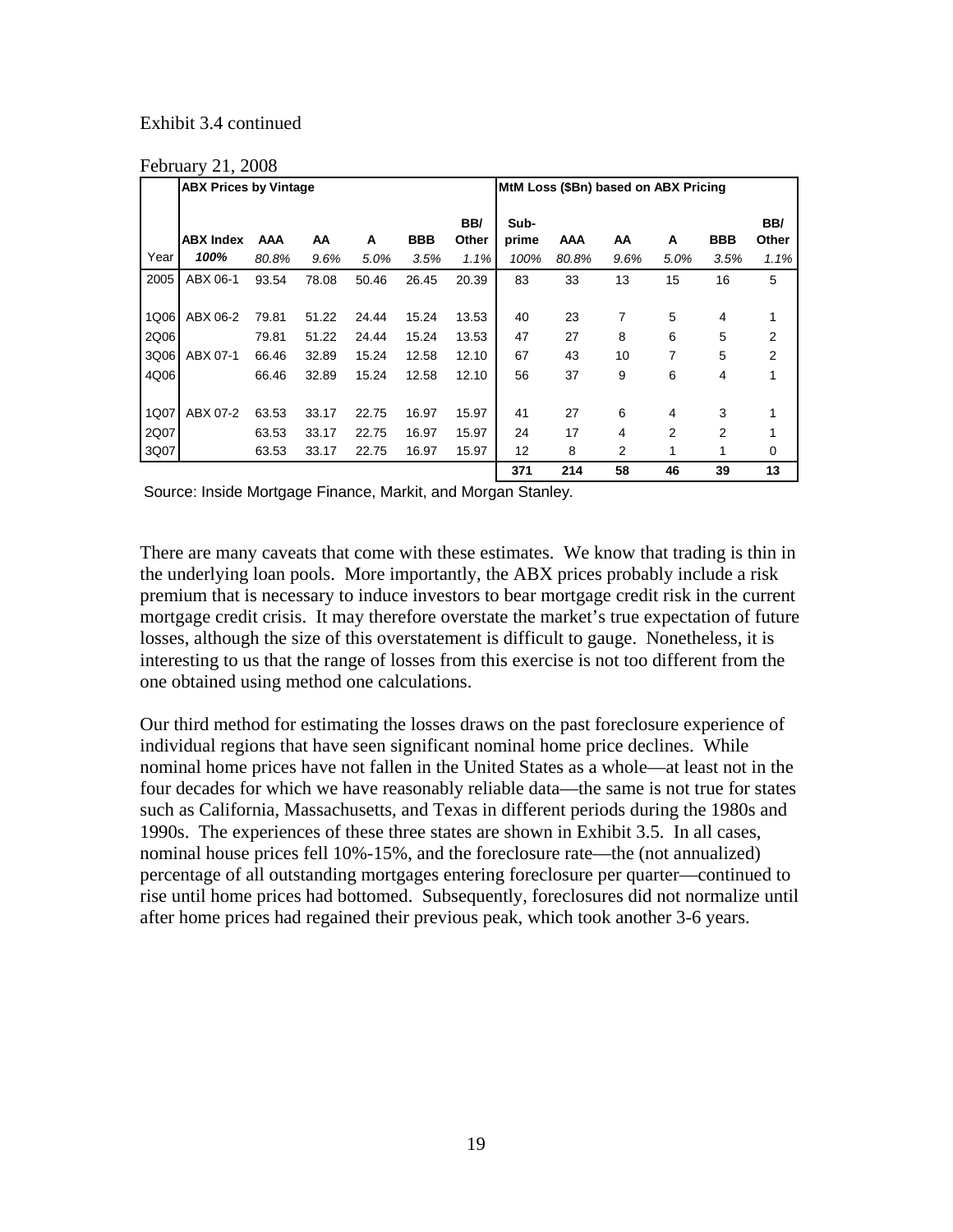

Exhibit 3.5 A Look at Three Regional Housing Busts



Source: Mortgage Bankers Association. OFHEO.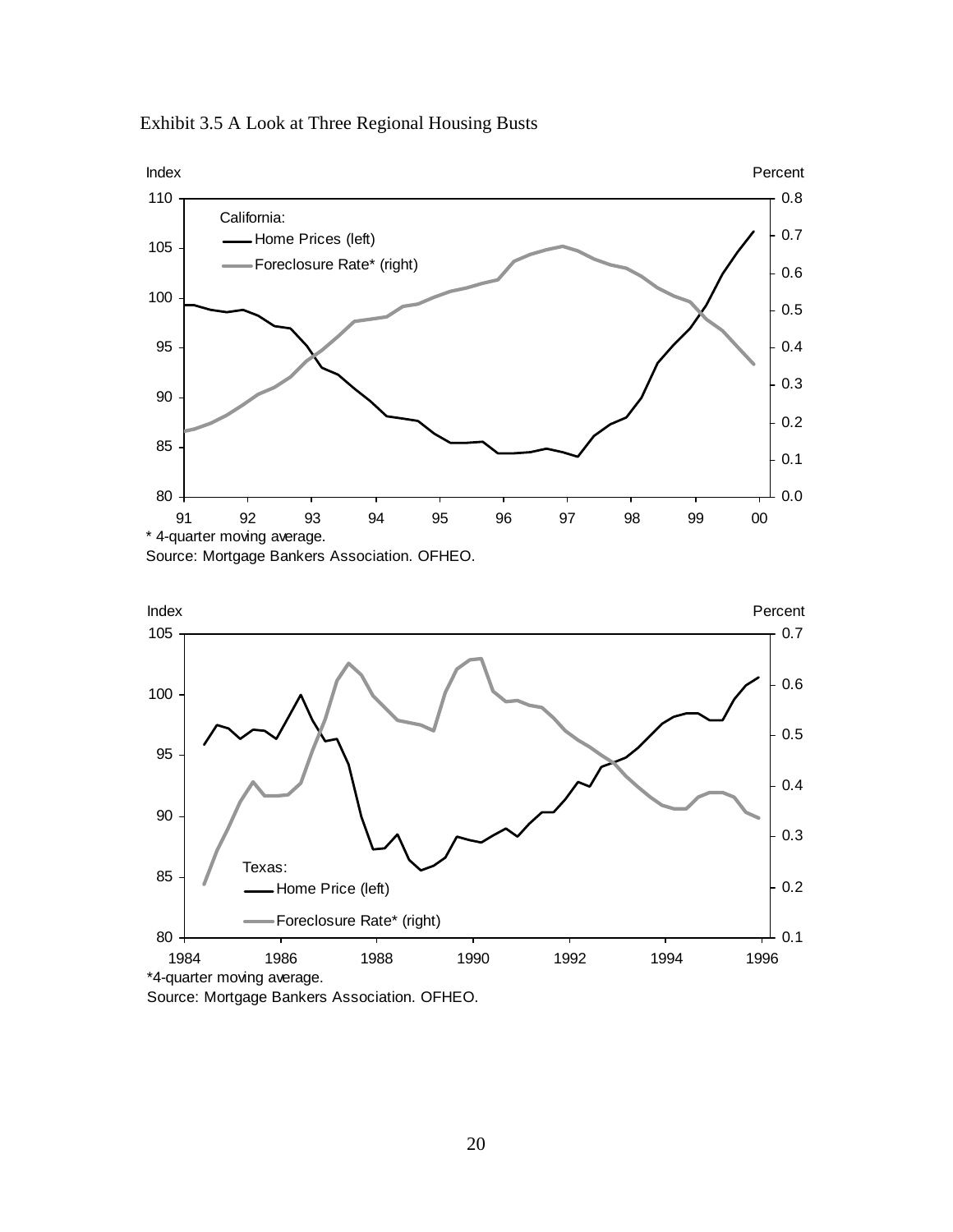



Exhibit 3.6 summarizes the experience of the three regional housing busts by indexing the foreclosure rate at the beginning of the episode to 100 and then tracing its evolution over the following decade. The average rate triples within several years, and this same tripling holds for each of the individual states. After peaking between years 2 and 6, foreclosures gradually fall back towards the original level. Moreover, the chart shows that the initial experience with the national foreclosure rate in the first year of the current downturn is roughly consistent with what we saw in the typical regional housing bust episode.

To get an estimate of future U.S. defaults and losses, we simply apply the pattern of Exhibit 3.6 to the national data. One might argue that this analysis is too pessimistic because California, Massachusetts, and Texas all saw statewide recessions during their housing market downturn. Nationally, a recession is very possible, but it is not a foregone conclusion at this point. However, we believe that the potentially more resilient macroeconomy is likely to be offset by two factors that point to a more difficult environment than in the statewide downturns. First, credit standards as measured by loan to value ratios or debt service to income ratios were much looser in recent years than in the 1980s and early 1990s. Second, resets on adjustable-rate mortgages are likely to exert a bigger drag on household finances in coming years than they did in the regional housing busts of the early 1990s. This suggests that the pace of the mortgage credit deterioration could rival that seen in the regional housing busts, even if the economy avoids a full-blown recession.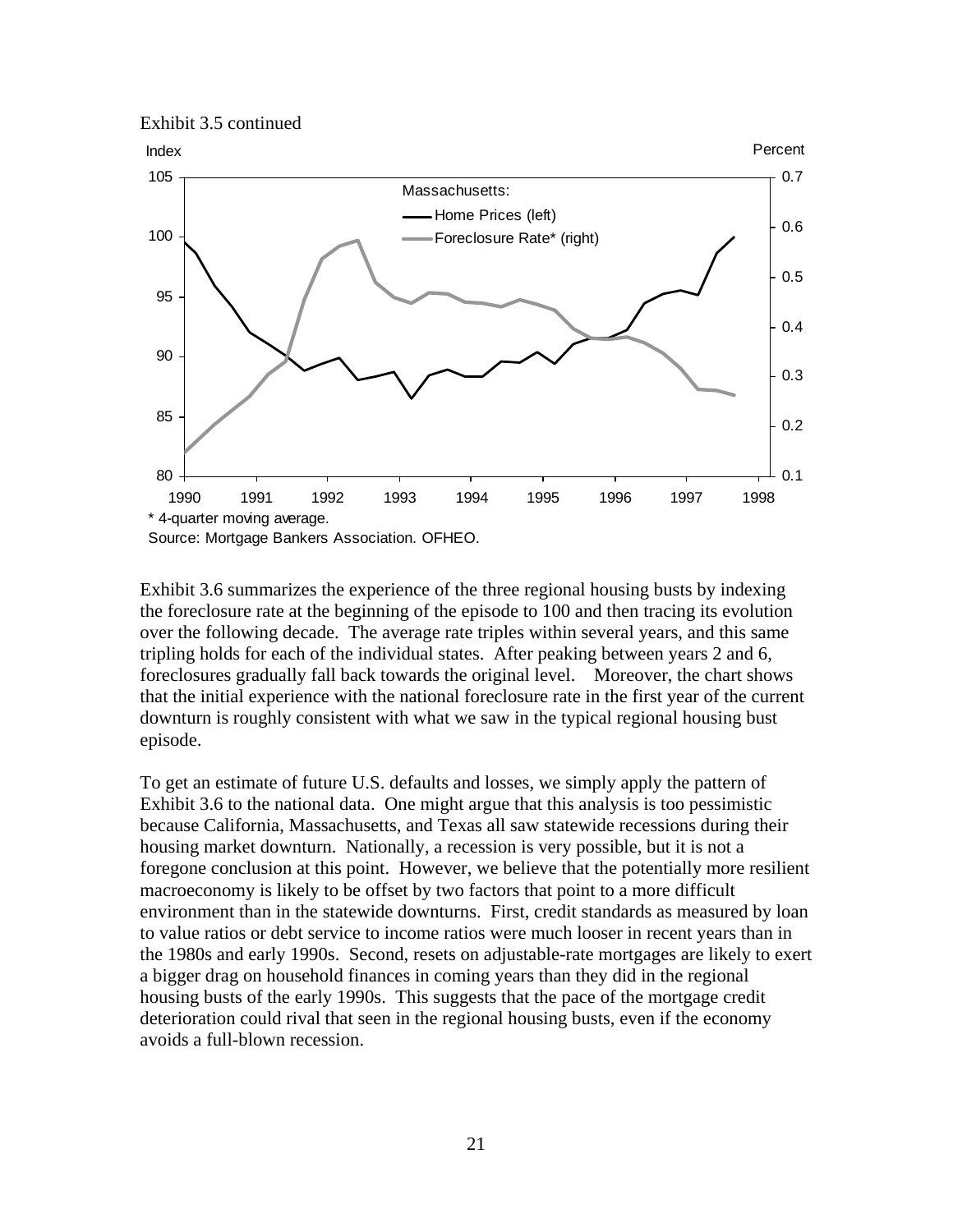

Exhibit 3.6 Foreclosures Triple in the Housing Bust

Hence, we conclude from our analysis that a housing downturn that resembled the three regional busts, with a 10%-15% peak-to-trough home price fall, could triple the national foreclosure rate over the next few years. This would imply a rise from 0.4% in mid-2006 to 1.2% in 2008 or 2009. Once home prices recover, the foreclosure rate might gradually fall back toward 0.4%.

So what does this mean for the total amount of mortgage credit losses over the next few years? To calculate the incremental defaults, we cumulate the differences between the projected foreclosure rate and the 0.4% rate prevailing at the start of the downturn in mid-2006 over the entire 2006-2013 period. This is a simple way of adjusting for the fact that this framework does not allow us to isolate defaults on the stock of mortgages outstanding in February 2008 from defaults on mortgages that have yet to be originated. We believe this is a conservative choice, as quality standards on mortgages originated over the next few years are likely to return to the pre-2004 levels. Hence, the vast majority of the defaults in coming years are likely to involve mortgages originated up to 2007.

These assumptions imply cumulative "excess" foreclosures of 13.5% of the currently outstanding stock of mortgages over the next few years.<sup>11</sup> On a base of \$11 trillion of 1-4 family mortgage debt, this implies cumulative foreclosure starts of \$1.5 trillion. Not every mortgage entering the foreclosure process will end up as an outright repossession,

 $\overline{a}$ 

 $11$  The calculation is that the foreclosure rate exceeds its baseline level by an average of 0.48 percentage points per quarter for a 7-year period, which implies cumulative excess foreclosures of 13.5%.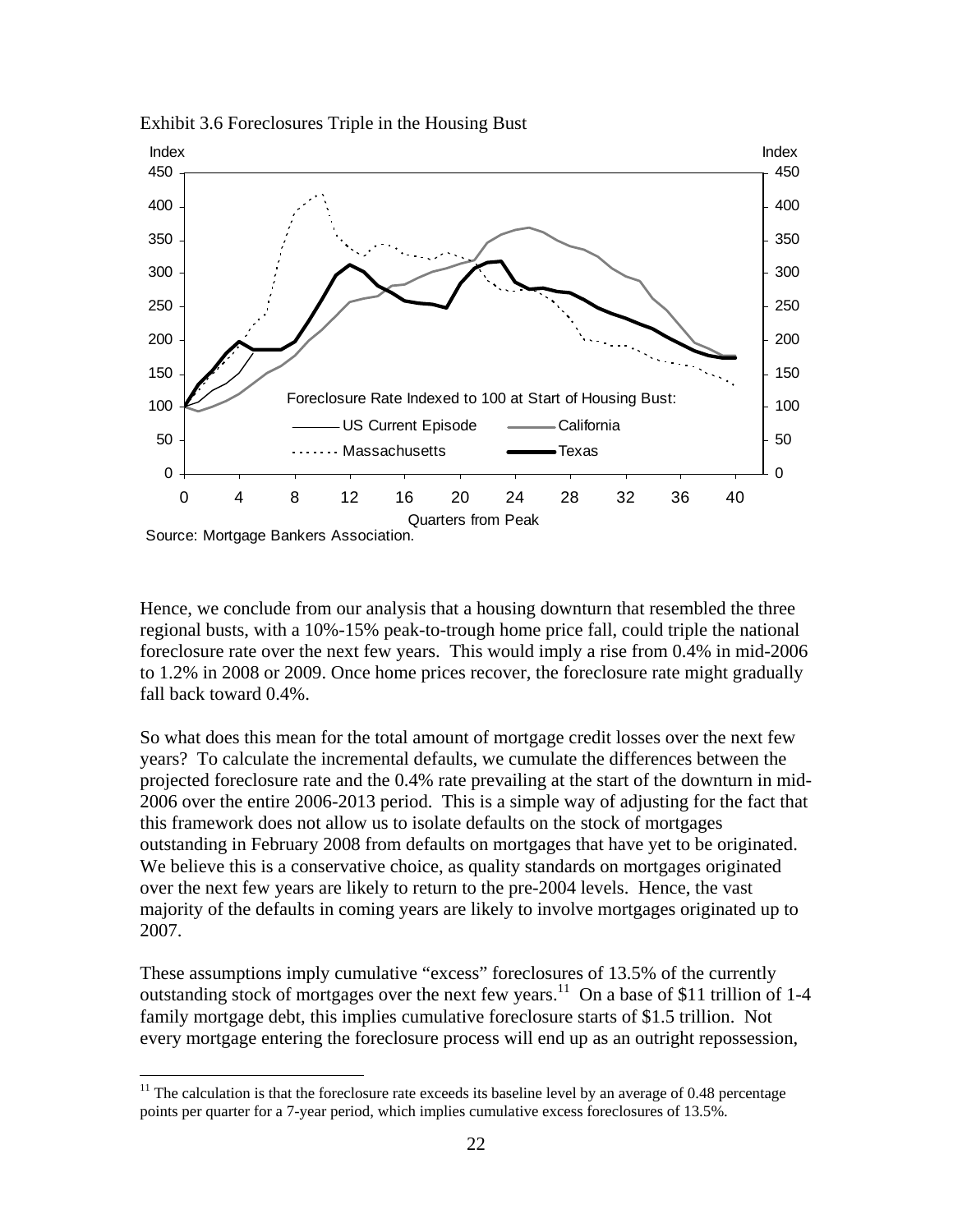as some homeowners will manage to become current on their payment, sell, or refinance before the home is repossessed. However, the percentage of all foreclosure starts that turn into repossessions – measured by the number of Real Estate Owned (REO) notices divided by the lagged number of Notices of Default (NoD) – has recently risen to over 50% according to Data Quick, Inc., a real estate information company. Assuming that repossessions average 55%-60% of all initiated foreclosures and the average loss severity is 50%, as is typical in a depressed housing market, we calculate that \$1.5 trillion of foreclosure starts could translate into mortgage credit losses of around \$400 billion.12

We conclude from our review that total mortgage credit losses on the currently outstanding stock of mortgages could total around \$400 billion. This is somewhat more than implied by most vintage-by-vintage analyses, unless these are adjusted aggressively for structural changes resulting from the decline in home prices, and somewhat below the losses implied by the ABX indexes (once we adjust the latter for losses on non-subprime mortgages). We reiterate that the uncertainty around our estimate is undoubtedly very high.

### 3.4 Allocating the Losses

<u>.</u>

To allocate the losses to different types of institutions, we rely on two sources of information: 1) top-down data on the mortgage exposures of different sectors and 2) bottom-up data on announced and estimated subprime exposures by company. In these calculations we exclude any losses on synthetic securities (such as credit default swaps) and this is important to recognize in comparing our estimates with others.

We first use data from the Federal Reserve Board and the Federal Deposit Insurance Corporation to allocate the total outstanding mortgage debt to different sectors. For each part of the "leveraged sector" – banks, thrifts, savings institutions, credit unions, investment banks, and government-sponsored enterprises – we add direct holdings of mortgages backed by 1-4 family homes and holdings of residential mortgage-backed securities (RMBS). Direct mortgage holdings by different sectors are available from the flow of funds. Holdings of RMBS by commercial banks and savings institutions are available from the FDIC. However, we need to estimate holdings of RMBS by credit unions, investment banks, and government-sponsored enterprises – which are not broken out separately in the flow of funds or FDIC data – by extrapolating from the asset-backed securities on their balance sheets and the share of RMBS in the total amount of outstanding asset-backed securities. As shown in Exhibit 3.7 below, our top-down calculation suggests that US leveraged institutions hold 51% of all outstanding mortgage debt, either directly or via RMBS.

Our second approach relies on data from Goldman Sachs (2007) that are based on mortgage issuance, default, and prepayment data to calculate exposures to subprime

 $12$  The Goldman Sachs (2007) analysis cited previously assumes that severities on recently originated subprime loans will reach 60%. We use the slightly more conservative 50% figure to account for the fact some will occur on non-subprime loans, which are typically larger and where the administrative costs of repossessing and selling the home are therefore smaller.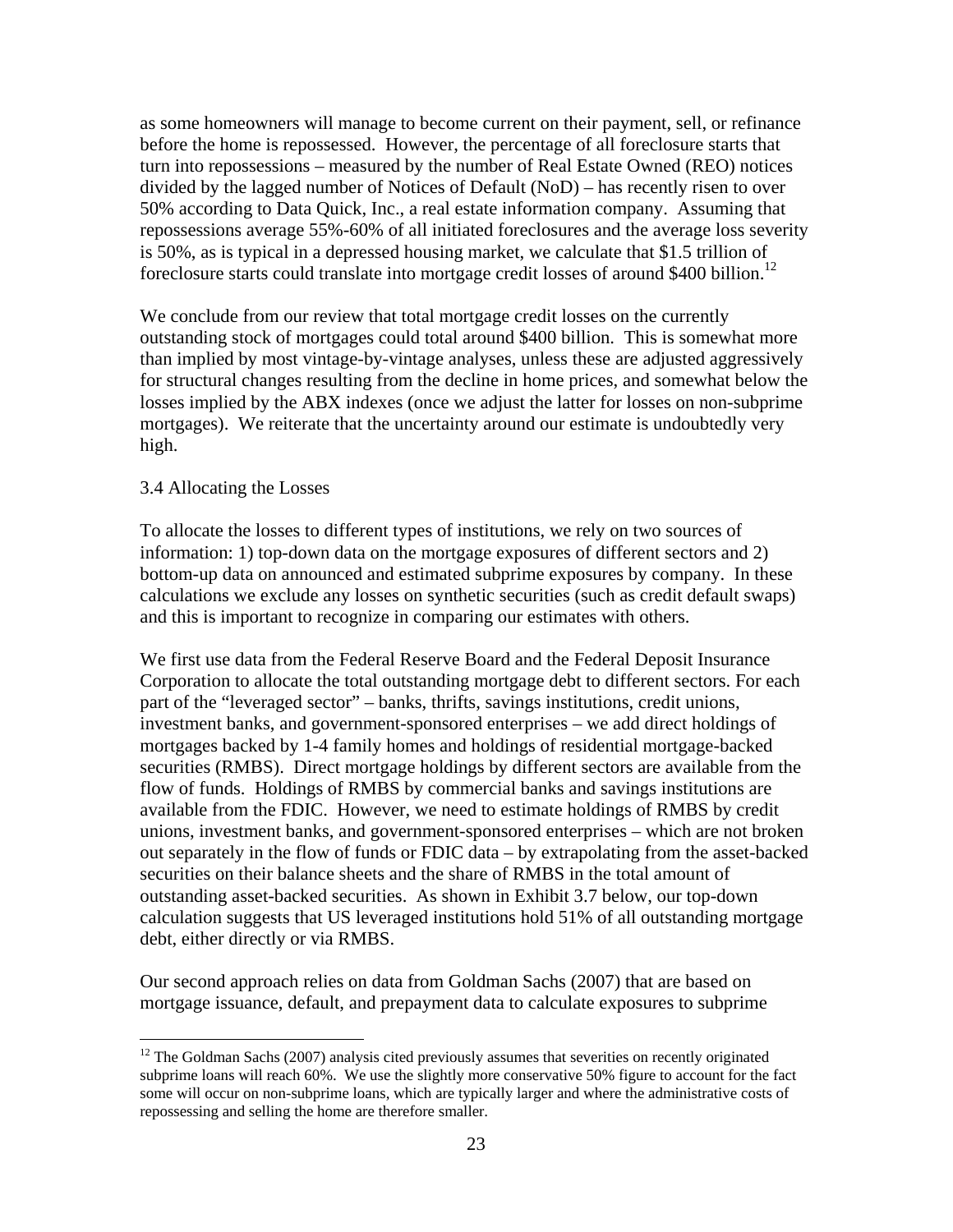mortgages across a broad range of leveraged and unleveraged institutions. We have made several adjustments to these data in order to estimate the share of all exposures held by U.S. as opposed to foreign leveraged institutions. First, we have reclassified \$95 billion of subprime mortgage exposure held in the form of direct subprime loans by Household Finance, the U.S. subsidiary of HSBC, as a U.S. rather than a foreign exposure. This is because our definition of U.S. institutions in the macro data includes the U.S. subsidiaries of foreign banks. To the extent that the data for other foreign banks may also include exposures held by their U.S. subsidiaries, our estimates may understate the share of subprime exposures held by U.S. leveraged institutions.

| <b>Home Mortgage Debt</b>               | Billion (\$) |
|-----------------------------------------|--------------|
| <b>Total</b>                            | 11,028       |
| <b>US Leveraged Institutions</b>        | 5,591        |
| <b>Commercial banks</b>                 | 2,881        |
| Direct                                  | 1,935        |
| <b>RMBS</b>                             | 946          |
| <b>Savings Institutions</b>             | 1,148        |
| Direct                                  | 895          |
| <b>RMBS</b>                             | 253          |
| <b>Credit Unions</b>                    | 361          |
| Direct                                  | 300          |
| RMBS (estimate)                         | 61           |
| <b>Brokers and Dealers</b>              | 213          |
| Direct                                  | $\mathbf{0}$ |
| RMBS (estimate)                         | 213          |
| <b>Government-Sponsored Enterprises</b> | 987          |
| Direct                                  | 457          |
| RMBS (estimate)                         | 530          |

Exhibit 3.7: Home Mortgage Exposures of US Leveraged Institutions

Source: Federal Reserve Board. FDIC. Authors' calculations.

 $\overline{a}$ 

Second, we need to decide what percentage of hedge fund exposures estimated by the GS analysts refers to U.S. as opposed to foreign hedge funds. Unfortunately, no good information is available on this issue. However, we believe it is safe to assume that U.S. hedge funds account for most subprime mortgage exposures by hedge funds globally and so we assume their share is 80%.

As shown in Exhibit 3.8 below, our bottom-up analysis implies that U.S. leveraged institutions account for 49% of all identified subprime mortgage exposures. (Note that these data say nothing about exposures to non-subprime mortgage debt.) Based on these data and the top-down estimates shown in Exhibit 3.7, we estimate that roughly 50%, or \$200 billion, of our \$400 billion estimate of credit losses on the currently outstanding stock of mortgages will hit U.S. leveraged institutions.<sup>13</sup>

<sup>&</sup>lt;sup>13</sup> In Exhibit 3.8 we have not included the finance companies as part of the leveraged sector. Finance companies are not banks in the traditional sense, but arguably, they could be subject to the same forces in the adjustment of balance sheets. If we were to include finance companies in the leveraged sector the estimated impact of deleveraging to be reported below will be even higher.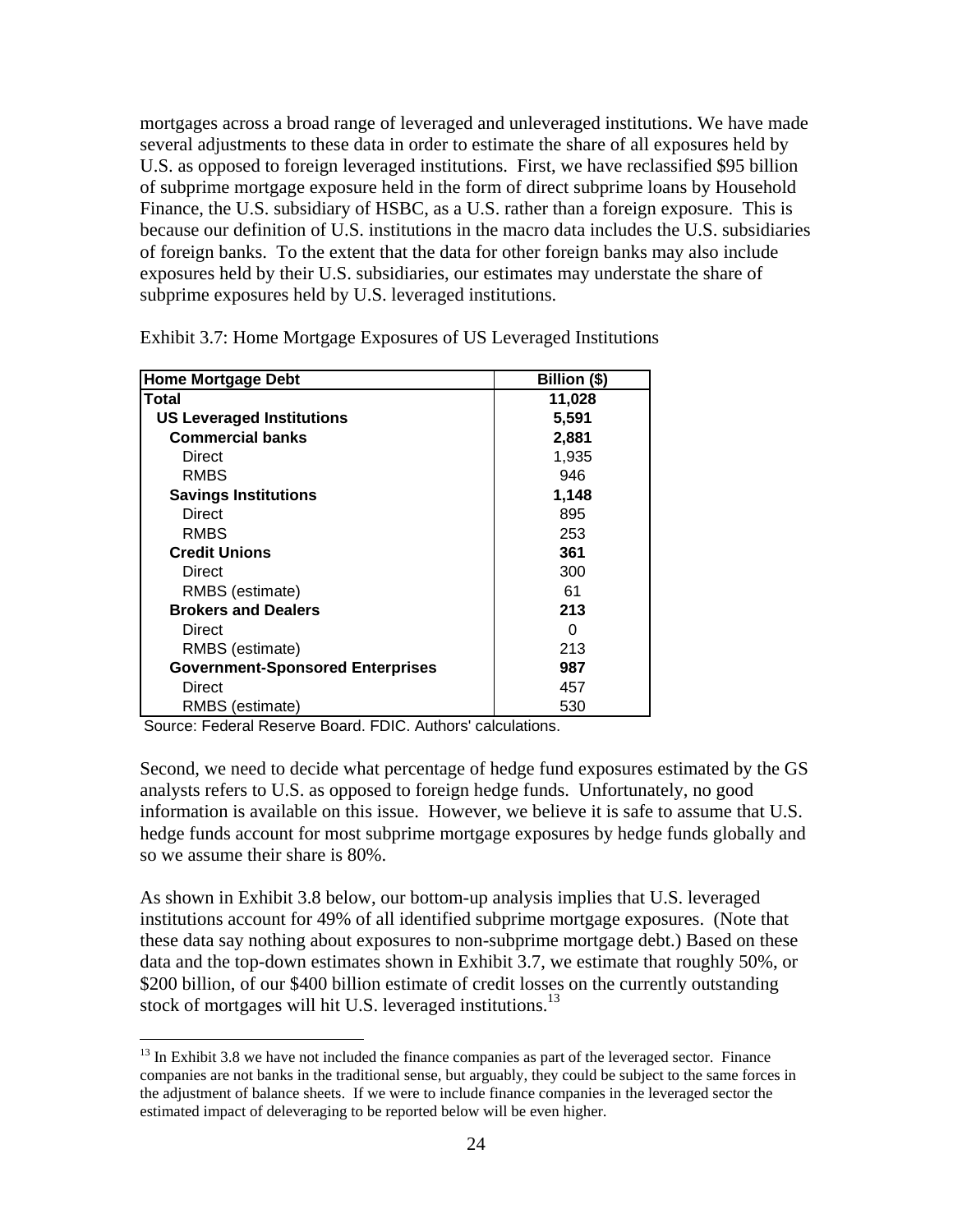|                                 |                | Total reported sub- Percent of reported |
|---------------------------------|----------------|-----------------------------------------|
|                                 | prime exposure | exposure                                |
| <b>US Investment Banks</b>      | 75             | 5%                                      |
| <b>US Commercial Banks</b>      | 250            | 18%                                     |
| <b>US GSEs</b>                  | 112            | 8%                                      |
| <b>US Hedge Funds</b>           | 233            | 17%                                     |
| <b>Foreign Banks</b>            | 167            | 12%                                     |
| <b>Foreign Hedge Funds</b>      | 58             | 4%                                      |
| <b>Insurance Companies</b>      | 319            | <b>23%</b>                              |
| <b>Finance Companies</b>        | 95             | 7%                                      |
| <b>Mutual and Pension Funds</b> | 57             | 4%                                      |
| <b>US Leveraged Sector</b>      | 671            | 49%                                     |
| Other                           | 697            | 51%                                     |
| Total                           | 1,368          | 100%                                    |

Exhibit 3.8 Subprime Mortgage Exposures, Bottom-Up

Note: The total for U.S. commercial banks includes \$95 billion of mortgage exposures by Household Finance, the U.S. subprime subsidiary of HSBC. Moreover, the calculation assumes that U.S. hedge funds account for four-fifths of all hedge fund exposures to subprime mortgages.

Source: Goldman Sachs. Authors' calculations.

### 4. Leverage and Amplification

We now attempt to reconcile the evidence presented in the last two sections. In doing so, we focus on three questions. First, can we understand how a shock of roughly \$200 billion to the leveraged intermediary sector might cause the type of turmoil that we have documented? Second, can we simultaneously explain why other markets were not initially disturbed? Finally, what will the credit losses imply for lending by the intermediaries?

# 4.1 The Mechanics of Active Balance Sheet Management

The first ingredient in our explanation relates to the risk management practices of modern financial intermediaries. Financial intermediaries manage their balance sheets actively in response to changes in anticipated risk and asset prices. When balance sheets are marked to market, asset price changes show up as changes in net worth, and elicit reactions from financial intermediaries to changes in their net worth. Even in the absence of asset price changes, shifts in perceived risks will also elicit reactions from leveraged institutions. Moreover, financial intermediaries react in a very different way to the fluctuations in net worth as compared to households or non-financial firms. Indeed, there is a wealth of evidence dealing with the role of home prices in the monetary transmission mechanism (see Mishkin (2007)). However, households tend not to adjust their balance sheets drastically to changes in asset prices. In general, leverage *falls* when total assets rise. For households, the change in leverage and change in balance sheet size are negatively correlated.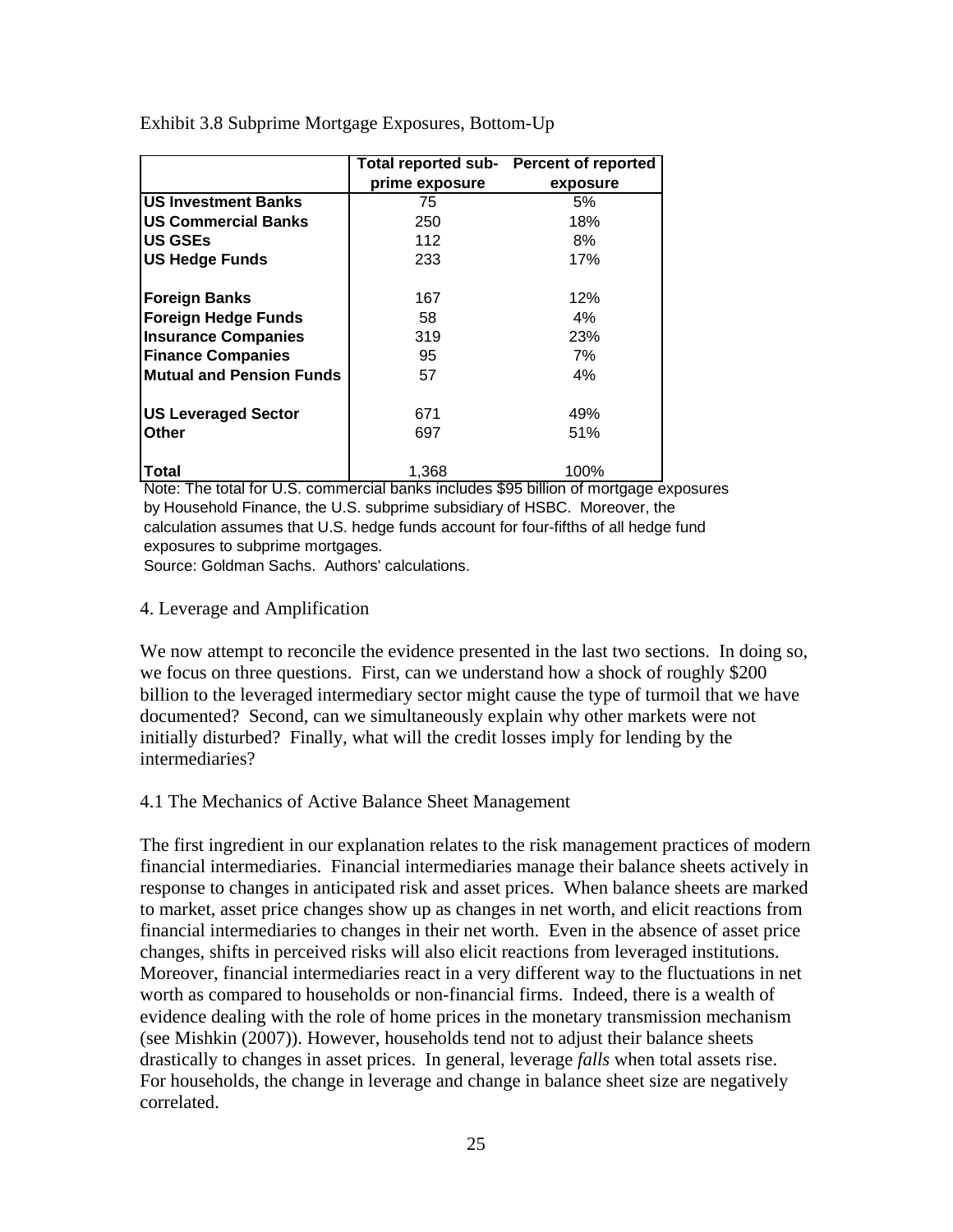However, the picture for financial intermediaries is very different. There is a *positive* relationship between changes in leverage and changes in balance sheet size. Far from being passive, financial intermediaries adjust their balance sheets actively and do so in such a way that leverage is high during booms and low during busts. Leverage is procyclical in this sense (Adrian and Shin (2007,8)). For financial intermediaries, their models of risk and economic capital dictate active management of their overall value at risk (VaR) through adjustments of their balance sheets. Value at risk is a numerical estimate of an institution's "approximately" worst case loss, in the sense that anything beyond this worst case loss happens only with some benchmark probability.<sup>14</sup>

Denote by *V* the value at risk per dollar of assets held by a bank. The total value at risk of the bank is given by  $V \times A$  where A is total assets. Then, if the bank maintains capital E to meet total value at risk, we have  $E = V \times A$ . Hence, leverage *L* satisfies

$$
L = A/E = I/V
$$

Procyclical leverage can be traced directly to the counter-cyclical nature of value at risk. Leverage is high when value at measured risks are low – which occurs when financial conditions are buoyant and asset prices are high. Leverage is low in the troughs of the financial cycles, reflecting increased volatility of asset prices as well as increased correlation of asset returns.

Exhibit 4.1 below plots the value-weighted quarterly change in leverage and change in assets for the five major U.S. investment banks up to 2007  $Q3$ . <sup>15</sup> Leverage is defined as the ratio of total assets to book equity. Exhibit 4.1 shows the asset-weighted growth rates of leverage and total assets. Two features stand out. First, leverage is procyclical. Leverage increases when balance sheets expand, and leverage falls when balance sheets contract. Second, there is a striking contrast between the observation for 1998 Q4 associated with the LTCM crisis and the credit crisis that began in 2007. While balance sheets contracted sharply in 1998, there had not (at least through 2007 Q3) been a comparable contraction of balance sheets during this latest crisis. Indeed, it is one of our central contentions that understanding the reasons for the difference between 1998 and 2007 holds the key to unlocking some of the mysteries surrounding the severe pressures evident in the interbank credit market during the summer and fall of 2007.

 $\overline{a}$ 

<sup>&</sup>lt;sup>14</sup> Formally, the value at risk (VaR) associated with some time horizon  $T$  is the smallest non-negative number *V* such that the estimated probability that a bank's loss is greater than *V* is less than some benchmark probability *p*. Value at risk is used widely by financial institutions and by regulators, and is incorporated into the Basel capital rules.

<sup>&</sup>lt;sup>15</sup> Bear Stearns, Goldman Sachs, Lehman Brothers, Morgan Stanley and Merrill Lynch, 1991Q1 – 2007Q3. The panel is unbalanced, since not all of these firms were public through the sample period.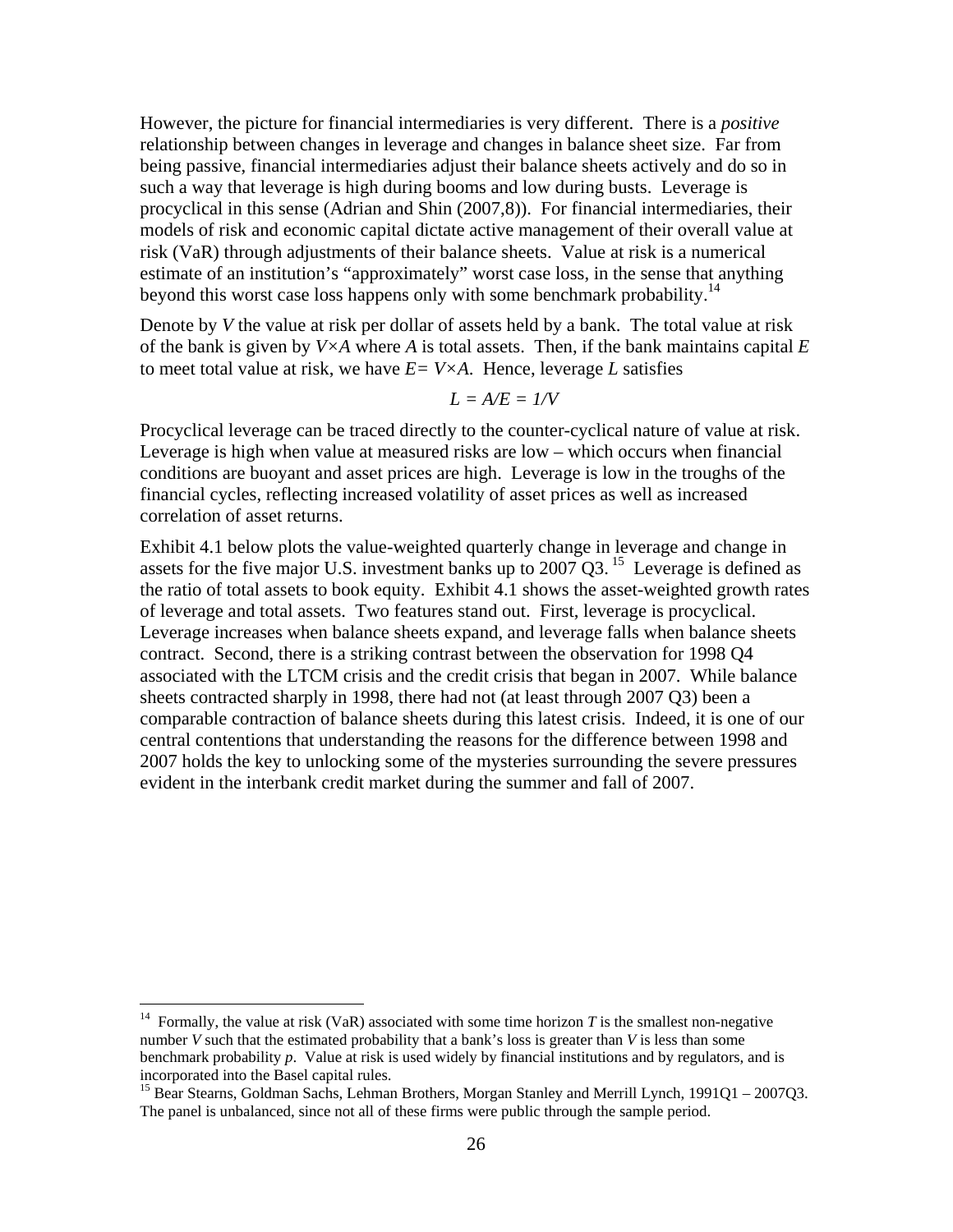

Exhibit 4.1: Quarterly Changes in Assets and Leverage of U.S. investment banks

Note: Growth rates are assets-weighted.

 $\overline{a}$ 

The leverage of commercial banks is typically much lower – at around  $10-12$  – than that of investment banks (which have leverage ratios that are around 20-25). However, the relationship between total assets and leverage reveals a similar picture to that given by the investment banks. Exhibit 4.2 plots the relationship between the quarterly change in total assets and the quarterly change in leverage for the five largest U.S. commercial banks – Bank of America, JP Morgan Chase, Citibank, Wachovia and Wells Fargo – over the period 1988 Q1 to 2007 Q4. One important issue that arises in studying the banks is that each of them has been involved in multiple mergers and acquisitions over this period, so we have adjusted the data to remove these effects.<sup>16</sup>

Commercial banks also exhibit the positive relationship between changes in assets and changes in leverage. Investment bank balance sheets consist largely of very short term claims (such as repurchase agreements and reverse repurchase agreements) so that their balance sheet values approximate the marked-to-market values of the underlying securities. The same is not true for the commercial bank balance sheets, since loans are carried at face value. Thus, the scatter chart for commercial banks should be interpreted with some caution. Nonetheless, it is interesting to see that through 2007 Q4 the commercial banks had also not shown signs of deleveraging. This stands in contrast to the experience in the past two recessions where there was at least one quarter during which shrinking balance sheets were accompanied by falling leverage.

<sup>&</sup>lt;sup>16</sup> For instance, if banks A and B merge in quarter t so that bank B disappears, we compute the growth rate in assets and leverage by forming a combined bank in quarter t-1.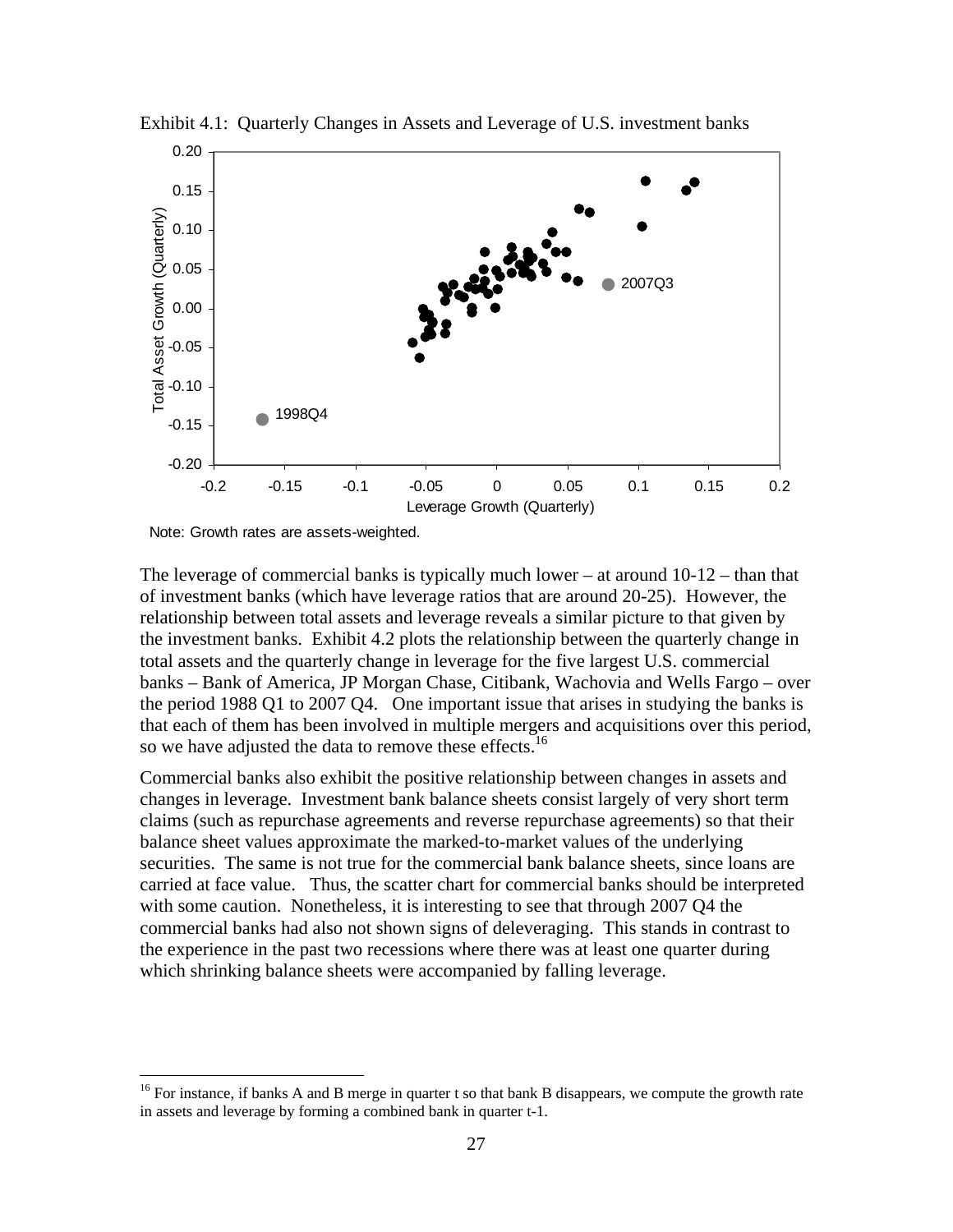

Exhibit 4.2 Changes in Leverage and Assets for Major U.S. Commercial Banks

Note: Data are adjusted for mergers. Grey triangle = 9/30/2007, Grey circle = 12/31/2007, Grey square =  $12/31/2001$ , Grey diamond =  $12/31/1990$ .

The adjustment of leverage has aggregate consequences that may lead to the amplification of the financial cycle. Consider a simple example. Take a financial intermediary that manages its balance sheet actively so as to maintain a constant leverage ratio of 10. The hypothesis that the intermediary has a constant leverage target is for clarity of the illustration only. Our numerical estimates on credit contractions that follow later in the report recognize the possible role of deleveraging.

Thus, for this illustration only, suppose that the intermediary targets constant leverage of 10. Suppose the initial balance sheet is as follows. The intermediary holds 100 worth of assets (securities, for simplicity) and has funded this holding with debt worth 90.

| Assets          | Liabilities |
|-----------------|-------------|
| Securities, 100 | Equity, 10  |
|                 | Debt, 90    |

Assume that the price of debt is approximately constant for small changes in total assets. First, let's assume the price of securities increases by 1% to 101.

| Assets          | Liabilities |
|-----------------|-------------|
| Securities, 101 | Equity, 11  |
|                 | Debt, 90    |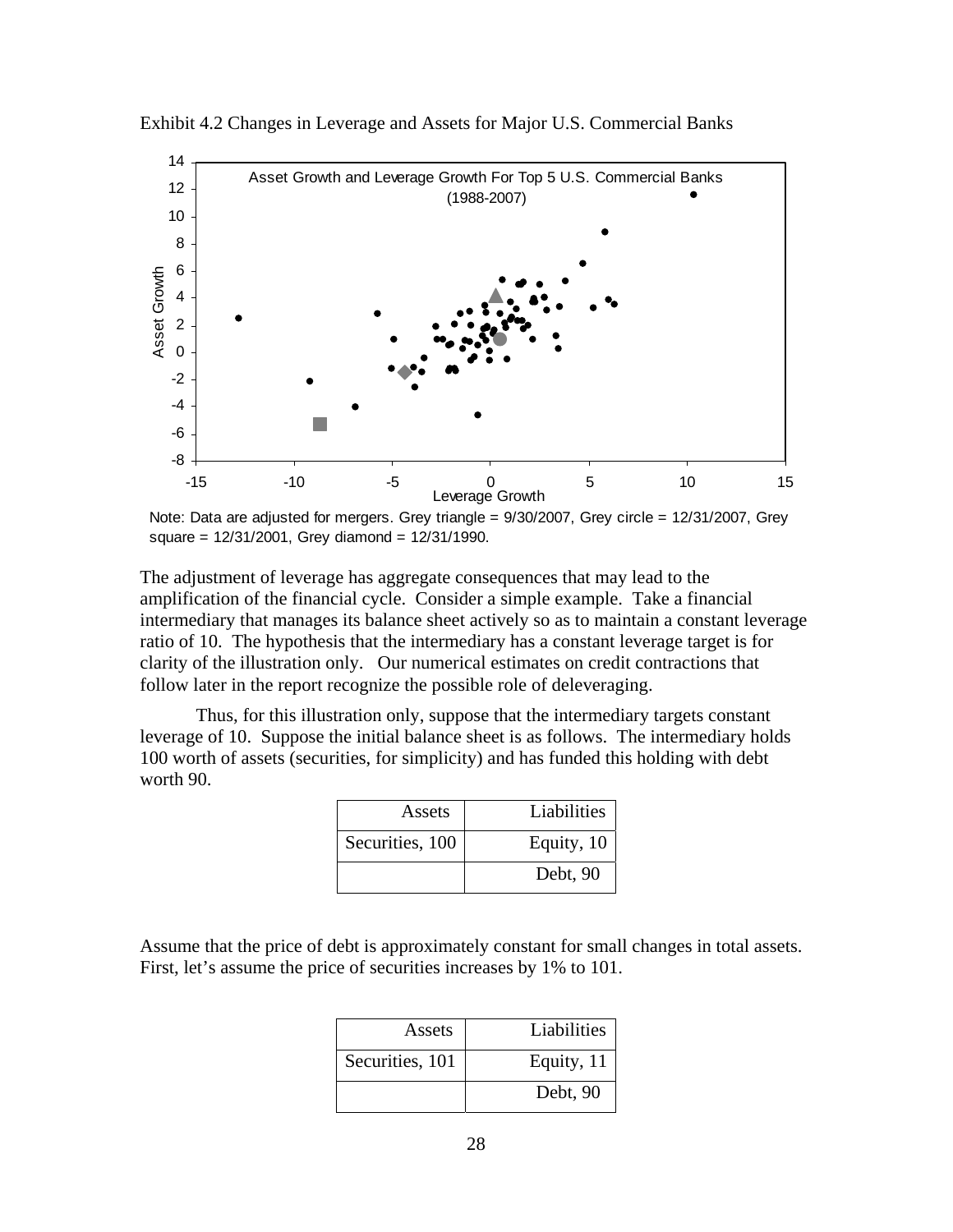Leverage then falls to  $101/11 = 9.18$ . If the bank targets leverage of 10, then it must take on additional debt of *D* to purchase *D* worth of securities on the asset side so that

assets / equity =  $(101 + D)/11 = 10$ 

The solution is  $D = 9$ . The bank takes on additional debt worth 9, and with the proceeds purchases securities worth 9. Thus, an increase in the price of the security of 1 leads to an increased holding worth 9. The demand curve is upward-sloping. After the purchase, leverage is now back up to 10.

| Assets          | Liabilities |
|-----------------|-------------|
| Securities, 110 | Equity, 11  |
|                 | Debt, 99    |

The mechanism works in reverse, on the way down. Suppose there is shock to the securities price so that the value of security holdings falls to 109. On the liabilities side, it is equity that bears the burden of adjustment, since the value of debt stays approximately constant.

| Assets          | Liabilities |
|-----------------|-------------|
| Securities, 109 | Equity, 10  |
|                 | Debt, 99    |

Leverage is now too high ( $109/10 = 10.9$ ). The bank can adjust down its leverage by selling securities worth 9, and paying down 9 worth of debt. In this way, a fall in the price of securities leads to sale of securities. The supply curve is downward-sloping. The new balance sheet is hence restored to where it stood before the price changes and leverage is back down to the target level of 10.

| Assets          | Liabilities |
|-----------------|-------------|
| Securities, 100 | Equity, 10  |
|                 | Debt, 90    |

Leverage targeting entails upward-sloping demands and downward-sloping supplies. The perverse nature of the demand and supply curves is even stronger when the leverage of the financial intermediary is pro-cyclical - that is, when leverage is high during booms and low during busts. If, in addition, there is the possibility of feedback, then the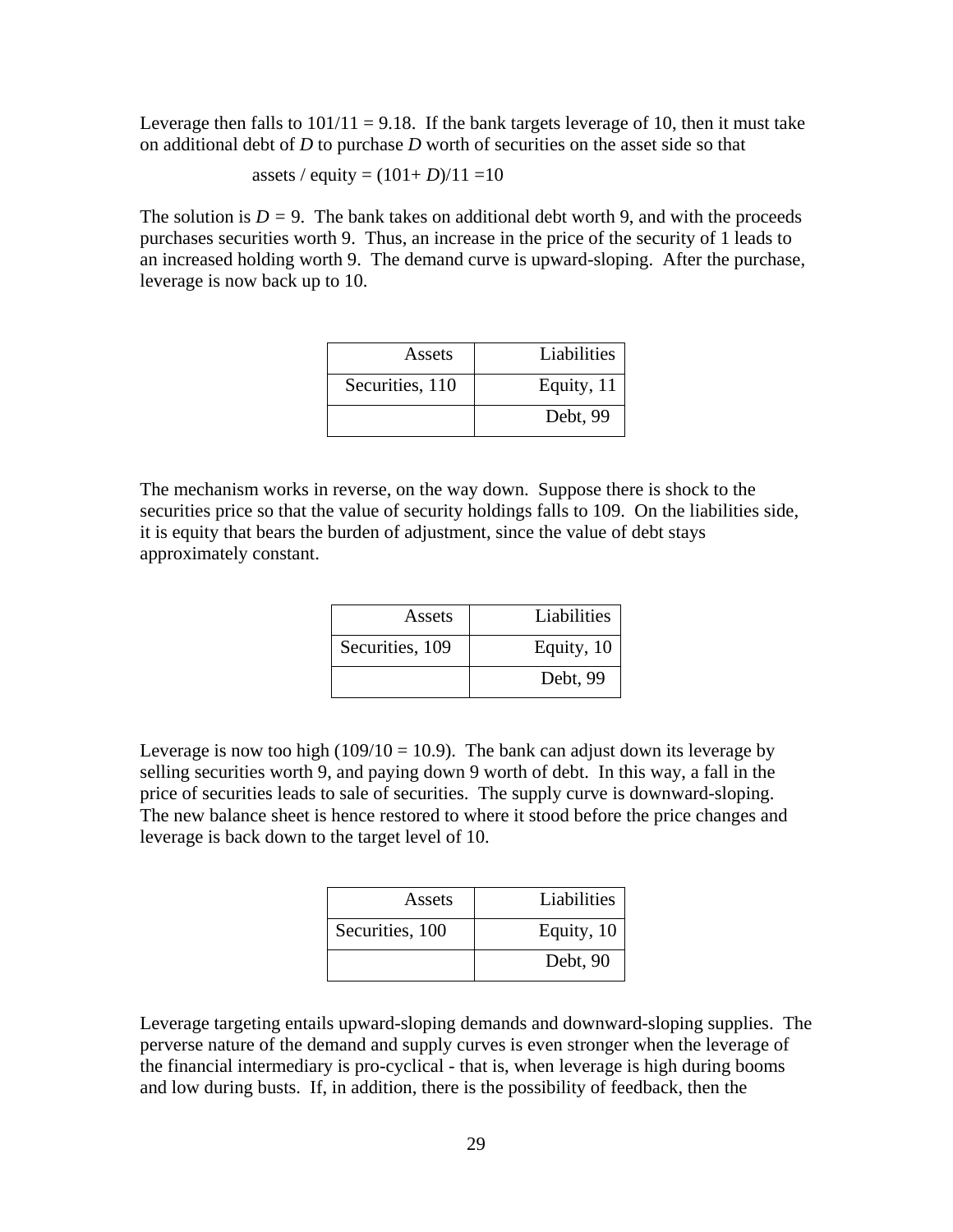adjustment of leverage and of price changes will reinforce each other in an amplification of the financial cycle.





If greater demand for the asset tends to put upward pressure on its price, then there is the potential for feedback in which stronger balance sheets triggers greater demand for the asset, which in turn raises the asset's price and lead to stronger balance sheets. The mechanism works in reverse in downturns. If greater supply of the asset tends to put downward pressure on its price, then weaker balance sheets lead to greater sales of the asset, which depresses the asset's price and lead to even weaker balance sheets.

The balance sheet perspective gives new insights into the nature of financial contagion in the modern, market-based financial system. Aggregate liquidity can be understood as the rate of growth of aggregate balance sheets. When financial intermediaries' balance sheets are generally strong, their leverage is too low. The financial intermediaries hold surplus capital, and they will attempt to find ways in which they can employ their surplus capital. In a loose analogy with manufacturing firms, we may see the financial system as having "surplus capacity". For such surplus capacity to be utilized, the intermediaries must expand their balance sheets. On the liabilities side, they take on more short-term debt. On the asset side, they search for potential borrowers that they can lend to. Aggregate liquidity is intimately tied to how hard the financial intermediaries search for borrowers. With regard to the subprime mortgage market in the United States, we have seen that when balance sheets are expanding fast enough, even borrowers who do not have the means to repay are granted credit - so intense is the urge to employ surplus capital. The seeds of the subsequent downturn in the credit cycle are thus sown.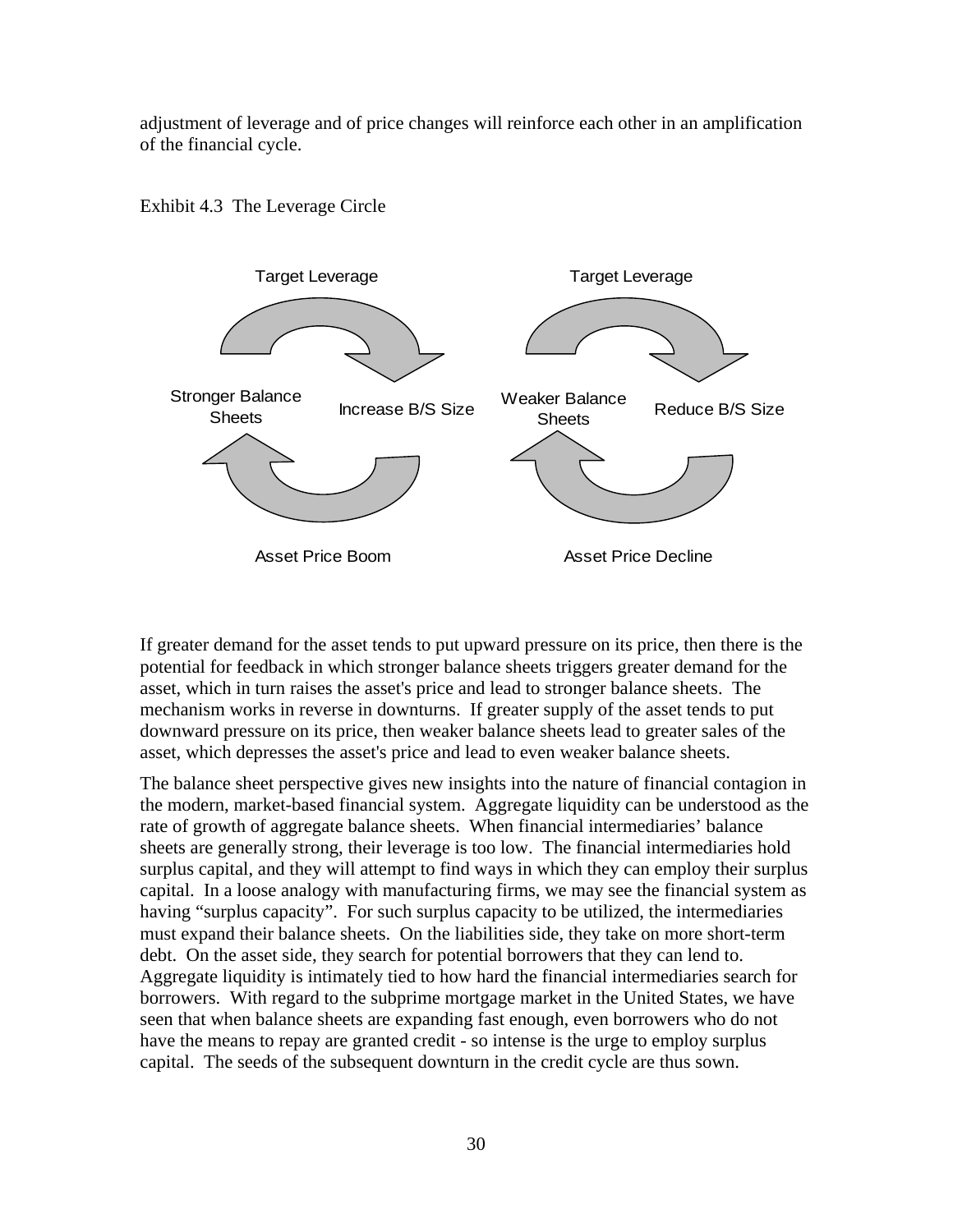# 4.2 The Implications of Active Balance Sheet Management

The amplification mechanism driven by leverage adjustments sheds light on two key features of the current credit crisis.

- First, the crisis has so far presented a tale of divergence between those markets that suffered acute distress – such as the interbank funding market and mortgage-related markets, such as asset backed commercial paper (ABCP), collateralized debt obligations (CDOs) and jumbo mortgages. But, the stock market and the markets for sovereign debt and high grade corporate bonds remained relatively unscathed through the early stages of the crisis.
- Second, the current credit crisis began with the deterioration in the credit quality of subprime mortgages in the United States. However, we have seen that, by most measures, the total size of expected losses from credit exposures are small relative to other benchmarks, such as household sector net worth or total stock market capitalization. And yet, the anticipated losses have caused large disruptions.

The key to both features lies in the identity of the holders of the different asset classes in the financial system. Take the case of the stock market. Total U.S. equity holdings (including foreign stocks) as of 2007 Q3 stood at \$22.7 trillion. However, only a small fraction (less than 1.3%) of this total is held by leveraged players, such as banks and broker dealers. Most stocks are held by non-leveraged investors – either directly by households, or indirectly through long-only financial institutions such as mutual funds and insurance companies. For households and long-only investors, their reactions to the waxing and waning of balance sheets tend to be passive.

Consistent direct data on sovereign debt holdings by different entities are difficult to obtain. Conventional wisdom suggests that sovereign debt is held by long-only institutions that act as hold-to-maturity investors rather than being held by leveraged institutions that manage their balance sheets actively. Based on footnotes in the annual reports of investment banks, this can be confirmed in a couple of cases.<sup>17</sup>

For corporate debt, it is important to distinguish the cash bonds themselves from the over-the-counter derivatives that have been written on them – such as the credit default swaps. Even among the cash bonds, it may be important to distinguish the holders of high grade corporate debt from the holders of speculative grades. For high grade bonds, conventional wisdom suggests that these are owned mainly by hold-to-maturity investors, who are not particularly sensitively to changes in their balance sheet size.

In contrast, mortgages and asset-backed securities built on mortgage assets are held in large quantities by leveraged institutions – by the broker-dealers themselves at the warehousing stage of the securitization process, by hedge funds specializing in mortgage securities, and by the off-balance sheet vehicles that the banks had set up specifically for the purpose of carrying the mortgage securities and the collateralized debt obligations that have been written on them. According to the Federal Reserve's Flow of Funds

 $\overline{a}$ 

 $17$  As of the end of the 2006 fiscal year, Morgan Stanley reported that 7.2% of the financial instruments owned and securities sold but not yet purchased was sovereign debt. Bear Stearns had 0.3%. Lehman Brothers and Goldman Sachs do not separately show sovereign holdings.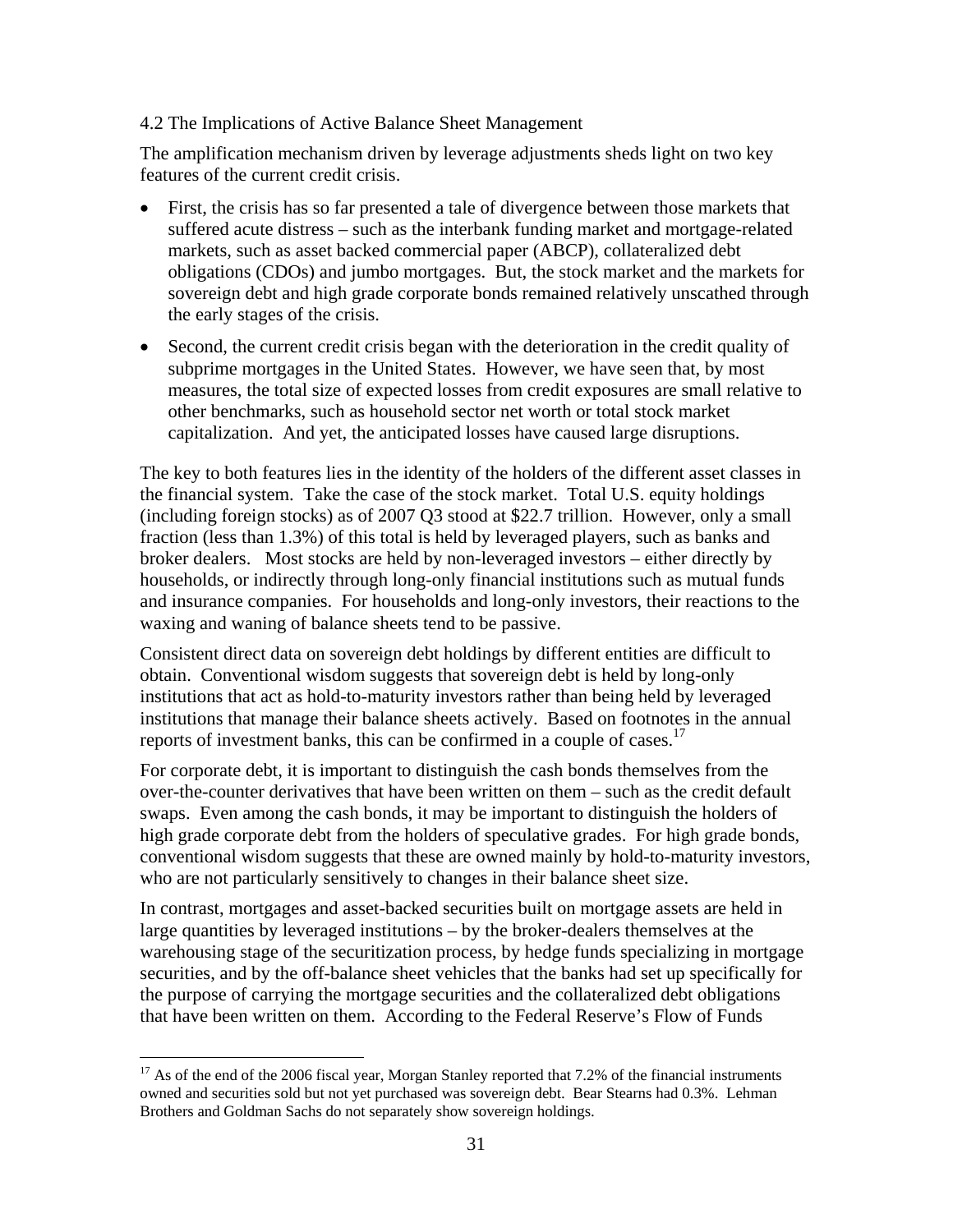Accounts, banks and thrifts held 37% of mortgage debt at the end of the third quarter of 2007.

More importantly still, mortgage-related losses of \$200 billion for the financial intermediaries would be quite substantial in comparison to their capital. Below, we provide calculations to document this claim and then explore the endogenous effect that these losses could have on the lending by the intermediaries.

Referring back to Exhibit 4.1 on the scatter chart for the U.S. investment banks, we note the contrast between the observations for 1998 Q4 and 2007 Q3. During the LTCM crisis of 1998, both leverage and balance sheet size contracted very sharply, as we see on the bottom left hand corner of the chart. Such a move is consistent with increased value at risk and the desire by the financial intermediaries to conserve capital in the face of heightened uncertainty.

The four major investment banks reported the average daily VaR over the last three months in each of their quarterly SEC filings. Exhibit 4.4 shows these data since May 2006. Through November 2007, VaR had doubled relative to May 2006. At the same time, balance sheets had not shrunk.

| Exhibit 4.4 Reported Average Daily Value at Risk over the previous 3 months |  |
|-----------------------------------------------------------------------------|--|
|-----------------------------------------------------------------------------|--|

|                                                                                        | Mav-06 | Aug-06 | Nov-06 | Feb-07 | Mav-07 | Aug-07 | <b>Nov-07</b> |
|----------------------------------------------------------------------------------------|--------|--------|--------|--------|--------|--------|---------------|
| Index of VaR                                                                           | 1.00   | 0.89   | 1.05   | 1.29   | 1.38   | 1.58   | 2.00          |
| Source: Authors' calculations using reported figures from Bear Stearns, Goldman Sachs, |        |        |        |        |        |        |               |

Lehman Brothers, and Morgan Stanley. Note data for Goldman Sachs are missing for November 2006.

Together these two observations are puzzling. Given what we know about how financial intermediaries behave, we would have expected the 2007 Q3 observation to be in the bottom left hand corner of Exhibit 4.1 – near the 1998 Q4 observation. The fact that it is not in the bottom left-hand corner suggests that other factors are preventing the banks from making such an adjustment.

One conjecture is that off-balance sheet vehicles such as conduits and SIVs (structured investment vehicles) have played an important role in the current crisis. Conduits and SIVs were designed to hold mortgage-related assets funded by rolling over short term liabilities such as asset-backed commercial paper (ABCP). However, during the initial stages of the crisis (roughly mid-August 2007) they began to experience difficulties in rolling over their ABCP liabilities. Many of the off-balance sheet vehicles had been set up with back-up liquidity lines from commercial banks, and such liquidity lines were beginning to be tapped by mid-August.

As credit lines were tapped, the balance sheet constraint at the banks must have begun to bind, making them more reluctant to lend. In effect, the banks were "lending against their will". The fact that bank balance sheets did not contract is indicative of this involuntary expansion of credit. One of the consequences of such an involuntary expansion was that banks sought other ways to curtail lending. Their natural response was to cut off, or curtail, lending that was discretionary. The seizing up of the interbank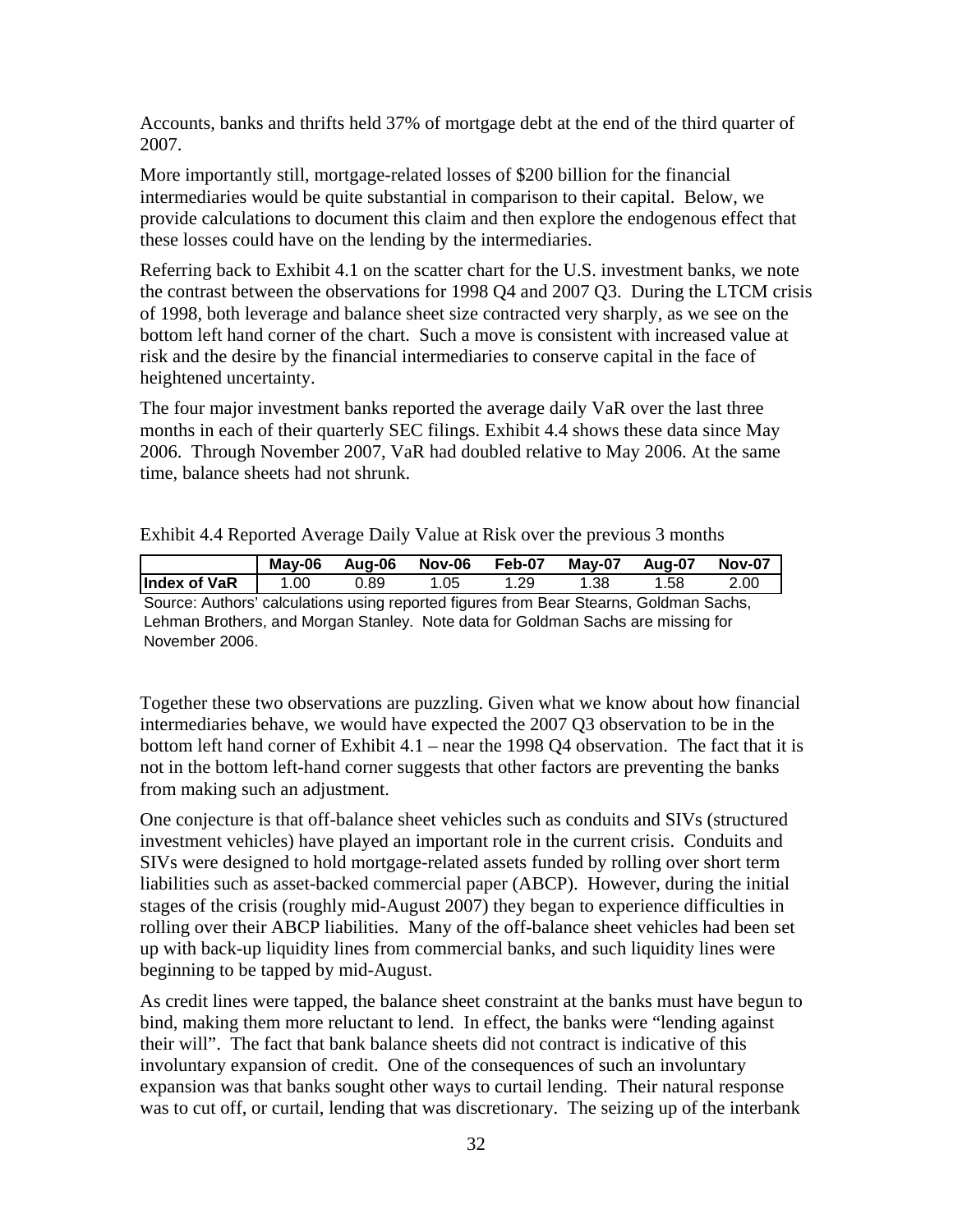credit market can be seen as the conjunction of the desired contraction of balance sheets and the "involuntary" lending due to the tapping of credit lines by distressed entities.

Other factors, such as concerns over counterparty risk and the hoarding of liquidity in anticipation of new calls on the capital of the bank would certainly have exacerbated such trends. However, the hypothesis of an "involuntary" extension of credit appears important in explaining some of the salient features of recent credit market events.

# 4.4 Deleveraging

Our analysis suggests that the current crisis will abate once one or more of the following three conditions are met.

- 1. **Either,** banks and brokers contract their balance sheets sufficiently that their capital cushion is once again large enough to support their balance sheets.
- 2. **Or,** banks and brokers raise sufficient new equity capital to restore the capital cushion to a size large enough to support their balance sheets
- 3. **Or,** the perceptions of risk change to a more benign outlook so that the current level of leverage can once again be supported with existing capital.

Our working hypothesis is that (3) is unlikely to occur during the first half of 2008. This implies that options (1) and/or (2) will need to occur in order for leverage to come back into line.

The most optimistic scenario would be (2), i.e., new equity is raised from investors. We have seen the beginnings of this trend as several institutions have drawn on sovereign wealth funds for new equity. So far (up to late-January 2008) approximately \$75 billion of new capital has been raised, compared to a cumulative running total of \$120.9 billion for write-downs announced by banks and brokerage firms.<sup>18</sup> The extent of the decline in credit will depend on the combination of the ultimate losses suffered by banks to their credit portfolio and the amount of new capital they can raise. In the remainder of this section we explore the various ways in which deleveraging might occur.

In doing so, we will trace the change in "aggregate assets" for the leveraged sector. The logic of the forgoing analysis points to tracking something akin to the sum across all leveraged institutions of their total assets. This can be thought of as the total lending provided by the leveraged sector. But, this construct involves a double-counting of assets held by a leveraged institution against another leveraged institution. For instance, a bank that holds bonds issued by Fannie Mae counts these bonds on the asset side of its balance sheet, but the bonds are a claim held against an entity *within* the leveraged sector.

Adjustments of claims between leveraged institutions in principle need not spill over to the real economy. To identify these spillovers we are interested in the leveraged sector's total claims against other sectors (such as households and corporates). We will refer to these claims as the "aggregate end-user assets" of the leveraged sector.

 $\overline{a}$ <sup>18</sup> The \$75 billion figure for capital that has been raised is from Goldman Sachs analysts, based on publicly announced recapitalizations. The estimate of \$120.9 billion in write-downs, as of late-January, is from WSJ.com.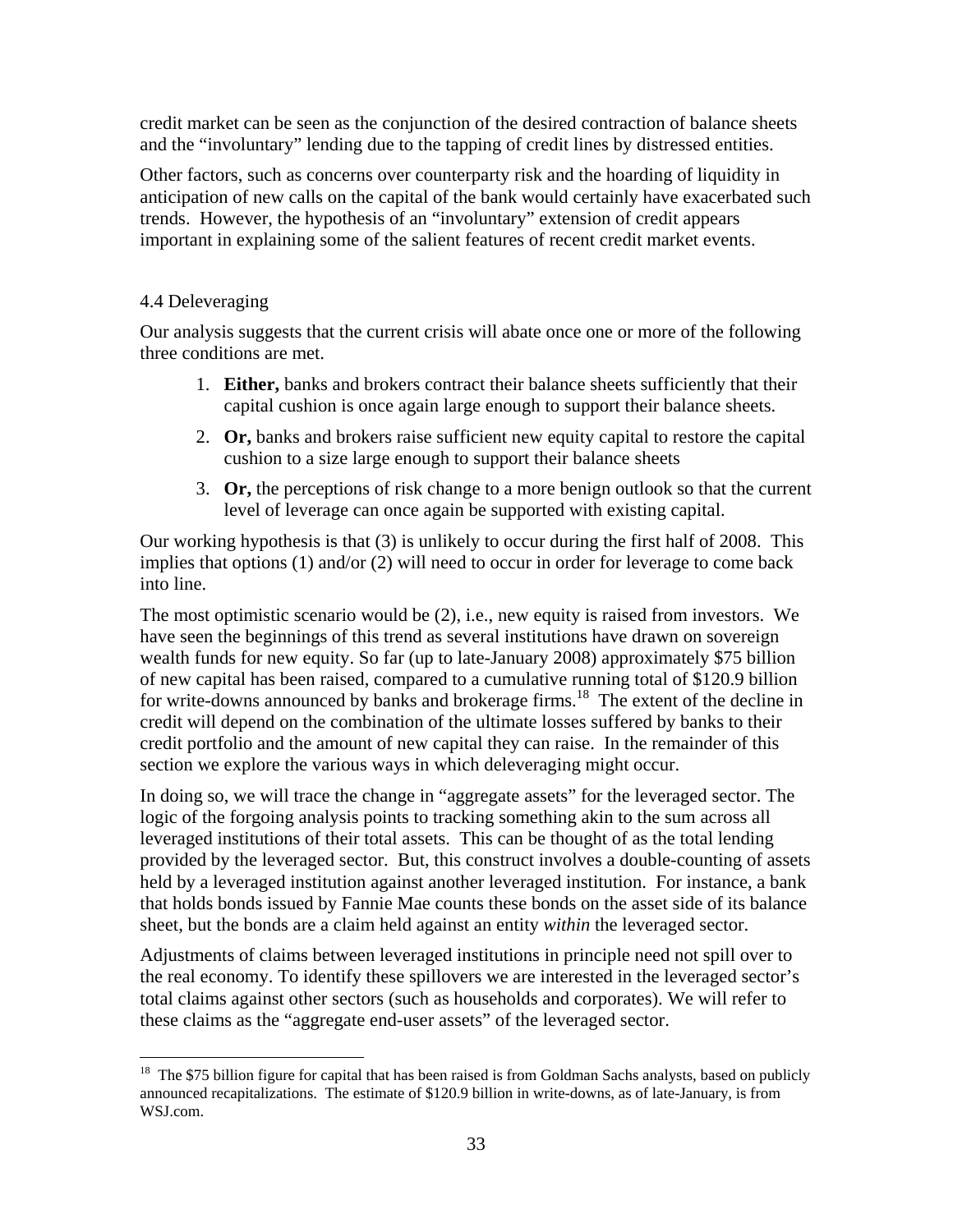To see how the adjustments of aggregate assets and aggregate end-user assets are related, denote by *A* the initial aggregate assets of the leveraged sector, and denote by *A\** the aggregate assets of the leveraged sector after the adjustment of balance sheets. Denote by *E* the initial equity of the leveraged sector, and by *E\** the equity of the leveraged sector following the credit losses, and augmented by recapitalizations (if any).

We will allow for the leverage ratio to change in our hypothetical examples, to reflect possible shifts in the stance of banks toward measured risks. We denote by  $\mu$  the ratio of the new leverage to the old leverage. In other words,

$$
\frac{A^*}{E^*} \equiv \mu \times \frac{A}{E}
$$

Denote by *L* the total credit losses suffered by the leveraged financial sector as a whole, and denote by *k* the proportion of total credit losses that are made up by the raising of new capital. Hence, the shrinkage in total assets of the leveraged sector can be expressed in terms of the ratio:

$$
\frac{A^*}{A} = \mu \times \frac{E^*}{E} = \mu \times \left(1 - \frac{L(1 - k)}{E}\right)
$$

In order to make further progress on estimating the shrinkage of total assets, we need estimates of the parameters. We acknowledge the uncertainty that surrounds  $\mu$  and  $k$  by tabulating our estimates for different combinations of these two parameters.

We are on slightly firmer ground regarding the other two parameters, namely *L* and *E*. From our earlier calculations, we believe that a reasonable estimate of *L* (the losses suffered by the leveraged sector as a whole) is \$200 billion. We will work out an estimate of *E* by calculating the total assets of the leveraged sector and its overall leverage.

First, let us come to an estimate of the total balance sheet size of the leveraged financial sector as a whole. For this, we take account of the following figures.

- The total financial assets of the U.S. commercial banking sector stood at \$10.793 trillion at 2007 Q3, according to the Federal Reserve's Flow of Funds accounts.
- Adrian and Shin (2007) estimate the combined total size of balance sheets of the brokerage sector and hedge fund sector to be just over 50% of the commercial banking sector. Thus, as a very conservative figure, we may put a lower bound on the size of the combined broker-dealer and hedge fund sector at half of the total commercial bank balance sheet, or \$5.397 trillion.
- We also include the total assets of Fannie Mae and Freddie Mac, which stood at \$1.633 trillion.
- Finally, we include the total assets of savings institutions and credit unions (\$1.1914 trillion and \$748 billion, respectively).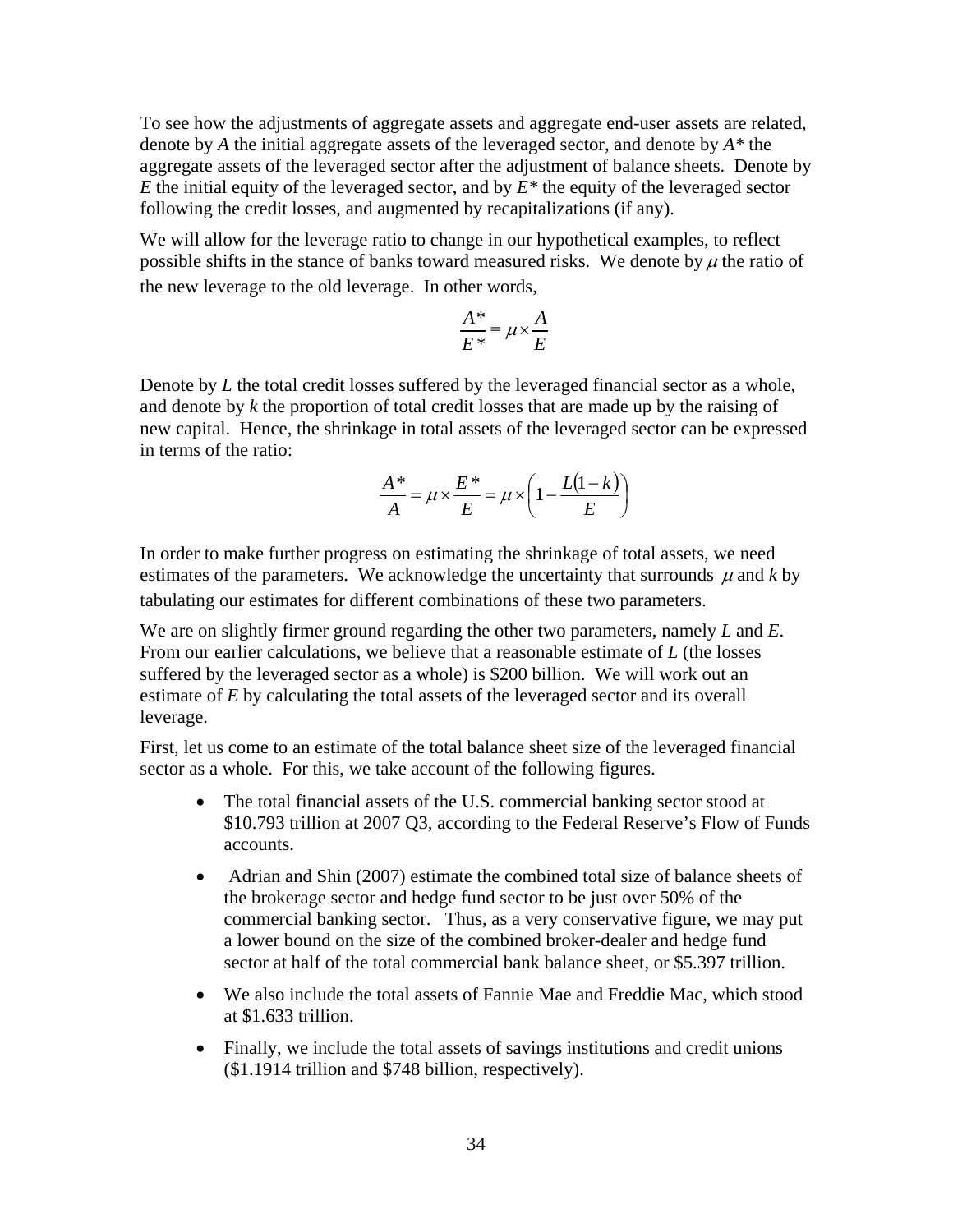Summing these figures, we arrive at an estimate for the total assets of leveraged institutions of \$20.485 trillion. In what follows, we will use the rounded figure of \$20.5 trillion, as our estimate of leverage institutions' total assets.

We now turn to the calculation of leverage. The leverage ratios of the different classes of financial institutions vary widely, as is clear from Exhibit  $4.5^{19}$ 

|                            | <b>Assets</b><br>\$bn) | Liabilities<br>(\$bn) | <b>Capital</b><br>\$bn) | Leverage |
|----------------------------|------------------------|-----------------------|-------------------------|----------|
| <b>Commercial banks</b>    | 10793                  | 9693                  | 1100                    | 9.8      |
| <b>Savings Inst</b>        | 1914                   | 1687                  | 227                     | 8.4      |
| <b>Credit Unions</b>       | 748                    | 659                   | 89                      | 8.4      |
| <b>Brokers/hedge funds</b> | 5397                   | 5226                  | 171                     | 31.6     |
| <b>GSEs</b>                | 1633                   | 1567                  | 66                      | 24.7     |
| <b>Leveraged Sector</b>    | 20485                  | 18804                 | 1681                    | 12.2     |

Exhibit 4.5 Leverage of Various Financial Institutions

Source: Authors' calculations based on Flow of Funds, FDIC Statistics on Banking, Adrian and Shin (2007), and balance sheet data for Fannie Mae, Freddie Mac, and broker-dealers under Goldman Sachs equity analysts' coverage.

Given the wide dispersion in the leverage figures, we will be conservative and choose the round figure of 10 for leverage. This figure is very close to the leverage ratio for commercial banks.

Exhibit 4.6 lists the ratio *A\*/A* in a two-dimensional tabular form as combinations of different values of *k* (the proportion of losses recouped by raising new capital) and the desired reduction in leverage. We list three cases – the first is where there is no change in desired leverage, which corresponds to  $\mu = 1$ , the second is where there is a 5% decline in desired leverage, and the final case is when there is a 10% decline in desired leverage. As we have seen from our scatter charts, experience suggests that changes in leverage can be quite substantial. Thus, although the outcome is very uncertain, we see the 0%-10% range as covering the plausible range of declines in leverage. We maintain the assumption that *L* is \$200 billion, and we set  $E = $2.05$  trillion, reflecting our estimate of total assets of \$20.5 trillion, and initial leverage of 10.

Exhibit 4.6 Aggregate Asset Contraction as a Fraction of Initial Assets

|   |      | <b>Decline in Leverage</b> |      |      |  |  |  |  |  |
|---|------|----------------------------|------|------|--|--|--|--|--|
|   |      | 10%<br>$0\%$<br>5%         |      |      |  |  |  |  |  |
|   | 100% | 1.00                       | 0.95 | 0.90 |  |  |  |  |  |
|   | 75%  | 0.98                       | 0.93 | 0.88 |  |  |  |  |  |
| k | 50%  | 0.95                       | 0.90 | 0.86 |  |  |  |  |  |
|   | 25%  | 0.93                       | 0.88 | 0.83 |  |  |  |  |  |
|   | О%   | 0.90                       | 0.86 | 0.81 |  |  |  |  |  |

 $\overline{a}$ 

 $19$  In Exhibit 4.5, the liabilities of credit unions is shown so that leverage of credit unions is set equal to that of savings institutions.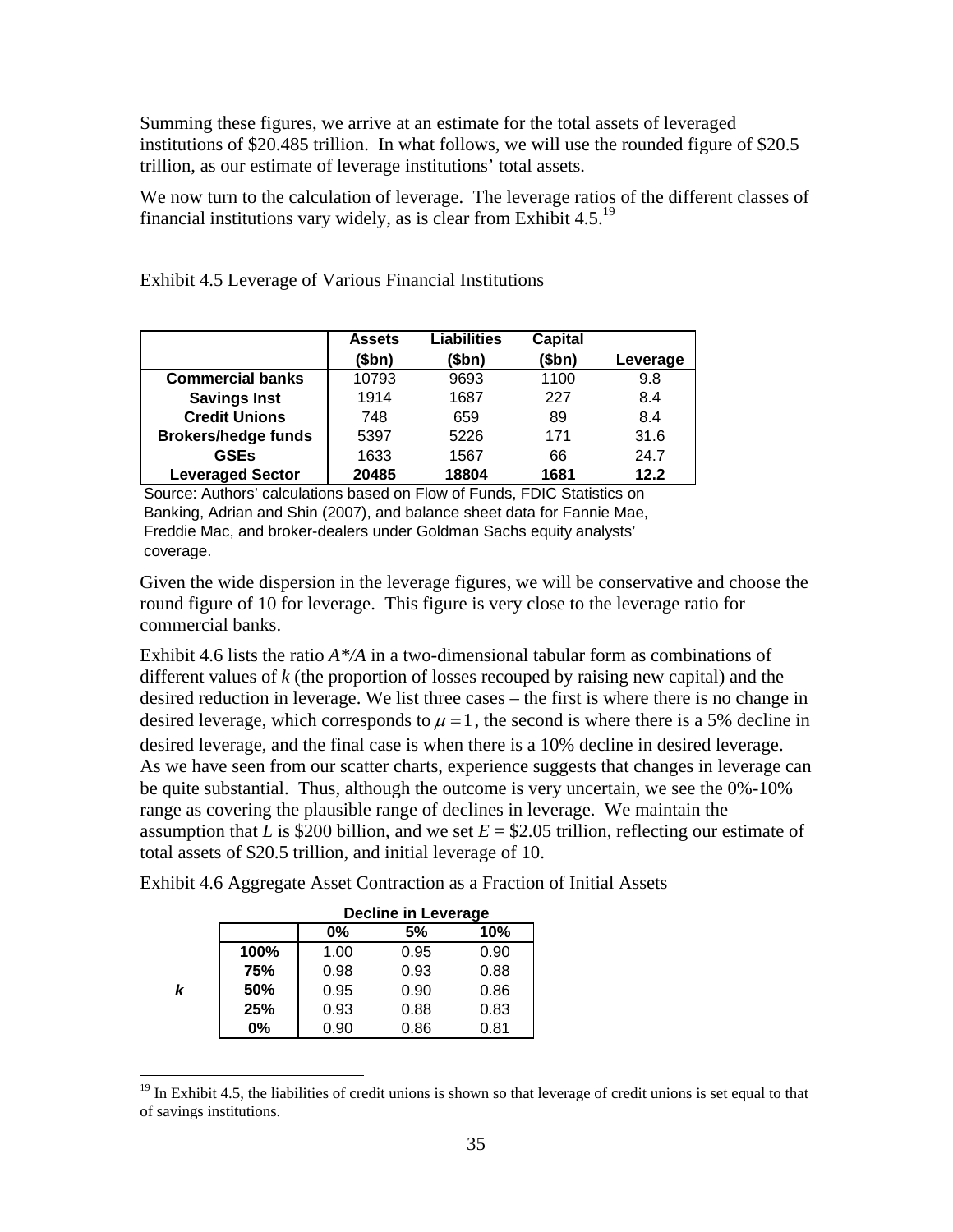Exhibit 4.7 translates the proportional contractions in total credit into dollar figures, using our initial estimate of total assets of \$20.5 trillion dollars.

|   |      | <b>Decline in Leverage</b> |      |      |  |  |  |  |  |  |
|---|------|----------------------------|------|------|--|--|--|--|--|--|
|   |      | 10%<br>$0\%$<br>5%         |      |      |  |  |  |  |  |  |
|   | 100% | 0.00                       | 1.03 | 2.05 |  |  |  |  |  |  |
|   | 75%  | 0.50                       | 1.50 | 2.50 |  |  |  |  |  |  |
| k | 50%  | 1.00                       | 1.98 | 2.95 |  |  |  |  |  |  |
|   | 25%  | 1.50                       | 2.45 | 3.40 |  |  |  |  |  |  |
|   | 0%   | 2.00                       | 2.93 | 3.85 |  |  |  |  |  |  |

Exhibit 4.7 Total Asset Contraction (\$Trillion) Associated with Deleveraging

The raw numbers are substantial, especially for the bottom right hand cells of the table that correspond to reductions in leverage, combined with meager recapitalization of the leveraged sector losses.

Our baseline scenario (marked in grey) is that leverage will decline by 5%, and that recapitalization of the leveraged system will recoup around 50% of the \$ 200 billion loss incurred by the banking system. Under this baseline scenario, the total contraction of balance sheets for the financial sector is \$1.98 trillion.

Although the degree of recapitalization is uncertain, it is notable that our estimate for the contraction of balance sheets is not particularly sensitive to the choice of *k.* For instance, if *k* were to turn out to be 25% rather than 50%, the contraction would be only somewhat larger (at \$2.45 trillion) than our benchmark case. Alternatively, if *k* were to turn out to be 75% rather than 50%, the contraction would fall to \$1.50 trillion.

Calibrating the baseline estimate for the change in leverage is more challenging. As shown in both Exhibits 4.1 and 4.2, there have been occasions in the past when the leverage of intermediaries has shrunk by more than 5%. One reason for choosing this as the reference point is the "lending against their will" phenomenon noted earlier. Because leverage actually increased for both large investment and commercial banks during the third quarter of 2007, some of the contraction from that point forward is required just to move back towards the target value that had obtained before the crisis. Given the more than 50% increase in Value at Risk relative to a year earlier, the 5% assumption strikes us as conservative. But this baseline is admittedly arbitrary. Unfortunately, as can be seen by scanning across any row in the table, the implied size of the contraction is more sensitive to this assumption than to the one on *k.* 

So far, we have examined the contraction in total assets of the leveraged sector, which includes a large degree of double-counting of claims that one leveraged institution holds against another one. For the overall economic impact of credit contraction associated with the end-users of credit (such as households and corporates), we must separate the overall contraction of balance sheets into those that affect other leveraged institutions, and those that affect households and firms.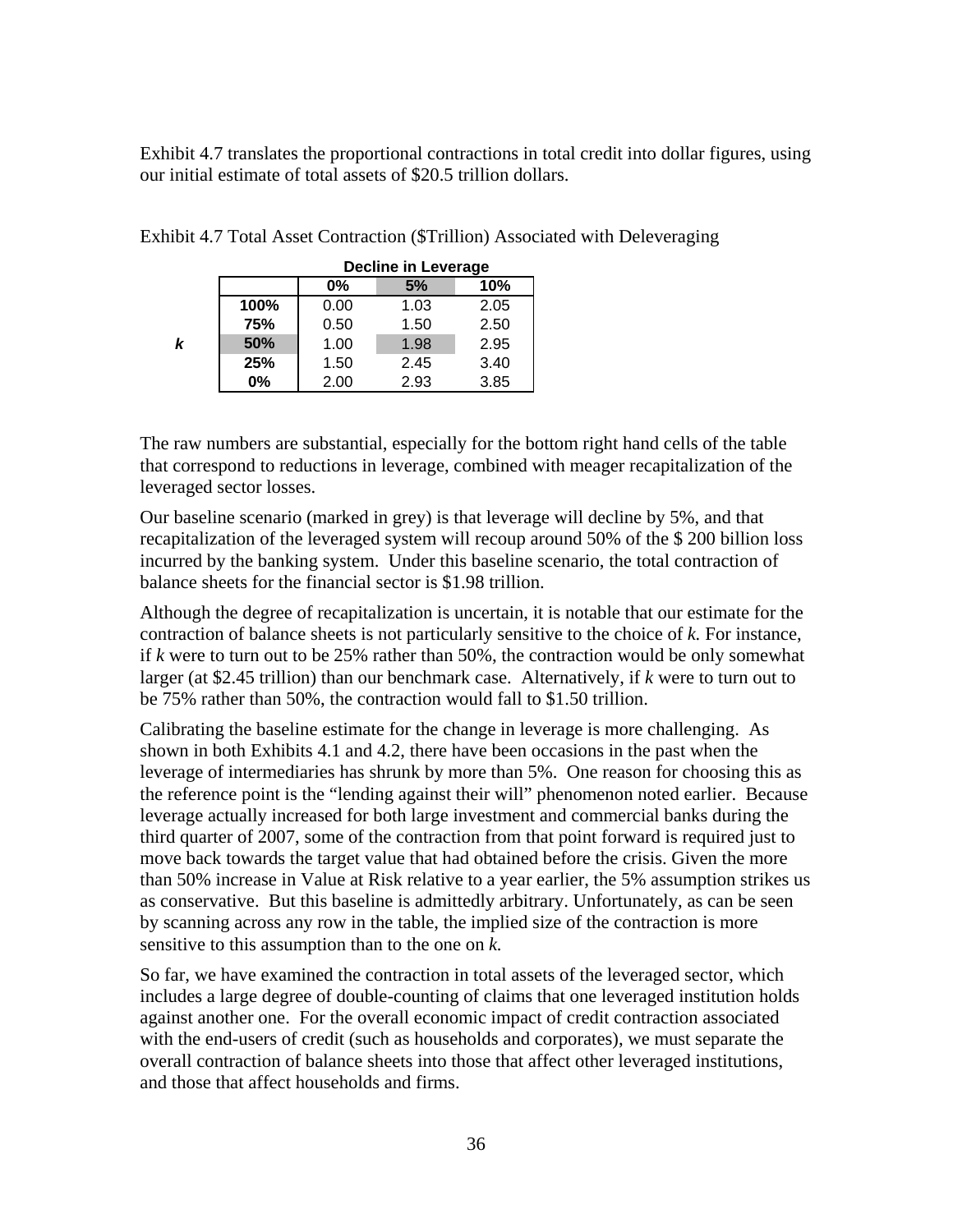The rationale behind such a calculation rests on the overall leverage of the financial intermediary sector as a whole. More concretely, it is helpful to write out a stylized balance sheet of a leveraged institution:

| Assets | Liabilities |
|--------|-------------|
| S.     | d           |
|        | h           |
|        | ρ           |

Here, *s* denotes claims on other leveraged parties – such as a bank's holding of Fannie Mae bonds (the "*s*" stands for "securities"). Loans to end-users outside the leveraged sector are denoted by *y*. On the liabilities side, the institutions have obligations to other leveraged institutions (*d*), obligations to non-leveraged entities (*h*) and equity (*e*).

Let capital letters corresponding to these items be the sum across the set of all leveraged institutions. Thus,  $S = \sum_i s_i$  and  $Y = \sum_i$  $Y = \sum y_i$  etc. Then, we have

$$
A = S + Y = D + H + E
$$

The important point for us is that the claims and obligations between leveraged institutions cancel out when summed. In other words,  $S = D$ . This is intuitive since it reflects the fact that the total loans to end-users *Y* must either be funded through the equity of the banking system *E*, or must come from outside the banking system through *H*. Hence,

$$
Y = H + E
$$

Define the ratio of deposits to total assets as:

$$
z = \frac{H}{A}
$$

Let  $\lambda = A/E$  denote aggregate leverage. Then, we have

$$
\frac{H}{E} = \frac{H}{A} \times \frac{A}{E} = z\lambda
$$

Hence,

$$
Y = E + H
$$

$$
= E\left(1 + \frac{H}{E}\right)
$$

$$
= E(1 + z\lambda)
$$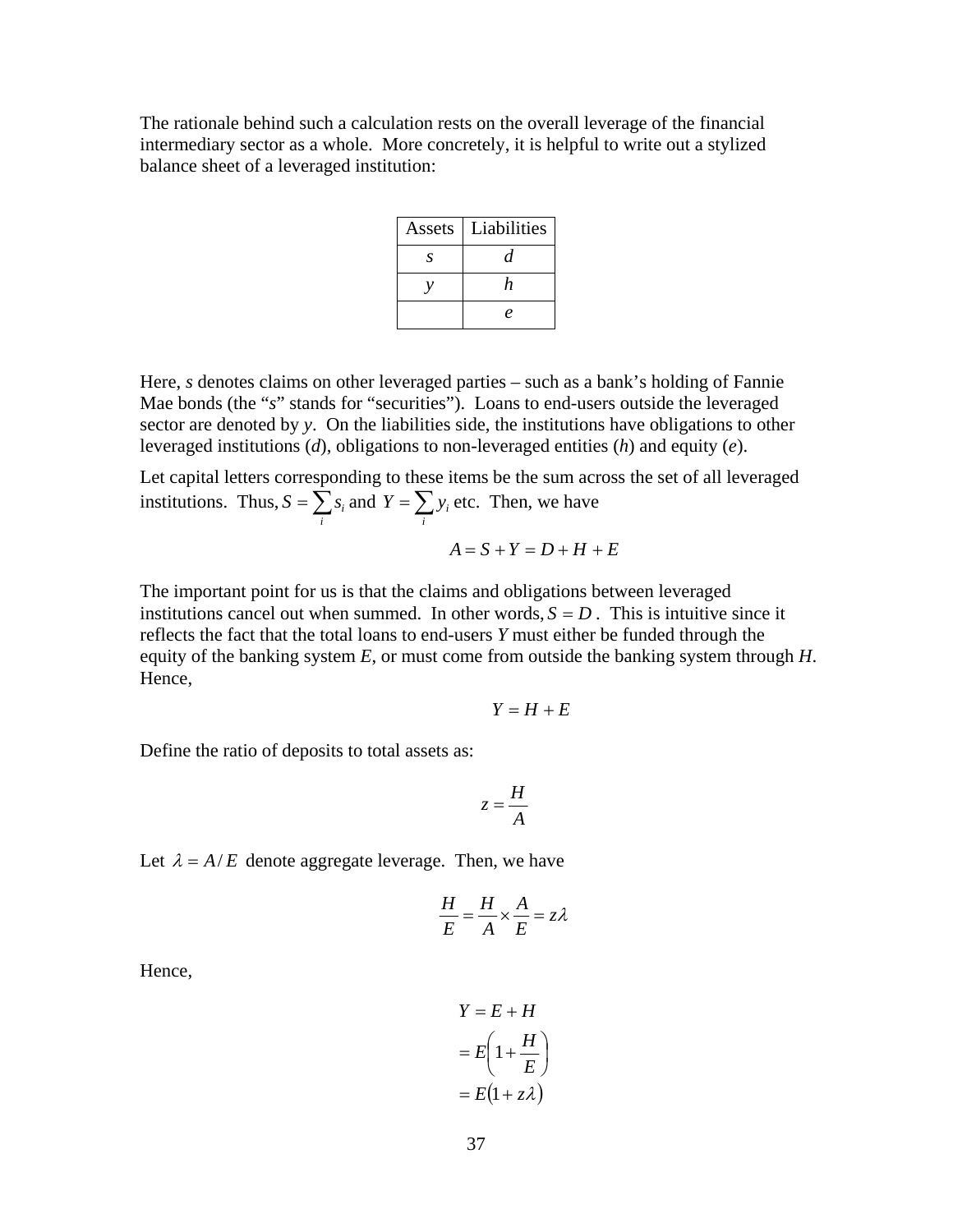Thus, if we know *z* (the ratio of deposits of non-leveraged entities to total assets), we can estimate the ratio of the decline in credit to end-users to the decline in total assets from:

$$
\frac{Y}{A} = \frac{Y/E}{A/E} = \frac{1 + z\lambda}{\lambda}
$$

Exhibit 4.8 shows Flow of Funds data on currency and deposit holdings of various sectors as of 2007 Q3.

Exhibit 4.8 Total Deposits held by Non-Financial Entities

|                                                  | (\$bn) |
|--------------------------------------------------|--------|
| Checkable deposits and currency, personal sector | 471    |
| Time and saving deposits, personal sector        | 6,172  |
| Checkable deposits and currency, nonfin corp     | 136    |
| Time and saving deposits, nonfin corp            | 440    |
| Checkable deposits and currency, public sector   | 119    |
| Time and saving deposits, public sector          | 229    |
| <b>Total</b>                                     | 7.567  |

Source: Flow of Funds.

<u>.</u>

From the total of \$7.567 trillion we need to subtract currency holdings. Total U.S. currency in circulation, as of 2007 Q3, was \$769 billion. If we assume that three quarters of U.S. currency is held abroad<sup>20</sup>, currency holdings would be around \$192 billion, which would give us about \$7.375 trillion for total deposits.

Using our earlier estimate of \$20.5 trillion for total assets of the leveraged sector, we arrive at a figure for *z* of 0.36, and our ratio  $(1 + z\lambda)/\lambda$  of 0.46. So that:

$$
Y = \frac{1 + z\lambda}{\lambda} A = 0.46 \times A
$$

Hence if we multiply the aggregate asset reduction shown above in Exhibit 4.7 (that includes double-counting) by 0.46 we arrive at the implied credit contraction for nonlevered entities. The corresponding figures are shown in Exhibit 4.9; recall that this continues to presume a \$200 billion credit loss to the leveraged sector as a whole.

In our baseline scenario of  $k = 50\%$  and a decline in leverage of 5%, the contraction of credit to end-users is \$910 billion. We can see that our baseline estimate is somewhat insensitive to lower values of *k*. For instance, a lower recapitalization ratio of  $k = 25\%$ results in a contraction of \$1.13 trillion.

 $^{20}$  See Judson and Porter (1996) for various methods of estimating this percentage.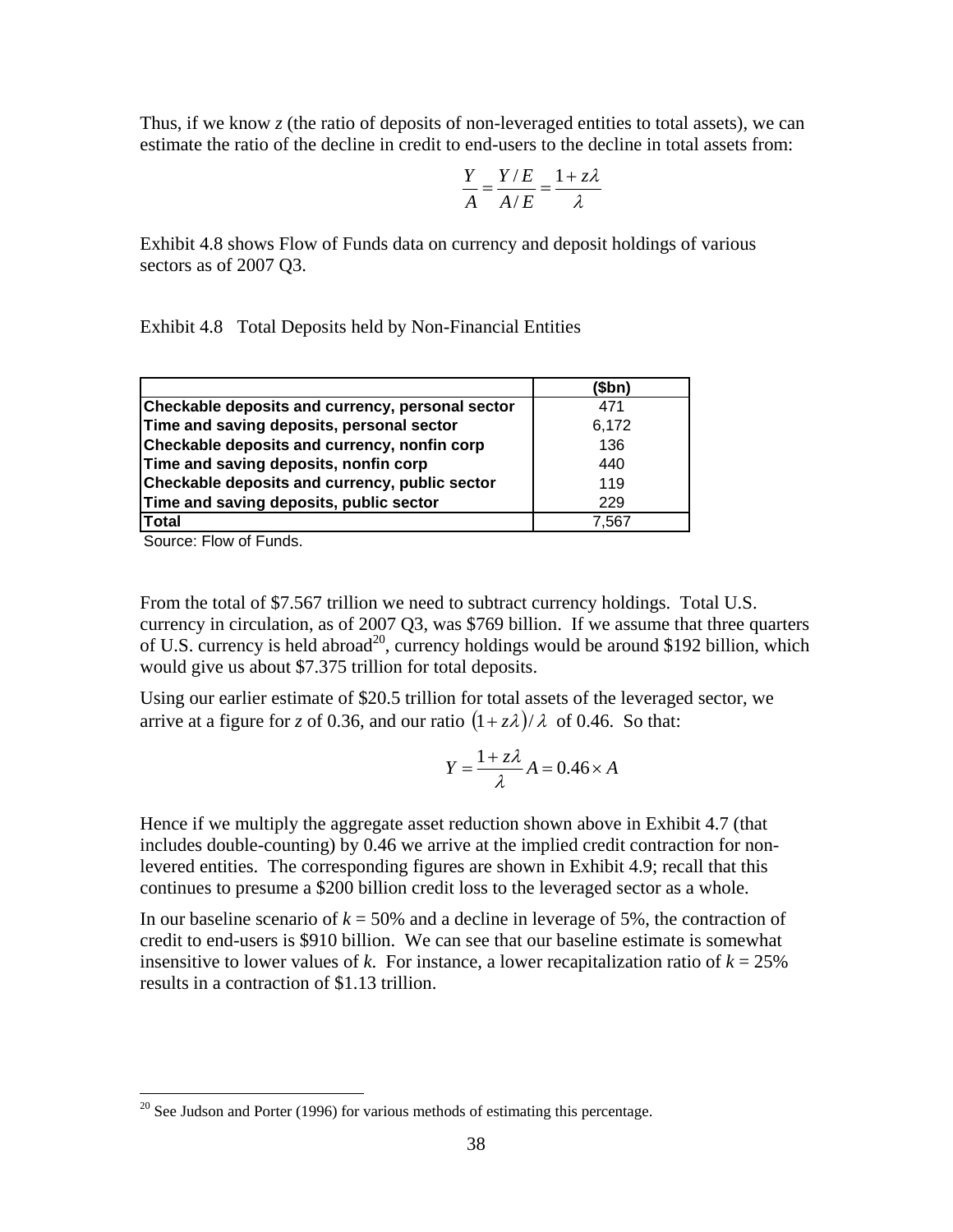# Exhibit 4.9 Decline in Credit (\$Trillion) to Non-Levered Entities

|   | <b>Decline in Leverage</b> |       |      |      |  |  |
|---|----------------------------|-------|------|------|--|--|
|   |                            | $0\%$ | 5%   | 10%  |  |  |
|   | 100%                       | 0.00  | 0.47 | 0.94 |  |  |
|   | 75%                        | 0.23  | 0.69 | 1.15 |  |  |
| k | 50%                        | 0.46  | 0.91 | 1.36 |  |  |
|   | 25%                        | 0.69  | 1.13 | 1.56 |  |  |
|   | 0%                         | 0.92  | 1.35 | 1.77 |  |  |

# 5. Feedback from balance sheet positions to the real economy

We turn finally to considering the link between the balance sheet adjustments by the leveraged intermediaries and the real economy. As is well understood, if the conditions assumed by Modigliani and Miller in their pioneering work on capital structure were true, then there would be no reason for the conditions of intermediary balance sheets to matter for any investment decisions; loosely speaking, in this environment agents make investment decisions based purely on net present value rules and financing is readily available for any positive net present value projects. But when capital markets are imperfect, then balance sheet positions for firms and individuals can affect their creditworthiness and access to finance is not assured. Furthermore, if some borrowers are dependent on intermediaries for financing then any factors that disrupt the supply of financing from intermediaries will have real effects. $21$ 

There is a large existing literature suggesting that both these conditions hold, so that fluctuations in credit availability matter for investment decisions (see Stein (2003) and Hubbard (1998) for surveys.) There has been less research tying consumer spending to the availability of intermediated credit, although a large literature documenting that consumers appear to be liquidity constrained (see Agarwal, Liu and Souleles (2008) for recent evidence). Thus, rather than trying to make a major contribution to these vast literatures, we opt for some very simple evidence that provides some quantitative guidance for the implications of the calculations in the prior exhibit.

#### 5.1 Correlations between GDP and Credit

<u>.</u>

The first challenge in this exercise is coming up with an empirical counterpart to end user credit extended by the intermediaries. We use domestic non-financial debt (DNFD) as our proxy; we deflate the series in the flow of funds with the GDP deflator to arrive at a constant dollar series. The principal advantage of this series is that it has been widely studied and is familiar to both policy makers and market participants. The main drawback is that this series includes financing that comes from non-leveraged entities. However, deposits in the leveraged sector – our measure H in section 4 – seem to be a

<sup>&</sup>lt;sup>21</sup> See Bernanke and Blinder (1988) and Kashyap and Stein (1994) for further elaboration of these points.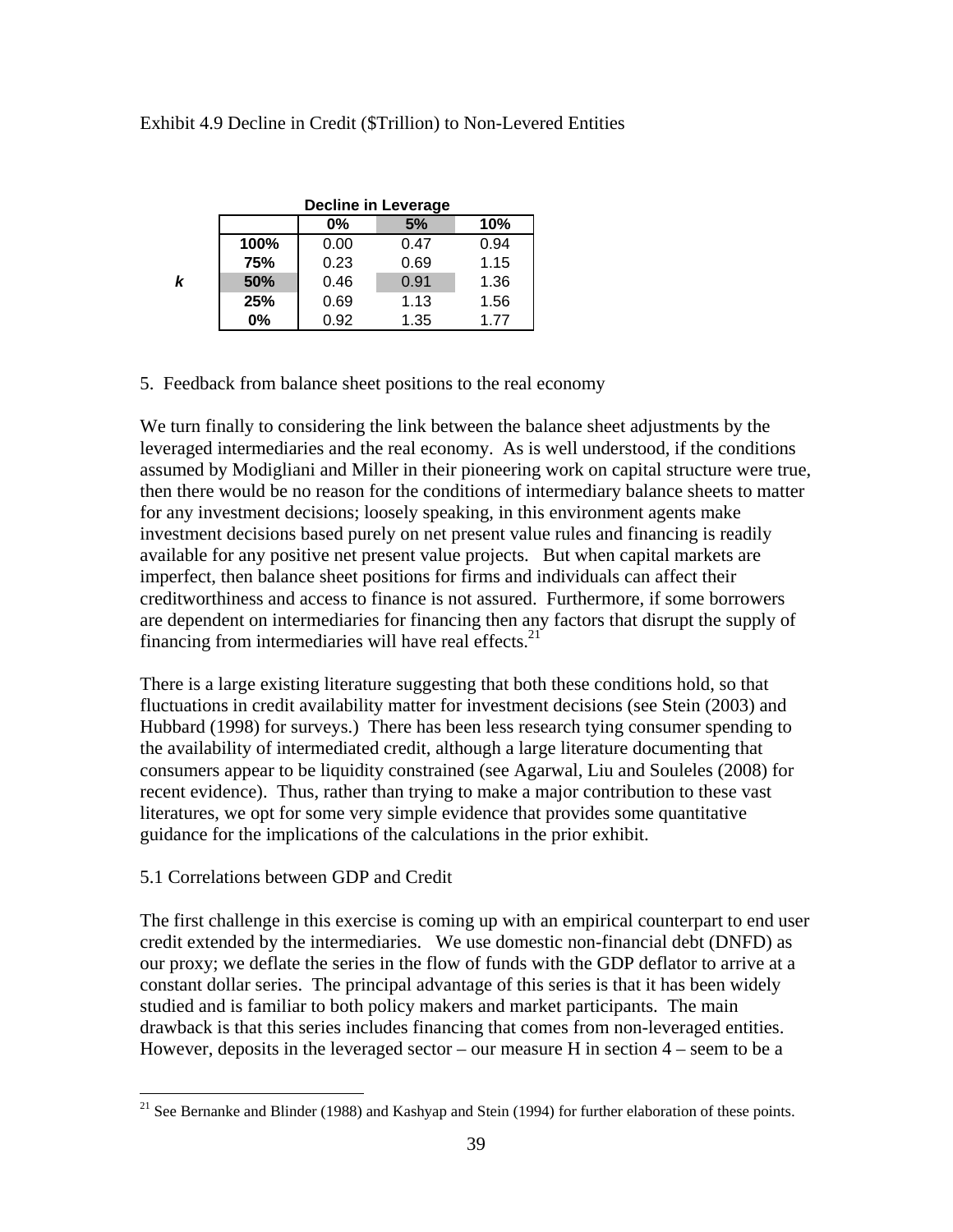key driver of DNFD. Deposits lead DNFD by several quarters, and the (phase-adjusted) year-on-year growth rates are highly correlated.<sup>22</sup> However, H is substantially more volatile than DNFD.

Our summary spending measure is gross domestic product (GDP). Again, we could try to trim out parts of GDP such as government spending that would be sensitive to intermediated credit, but we doubt that would make a difference. Rather we think the transparency of using a standard, known series to establish the correlation is preferred.

As a baseline specification we relate quarterly GDP growth to three of its own lags and the lagged four quarter (log) change of DNFD. We view the lags of GDP as providing the simplest set of controls for the inertia that characterizes the business cycle.<sup>23</sup> We estimate the model starting in 1983 Q1. We choose this starting date because it roughly coincides with the so-called "great moderation" in most macroeconomic aggregates in the U.S. and because the monetary policy regime has been relatively constant over this period.<sup>24</sup> The coefficients and heteroskedasticity-corrected standard errors from this regression are shown in Exhibit 5.1 Last quarter's year-over-year growth in DNFD is positively and significantly correlated with current quarter real GDP growth; so that if DNFD falls by 1 percentage point and stays below baseline for 1 year, quarterly GDP growth would be predicted to fall by 0.14 percentage points initially and by 0.22 percentage points eventually. Thus, our regression specification implies that credit shocks will be spread over successive quarters.

Exhibit 5.1 OLS Regression of GDP Growth on DNFD

| <b>Independent Variable</b>          | <b>Coefficient</b> | <b>Standard Error</b> | <b>T-Statistic</b> |
|--------------------------------------|--------------------|-----------------------|--------------------|
| <b>Constant</b>                      | 1.470              | 0.475                 | 3.080              |
| <b>GDP Growth</b> <sub>t-1</sub>     | 0.290              | 0.112                 | 2.590              |
| <b>GDP Growth</b> <sub>t-2</sub>     | 0.284              | 0.102                 | 2.800              |
| <b>GDP Growth</b> <sub>t-3</sub>     | $-0.224$           | 0.107                 | $-2.100$           |
| 4 quarter DNFD Growth <sub>t-1</sub> | 0.140              | 0.072                 | 1.950              |

**Dependent Variable Quarterly GDP Growth (at an annual rate)**

There is an existing literature dating back to Friedman (1983a,b) showing that DNFD and other credit aggregates have some predictive power for GDP, so the correlation in Exhibit 5.1 is hardly surprising. Given this literature, we do not present many alternative specifications. But the basic findings in the exhibit show up in a variety of other regression specifications, including ones that add more lags of GDP, that use contemporaneous growth in DFND, and that use quarterly growth of DFND. One consistent finding is that if we use data starting in the 1950s the estimated credit coefficient is larger, so we view the reported coefficient as being conservative.

 $\overline{a}$ 

 $22$  For example from 1953 to 2007, the correlation between DNFD growth and GDP growth two periods later is 0.66.<br><sup>23</sup> Additional lags of GDP growth were not significantly different from zero.

<sup>&</sup>lt;sup>24</sup> See Stock and Watson (2002) for a survey on the Great Moderation and Cecchetti et al (2007) for a discussion of how this relates to monetary policy.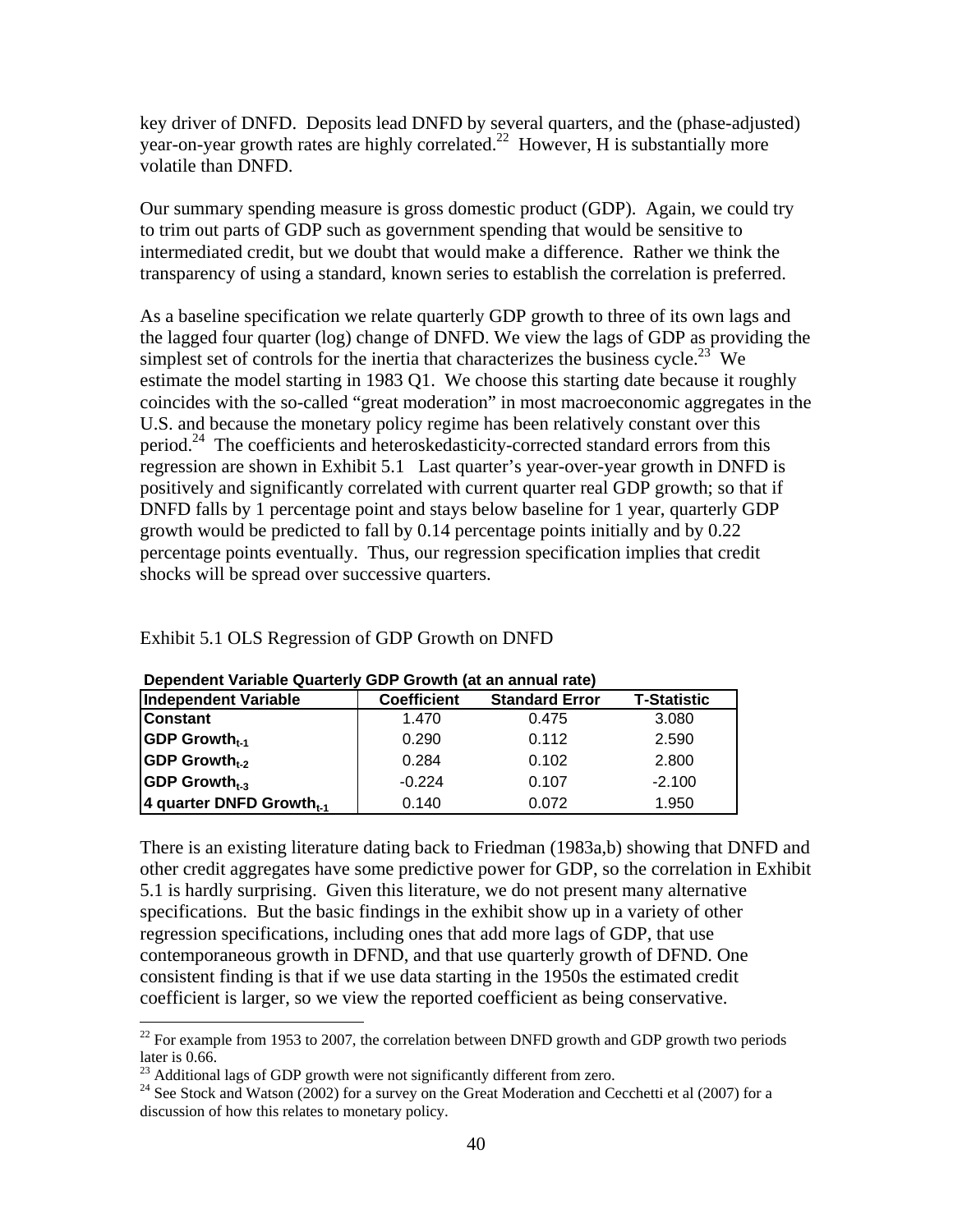While the basic correlation is robust, its interpretation is ambiguous. One reading holds that changes in credit availability cause changes in spending. But it is also possible that the causality runs in the other direction. Specifically, if desired purchases were to unexpectedly increase, it is possible that the financial system accommodates the increased demand to borrow. Under this view, the fluctuations of the intermediary balance sheets represent the passive accommodation of the fundamental preferences of consumers and firms. Based solely on the evidence in Exhibit 5.1 there is no way to separate these two interpretations.

5.2 Instrumental Variables Estimation of the Credit and GDP Relation

To sort out the direction of causality, we must find a proxy that will allow us to separate movements in credit demand from credit supply. One proxy is the TED spread that we discussed in section 2; recall that most of the time this series is relatively constant, but it occasionally widens substantially when bank balance sheets are stressed or when there is a generalized credit event.<sup>25</sup>

Our second proxy comes from Senior Loan Officer's survey on the willingness of banks to make installment loans. This component of the survey is the only one available back to the 1980s. One advantage of this series is that it can move both because credit conditions become noticeably looser or tighter.<sup>26</sup> The possibility that loose credit supply during the 2004 to 2006 period, as opposed to just innovation, was an important driver of housing boom has been noted by many observers. See Rajan (2008) for a fully articulated description of this mechanism that involves an interaction between low interest rates and intermediary incentives.

Exhibit 5.2 shows the same regression as Exhibit 5.1, except that we use four lags of the TED spread and of the willingness to lend variable as instruments for DNFD.

| Dependent Variable Quarterly GDP Growth (at an annual rate) |                    |                       |                    |  |  |  |
|-------------------------------------------------------------|--------------------|-----------------------|--------------------|--|--|--|
| <b>Independent Variable</b>                                 | <b>Coefficient</b> | <b>Standard Error</b> | <b>T-Statistic</b> |  |  |  |
| <b>IConstant</b>                                            | 0.904              | 0.590                 | 1.530              |  |  |  |
| GDP Growth <sub>t-1</sub>                                   | 0.247              | 0.118                 | 2.100              |  |  |  |
| GDP Growth <sub>t-2</sub>                                   | 0.242              | 0.111                 | 2.190              |  |  |  |
| <b>GDP</b> Growth <sub>t-3</sub>                            | $-0.264$           | 0.110                 | $-2.410$           |  |  |  |
| 4 quarter DNFD Growth <sub>t-1</sub>                        | 0.338              | 0.176                 | 1.920              |  |  |  |

Exhibit 5.2 Instrumental Variable Estimates of GDP Growth and DNFD

 $\overline{a}$ 

Again the credit variable is estimated to have a positive and statistically significant correlation with impact on GDP growth. Interestingly, the coefficient on DNFD more

<sup>&</sup>lt;sup>25</sup> Ideally we would use the LIBOR-OIS spread, since that spread would not reflect developments in the treasury market. The expected funds rate is not available before 1989. The correlation between this spread and the TED spread (using quarterly data) since that period is 0.86.

<sup>&</sup>lt;sup>26</sup> A disadvantage is that respondents can be responding to changing business conditions, so that the answer to the question is not purely a measure of supply.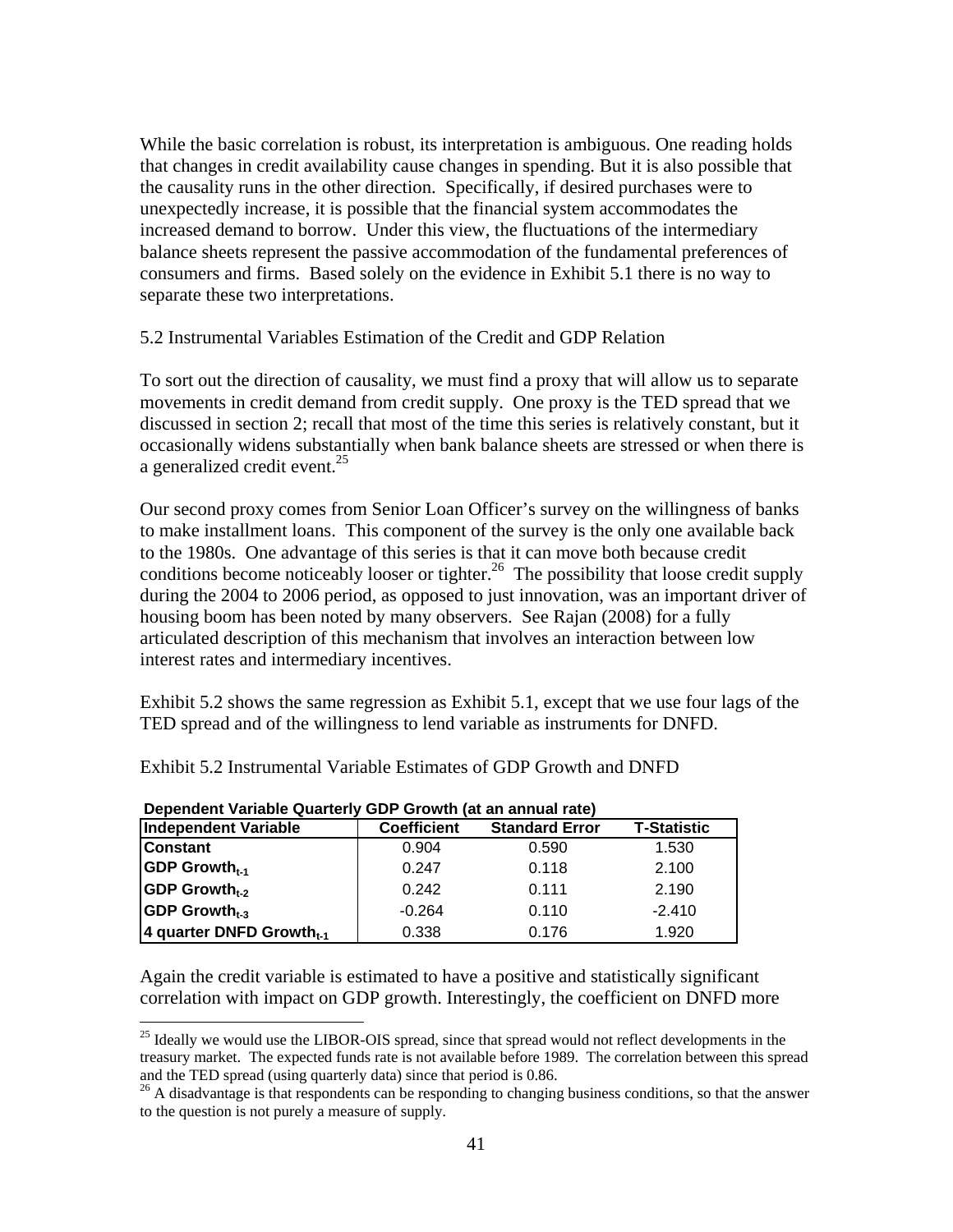than doubles with the change in the estimation procedure. The results imply that a 1 percentage point decline in DNFD growth would predict a decline of 0.34 percentage points of GDP growth in the short run and 0.44 percentage points in the long run.

Exhibit 5.3 shows a graph of quarterly GDP growth, along with DNFD and the projected value of DNFD from the first stage of instrumental variables estimation. The figure shows why GDP growth is more strongly correlated with the supply-related variation isolated by the instrumental estimation than with the raw DNFD growth; the projected series tracks much better through virtually the entire sample, except around the mid 1990s. Thus, the larger estimate in Exhibit 5.2 is not accidental.



Exhibit 5.3 GDP Growth with Actual and Fitted Growth in DNFD

As a back of the envelope calculation, we can use the estimate from Exhibit 5.2 along with the potential \$910 billion contraction in end-user credit to calculate a GDP effect from the deleveraging. This contraction is equivalent to a 3.0-percentage-point drop in DNFD growth. The results in Exhibit 5.2 imply that this corresponds to a hit to real GDP growth of 1.3 percentage points over the course of the following year. This impact should be viewed as additive to the impact of housing on real GDP growth via other channels, such as the decline in residential investment and any potential wealth effects tied to falling house prices. We emphasize that the calculation is very rough, and should be viewed as quite speculative. But, it does suggest that the feedback to the economy from the deleveraging could be substantial.

In our estimate of the impact on GDP, we have taken account only of the contraction of end-user credit to borrowers outside the leveraged sector. However, the diminished activity of the leveraged institutions and other entities involved in the securitization chain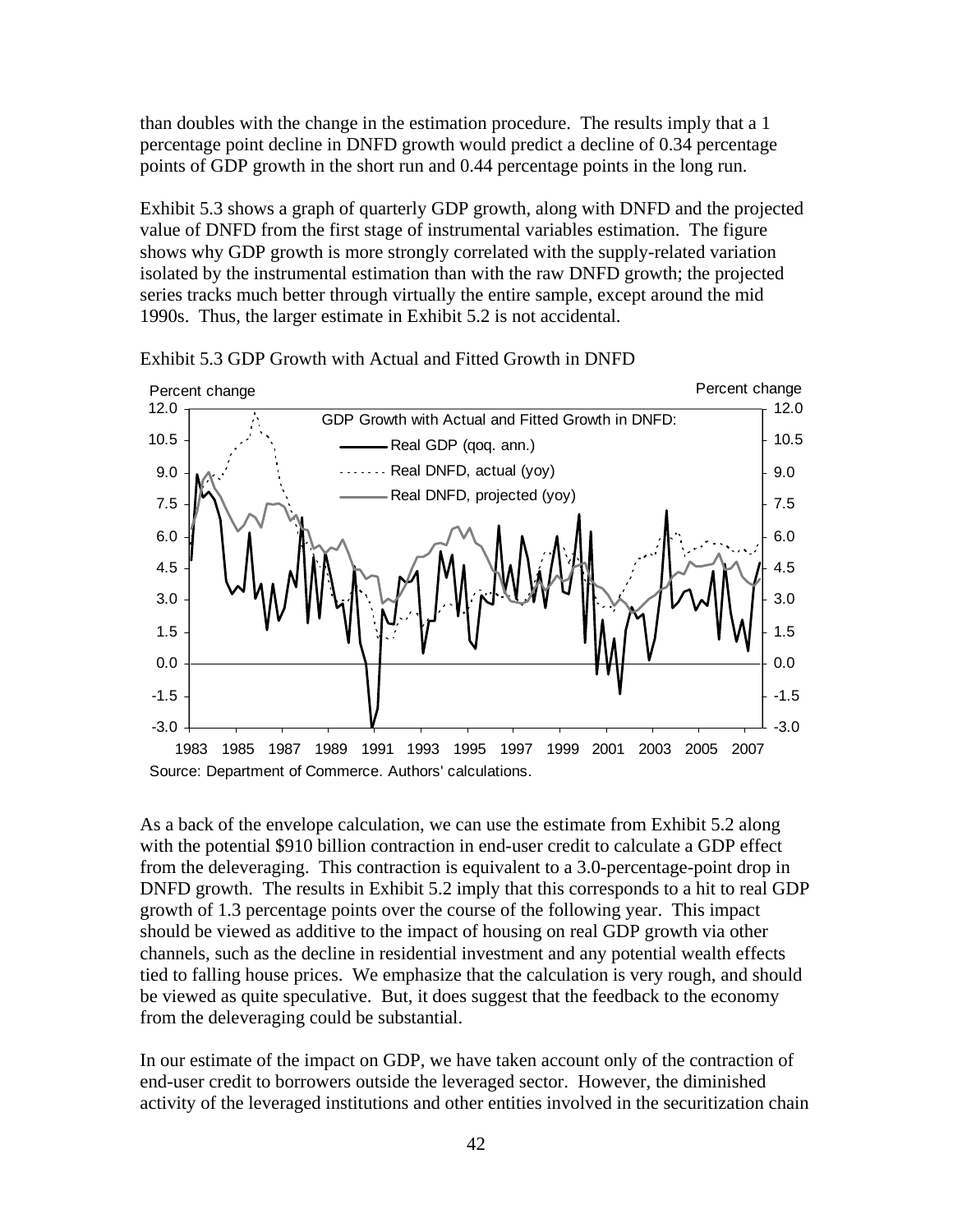may well have an effect on GDP more directly through employment and other real decisions. We have not included such effects here, and so our estimates of the impact on GDP should be seen as being conservative.

# 5. Conclusions

Taking stock of the recent events, several lessons for central banks emerge. We mention a number of the prominent ones by way of concluding our report.

First, unlike the LTCM crisis of 1998, or the stock market crash of 1987 which bore the hallmarks of crises driven by a collapse of confidence, the current crisis has its roots in the credit losses of leveraged financial intermediaries. Liquidity injections by the central bank are an invitation to the financial intermediaries to *expand* their balance sheets by borrowing from the central bank for on-lending to other parties. However, a leveraged institution suffering a shortage of capital will be unwilling to take up such an invitation. Recognition of this reluctance is the key to understanding the protracted turmoil we have witnessed in the interbank market.

Thus, the rationale for cutting short-term interest rates must rest instead on two other channels. For one thing, lower short-term interest rates will typically result in a steeper yield curve. Over time this improves the profitability of banks and thereby allows them to rebuild scarce equity capital. Moreover, lower interest rates stabilize the real economy by stimulating demand. If stabilizing the real economy improves the positions of borrowers to which the intermediaries are exposed, these cuts can help the intermediaries.

A more effective means to attack directly the financial turmoil would be to facilitate the raising of new equity capital by the banks, and to encourage them to retain cash flow by cutting dividends if necessary. Of course, the cutting of dividends will need to overcome the considerable stigma attached to doing so. On this score, ministers of finance and central bankers may have a role to play in facilitating coordinated action so as to overcome the stigma across regions.

The current crisis has the distinction of being the first "post-securitization" credit crisis, and so it has many unfamiliar features. For this reason, the formulation of a policy response that builds on a clearer recognition of the mechanisms of the crisis is more important than ever. As we have seen, the crisis of 2007/8 has presented a tale of divergence between those markets that suffered acute distress – such as the interbank market and mortgage-related markets such as the market for asset backed commercial paper (ABCP), collateralized debt obligations (CDOs) and jumbo mortgages – and other markets such as the stock market which came through the early stages of the crisis largely unscathed. Indeed, it is noteworthy that all the major U.S. stock market indices ended up for the year 2007 and only began falling sharply after concerns that a recession was imminent took hold.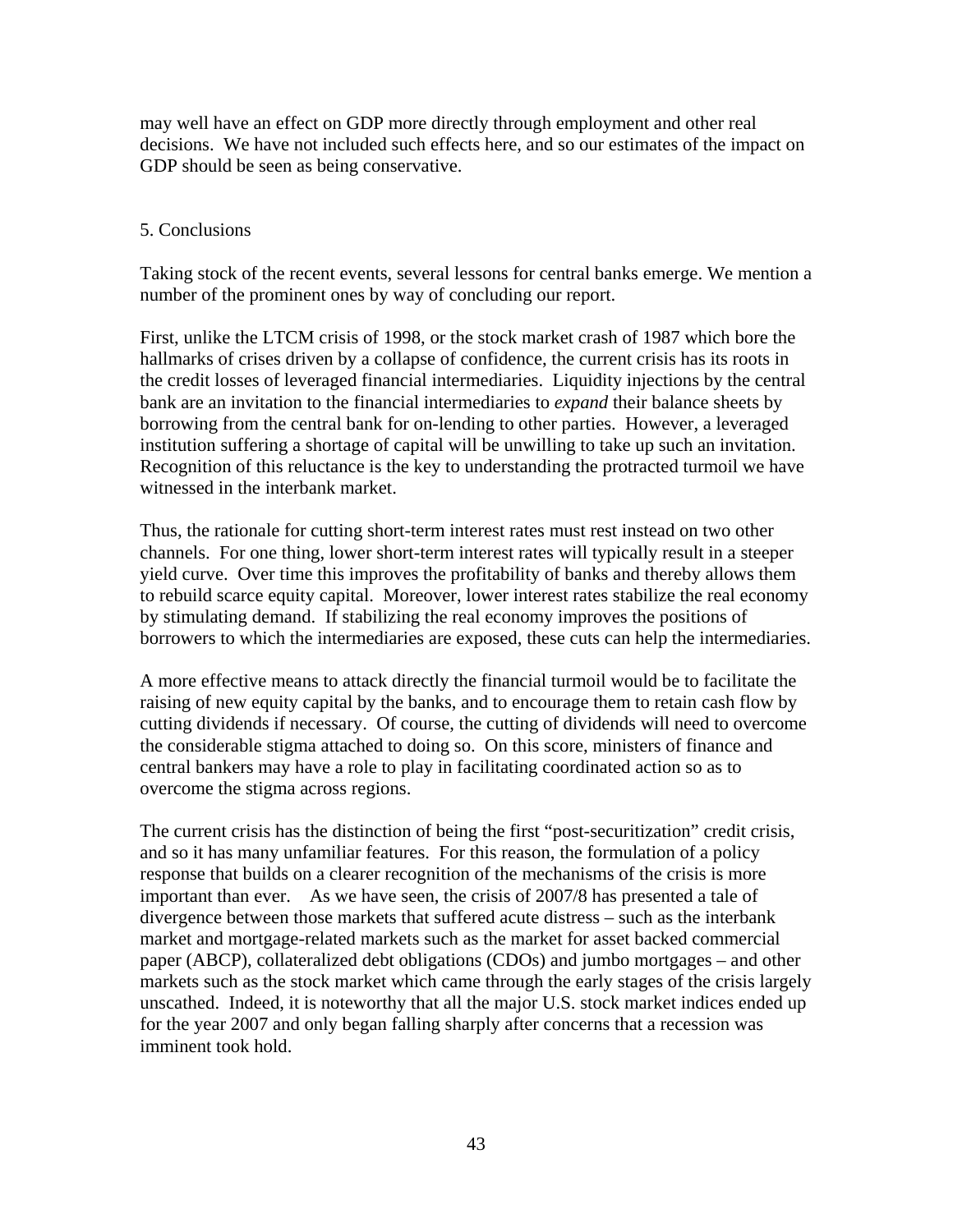The second lesson to emerge for central banks from recent events is the role of short-term rates in the transmission of monetary policy. Standard macro models presume that short term rates matter because they signal the central bank's intentions regarding the future course of monetary policy (and hence influence longer term rates that are held to be relevant for most inter-temporal decisions). But short rates are the prices at which collateralized borrowing and lending are rolled over, and hence determine the marginal price of quantity adjustments. In this episode this second function of short-term rates has been critical.

The third, related lesson is the importance of balance sheet quantities as a gauge of financial market liquidity (see also Adrian and Shin (2008)). The balance sheet adjustment mechanism described in our report places emphasis on the amplifying effects of balance sheet changes. The mechanism we have outlined emerges because of the interaction of marking assets to their market prices and the risk management practices of levered financial institutions. Both these ingredients seem destined to remain a part of financial system for the foreseeable future. Therefore, we would caution against viewing this episode as an outlier that cannot recur. While the intermediaries are particularly exposed to real estate prices, there is no reason to believe that another credit crisis could not emerge if intermediaries suffered losses in another important asset class.

Our empirical results suggest that supply induced changes in credit do affect spending. In gauging the strength of this channel it would be useful to know how much lending capacity is left for the intermediaries. It appears that during the autumn of 2007 many banks were being called upon to provide credit as part of prior loan commitment agreements, which likely delayed their ability to adjust to increasing risk. Ironically, the United States once had a regular monthly survey that tracked how much lending was being done under commitment and how much was truly voluntary. Reinstating that survey seems prudent and collecting similar information in other advanced economies would also be useful.

Finally, while the importance of tracking quantities on financial intermediaries' balance sheets has some resonance with the traditional monetarist emphasis on the money stock, the analogy is misleading. The securitized markets that have developed over the course of the past decade or so, as well as our balance sheet amplification perspective, make it clear why the traditional monetarist emphasis on the growth of the money stock does a poor job of capturing the fluctuations in market liquidity. Confining attention to deposits alone misses other important and more volatile components on the balance sheets of leveraged financial intermediaries. Central bankers may need to take account of broader balance sheet quantities in the conduct of monetary policy.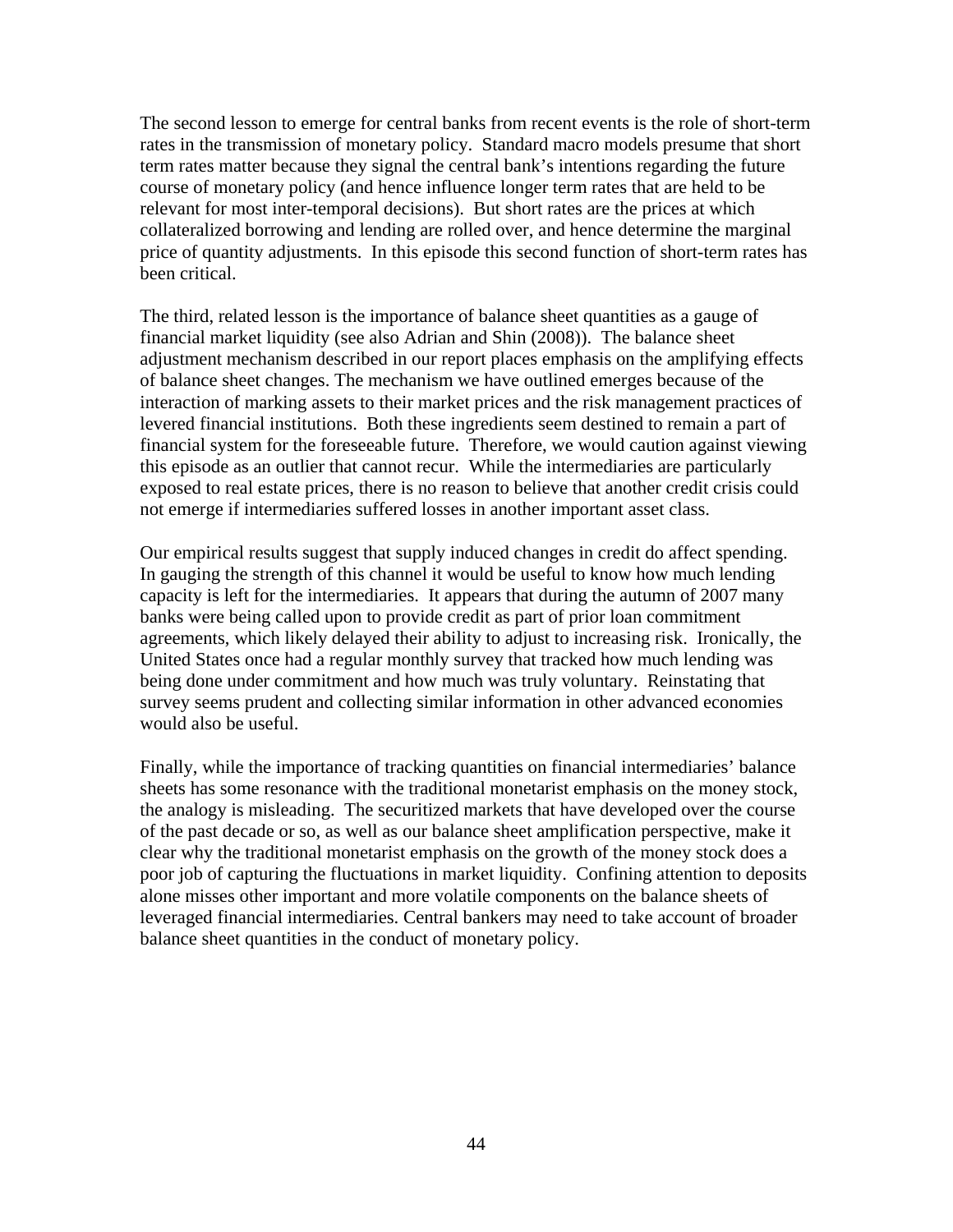References

Adrian, Tobias, and Hyun Song Shin (2007) "Liquidity and Leverage" working paper, FRB New York and Princeton University, http://www.princeton.edu/~hsshin/working.htm

Adrian, Tobias, and Hyun Song Shin (2008) "Liquidity, Financial Cycles and Monetary Policy" *Current Issues and Economics and Finance*, Federal Reserve Bank of New York,  $14(1)$ .

Agarwal, Sumit, Liu, Chunlin, and Nicholas S. Souleles, 2008, "The Reaction of Consumer Spending and Debt to Tax Rebates -- Evidence from Consumer Credit Data", *Journal of Political Economy*, forthcoming.

Bernanke, Ben S. and Alan Blinder, 1988, 'Credit, money and aggregate demand', *American Economic Review* 78, pp. 435-9.

Bernanke, Ben S., 2007a, "Housing, Housing Finance and Monetary Policy", August 31, 2007.

Bernanke, Ben S., 2007b, "The Recent Financial Turmoil and its Economic and Policy Consequences", October 15, 2007.

Bernanke, Ben S., 2008, "Financial Markets, the Economic Outlook, and Monetary Policy," January 10, 2008.

Brunnermeier, Markus (2008) "Deciphering the 2007/8 Liquidity and Credit Crunch" working paper, Princeton University.

Cecchetti, Stephen G., Hooper, Peter, Kasman, Bruce C., Schoenholtz, Kermit L., and Mark W. Watson, 2007, 'Understanding the Evolving Inflation Process", Proceedings of the 2007 U.S. Monetary Policy Forum.

Citigroup Global Markets Inc., 2008, "MBS and Real Estate ABS", January 11, 2008.

Dudley, William C., 2007, "May You Live in Interesting Times," October 17, 2007.

Evans, Charles L., 2007, "Financial Disruptions and the Role of Monetary Policy," November 27, 2007.

Federal Reserve Bank of New York, "Subprime and Alt-A Mortgage Conditions," November 30, 2007.

Fitch Ratings, 2007, "Residential Mortgage Special Report: Drivers of 2006 Subprime Vintage Performance", November 13, 2007.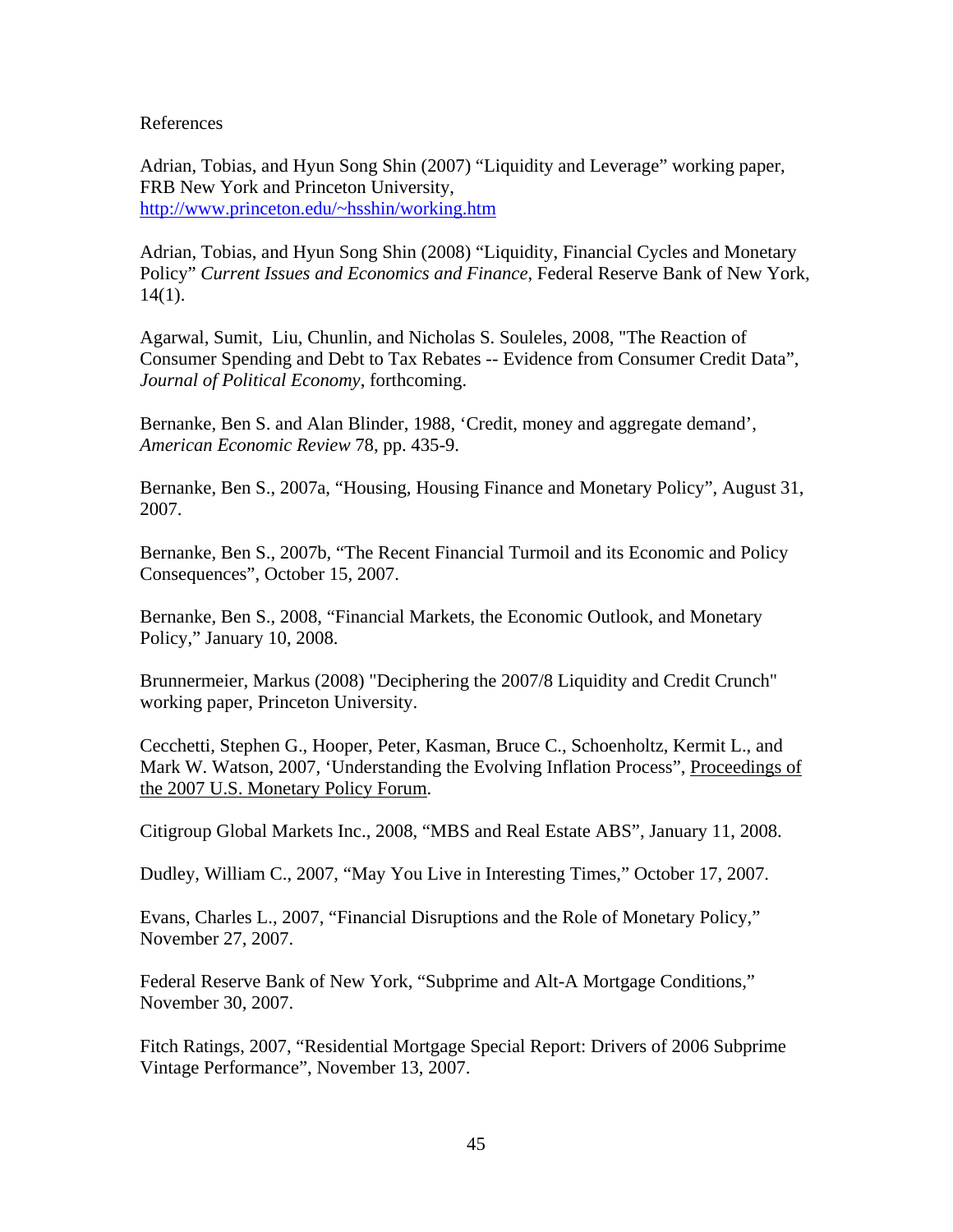Friedman, Benjamin, 1983a, "Monetary Policy with a Credit Aggregate Target." Karl Brunner and Allan Meltzer (eds.), Money, Monetary Policy, and Financial Institutions. Amsterdam: North-Holland, 1983.

Friedman, Benjamin, 1983b, "Using a Credit Aggregate Target to Implement Monetary Policy in the Financial Environment of the Future." Federal Reserve Bank of Kansas City, Monetary Policy Issues in the 1980s. Kansas City: 1983.

Goldman Sachs, 2007, "The Subprime Issue: A Global Assessment of Losses, Contagion, and Strategic Implications," November 20, 2007

Hubbard, R. Glenn, 1998, 'Capital market imperfections and investment', *Journal of Economic Literature*, 36, pp.193-225.

Kashyap, Anil K and Jeremy C. Stein, 1994, 'Monetary policy and bank lending', in *Monetary Policy*, N. G. Mankiw (ed.), University of Chicago Press, Chicago, IL.

Kroszner, Randall S., 2007, "The Challenges Facing Subprime Borrowers", November 5, 2007.

Lehman Brothers, 2007, "Securitized Products Outlook 2008: Bumpy Road to Recovery," December 13, 2007.

Mishkin, Frederic S., 2007a, "Housing and the Monetary Transmission Mechanism," Federal Reserve Board Finance and Economics Discussion Series, August 2007.

Mishkin, Frederic S., 2007b, "Financial Instability and Monetary Policy," November 5, 2007.

Moody's Investors Service, "Challenging Times for the US Subprime Mortgage Market," March 7, 2007.

Office of Federal Housing Enterprise Oversight, "Potential Implications of Increasing the Conforming Loan Limit in High Cost Areas," January 11, 2008.

Poole, William, 2007, "Market Healing," November 7, 2007.

Porter, Richard D and Ruth A. Judson, 1996, "The Location of U.S. Currency: How Much Is Abroad?", *Federal Reserve Bulletin*, October, pp. 883-903.

Rajan, Raghuram, 2008, "A View of the Liquidity Crisis", mimeo, University of Chicago.

Rosengren, Eric, 2007a, "Recent Developments in Real Estate, Financial Markets, and the Economy," October 10, 2007.